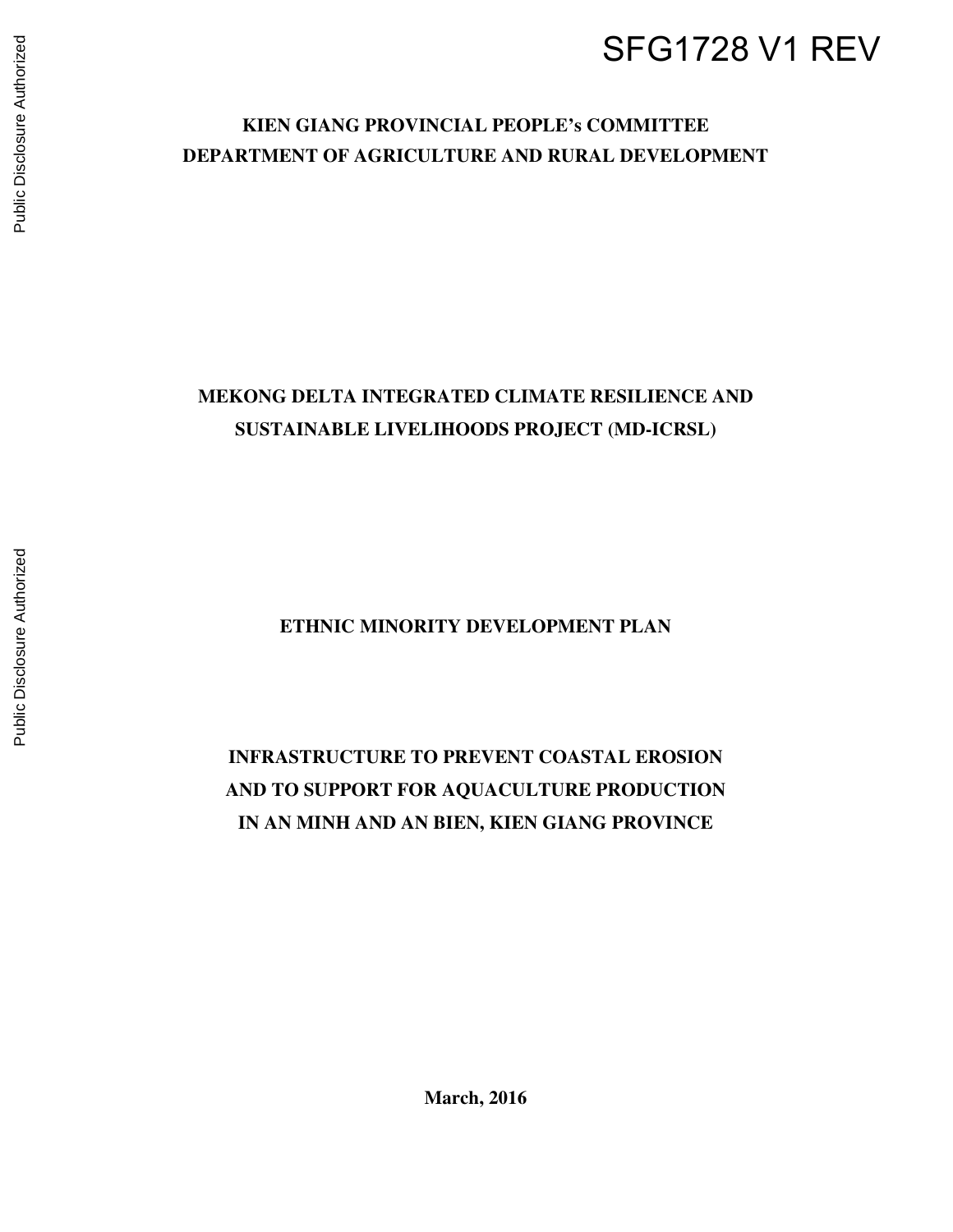# **KIEN GIANG PROVINCIAL PEOPLE's COMMITTEE DEPARTMENT OF AGRICULTURE AND RURAL DEVELOPMENT**

# **MEKONG DELTA INTEGRATED CLIMATE RESILIENCE AND SUSTAINABLE LIVELIHOODS PROJECT (MD-ICRSL)**

# **ETHNIC MINORITY DEVELOPMENT PLAN**

# **INFRASTRUCTURE TO PREVENT COASTAL EROSION AND TO SUPPORT FOR AQUACULTURE PRODUCTION IN AN MINH AND AN BIEN, KIEN GIANG PROVINCE**

**PROJECT OWNER CONSULTANT VIETNAM ACADEMY FOR WATER RESOURCES**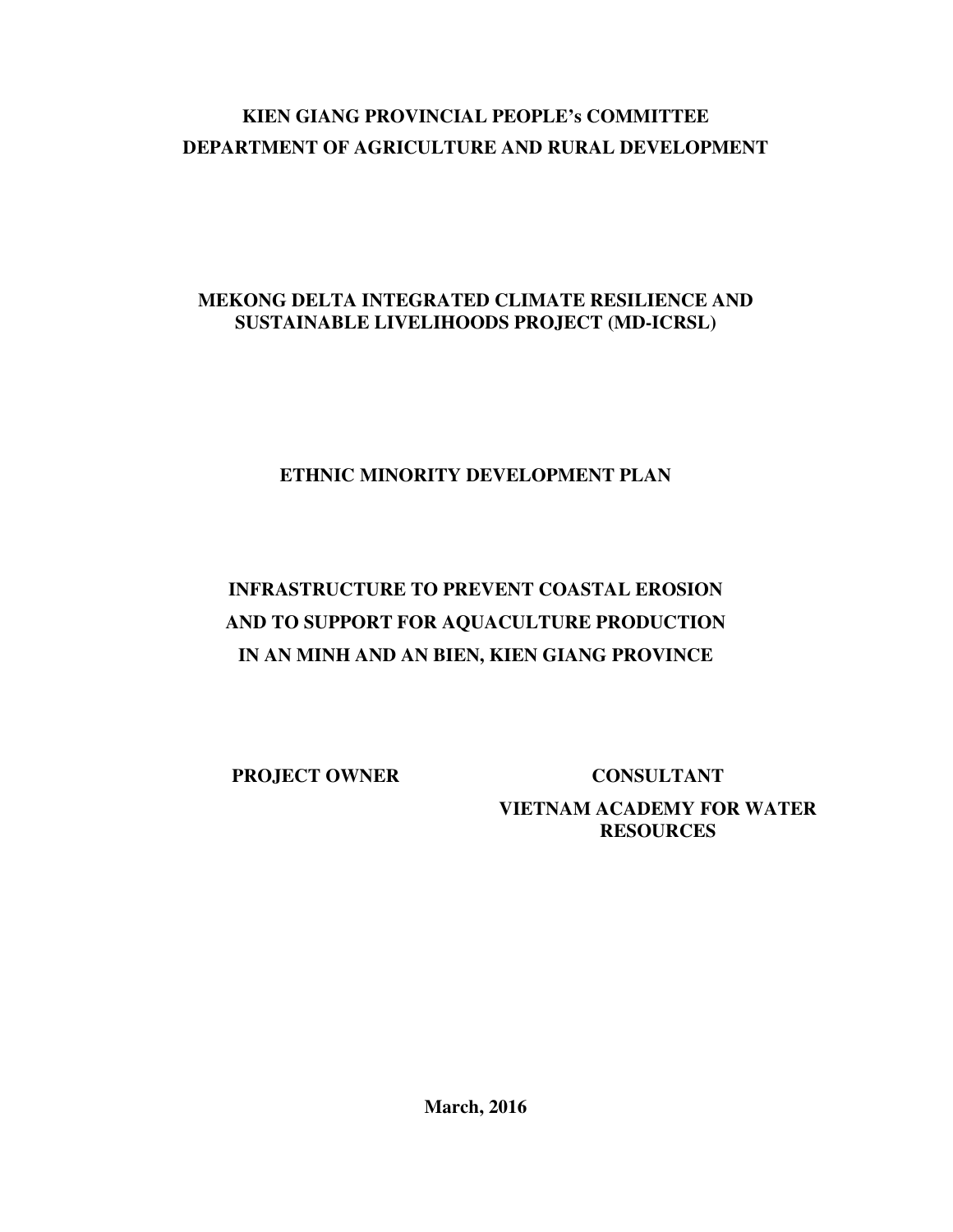# **TABLE OF CONTENTS**

|     | 1.1. The Mekong Delta Integrated Climate Resilience and Sustainable Livelihoods Project 1 |  |
|-----|-------------------------------------------------------------------------------------------|--|
|     |                                                                                           |  |
|     |                                                                                           |  |
|     |                                                                                           |  |
|     |                                                                                           |  |
|     |                                                                                           |  |
|     | III. SOCIO-ECONOMIC SITUATION OF ETHNIC MINORITIES IN KIEN GIANG 7                        |  |
|     |                                                                                           |  |
|     |                                                                                           |  |
|     |                                                                                           |  |
|     |                                                                                           |  |
|     |                                                                                           |  |
|     |                                                                                           |  |
|     |                                                                                           |  |
|     |                                                                                           |  |
|     |                                                                                           |  |
|     |                                                                                           |  |
| 6.1 |                                                                                           |  |
| 6.2 |                                                                                           |  |
| 6.3 |                                                                                           |  |
| 6.4 | Capacity building and training for the project implementation units to ensure that        |  |
| 6.5 |                                                                                           |  |
| 6.6 |                                                                                           |  |
|     |                                                                                           |  |
|     |                                                                                           |  |
|     |                                                                                           |  |
|     |                                                                                           |  |
|     | Annex 1: Summary of minutes of consultation with ethnic minorities group 32               |  |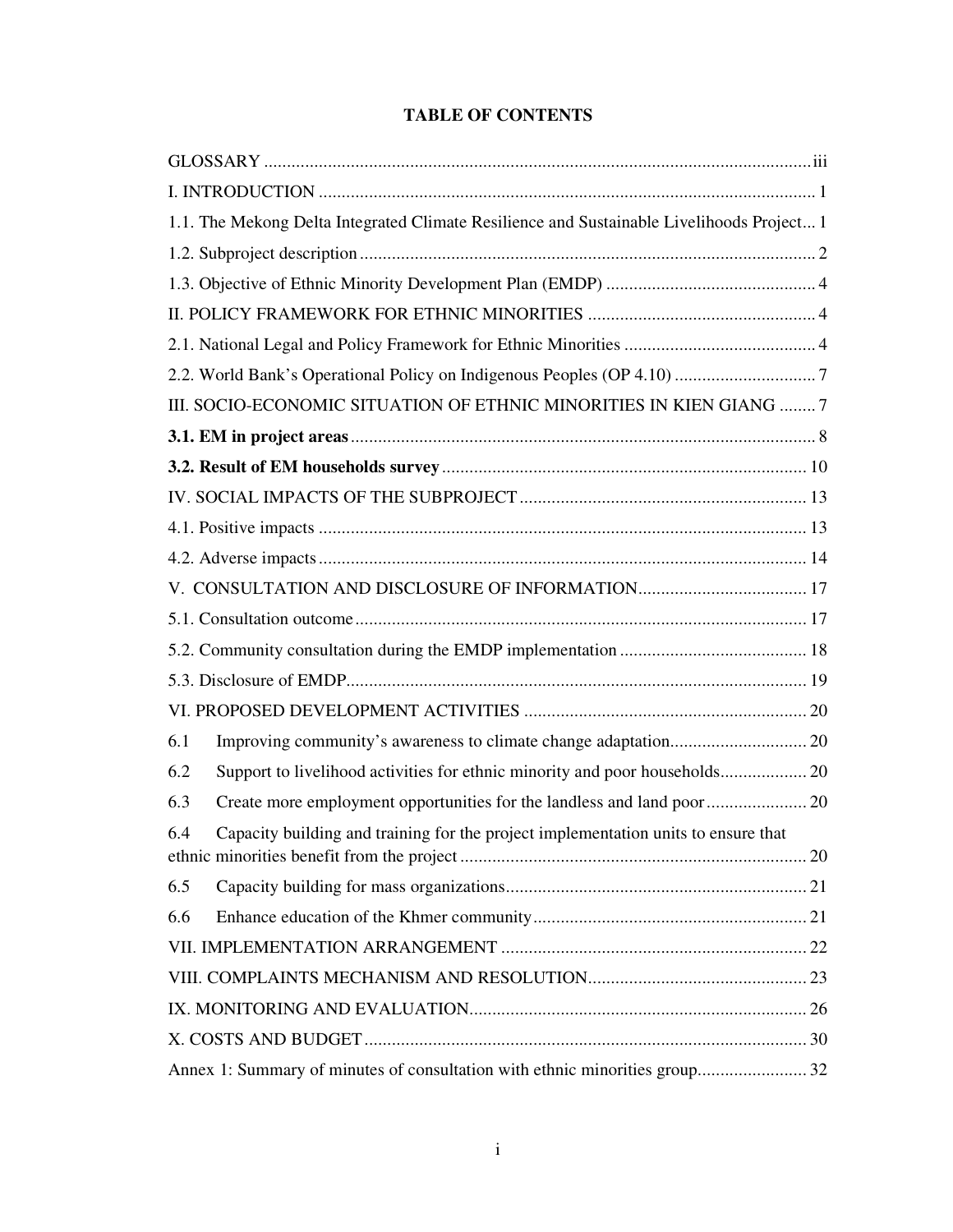# **ABBREVIATIONS**

| <b>CPMU</b>     | Central Project Management Unit                                        |
|-----------------|------------------------------------------------------------------------|
| <b>CPO</b>      | <b>Central Project Office</b>                                          |
| <b>DARD</b>     | Department of Agriculture and Rural Development                        |
| <b>EMPF</b>     | <b>Ethnic Minority Policy Framework</b>                                |
| <b>EMDP</b>     | Ethnic Minority Development Plan                                       |
| EM              | <b>Ethnic Minority</b>                                                 |
| <b>ICMB</b>     | <b>Investment and Construction Management Branch</b>                   |
| <b>MARD</b>     | Ministry of Agriculture and Rural Development                          |
| <b>MD-ICRSL</b> | Mekong Delta Integrated Climate Resilience and Sustainable Livelihoods |
| <b>MoNRE</b>    | Ministry of Natural Resources and Environment                          |
| MoIT            | Ministry of Industry and Trade                                         |
| MoF             | Ministry of Finance                                                    |
| <b>MPI</b>      | Ministry of Planning and Investment                                    |
| MoC             | Ministry of Construction                                               |
| <b>ODA</b>      | <b>Official Development Assistance</b>                                 |
| PC              | People's Committee                                                     |
| <b>PPMU</b>     | Province Project Management Unit                                       |
| <b>SVB</b>      | <b>State Bank of Vietnam</b>                                           |
| <b>USD</b>      | <b>United States Dollar</b>                                            |
| <b>VND</b>      | Vietnamese Dong                                                        |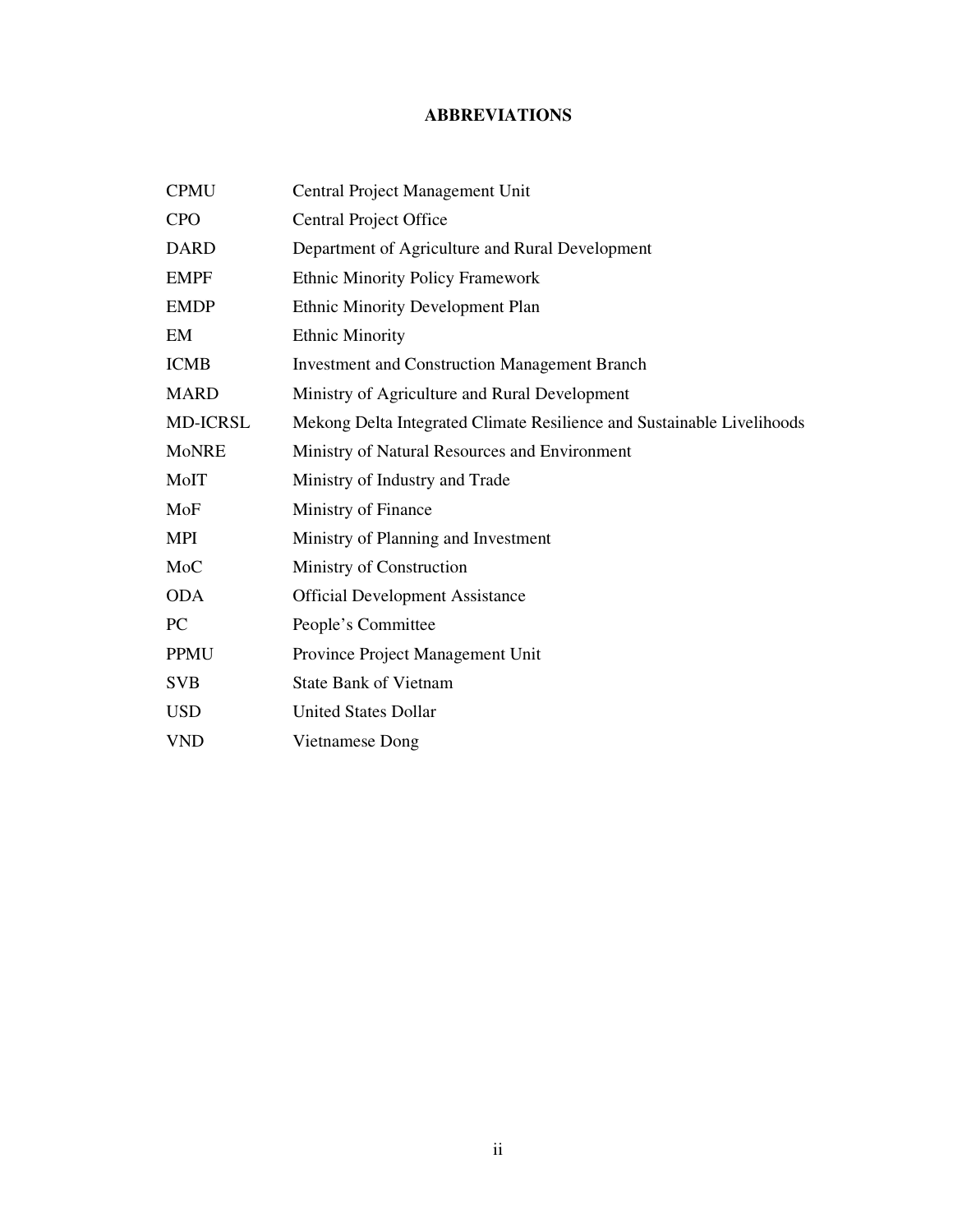#### **GLOSSARY**

- *Project impact* Means positive and negative impacts on EMs caused by all project components. Adverse impacts are often consequences immediately related to the taking of a parcel of land or to restrictions in the use of legally designated parks or protected areas. People directly affected by land acquisition may lose their home, farmland, property, business, or other means of livelihood. In other words, they lose their ownership, occupancy, or use rights, because of land acquisition or restriction of access.
- *Displaced (affected) people* Refers to individuals or organizations that are directly affected socially and economically by Bank-assisted investment projects caused by the involuntary taking of land and other assets that results in (i) relocation or loss of shelter; (ii) loss of assets or access to assets; or (iii) loss of income sources or means of livelihood, whether or not the affected persons must move to another location. The involuntary taking of land includes the exercise of possession when the proprietor has allowed and benefited from others' occupation of the area. In addition, displaced person is one for whom involuntary restriction of access to legally designated parks and protected areas that result in adverse impacts on livelihoods also.
- *Indigenous Peoples* Is equivalent to *ethnic minority peoples* in Viet Nam, and refer to a distinct, vulnerable, social and cultural group possessing the following characteristics in varying degrees: (i) self-identification as members of a distinct indigenous cultural group and recognition of this identify by others; (ii) collective attachment to geographically distinct habitats or ancestral territories in the project area and to the natural resources in these habitats and territories; (iii) customary cultural, social, economic, social or political institutions that are separate from those of the dominant society and culture; and (iv) an indigenous language, often different from the official language of the country or region.
- *Vulnerable groups* People who by virtue of gender, ethnicity, age, physical or mental disability, economic disadvantage, or social status may be more adversely affected by resettlement than others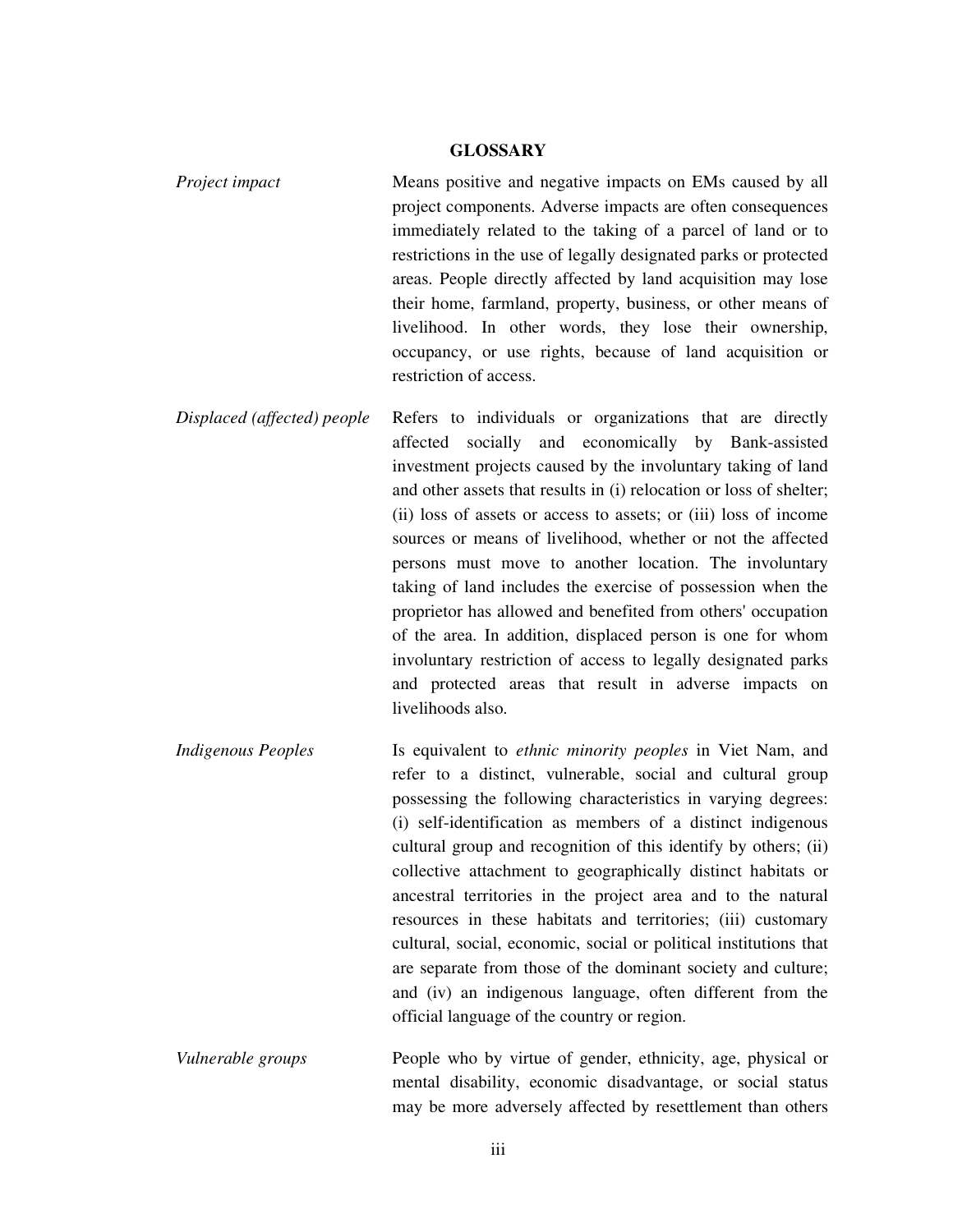and who may be limited in their ability to claim or take advantage of resettlement assistance and related development benefits, include: (i) women headed household (single, widow, disabled husband) with dependents, (ii) disables (loss of working ability), the elderly alone, (iii) poor household, (iv) the landless, (v) ethnic minority groups and (vi) the social-aided households.

*Culturally appropriate* Means having regard for all facets of cultures, and being sensitive to their dynamics.

- *Free, prior and informed*  Refers to a culturally appropriate and collective decision*consultation*  making process subsequent to meaningful and good faith consultation and informed participation regarding the preparation and implementation of the project. It does not constitute a veto right for individuals or groups.
- *Collective attachment* Means that for generations there has been a physical presence in, and economic ties to, lands and territories traditionally owned, or customarily used or occupied, by the group concerned, including areas that hold special significance for it, such as sacred sites. "Collective attachment" also refers to the attachment of transhumant/nomadic groups to the territory they use on a seasonal or cyclical basis.
- *Customary rights to lands*  Refers to patterns of long-standing community land and *and resources*  resource usage in accordance with Ethnic Minority Peoples' customary laws, values, customs, and traditions, including seasonal or cyclical use, rather than formal legal title to land and resources issued by the State.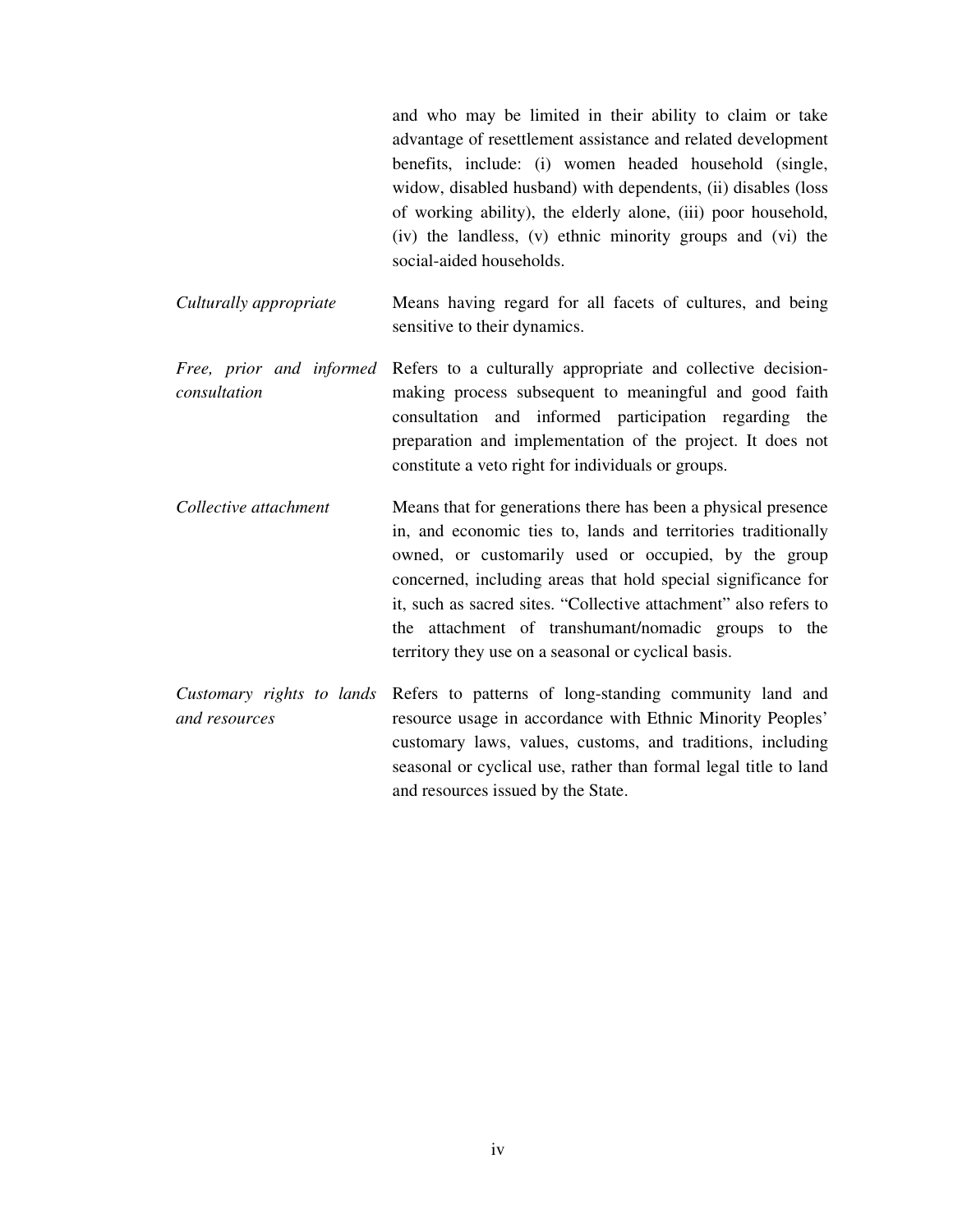## **I. INTRODUCTION**

# **1.1. The Mekong Delta Integrated Climate Resilience and Sustainable Livelihoods Project**

The Government of Vietnam and the World Bank is preparing "Mekong Delta Integrated Climate Resilience and Sustainable Livelihoods Project". The Project Development Objective is to enhance tools for climate-smart planning, and improve climate resilience of land and water management practices in selected provinces of the Mekong Delta in Vietnam. The project will directly or indirectly benefit over one million people living in the three subregions: (a) the upper delta (An Giang, Dong Thap and Kien Giang); (b) the peninsula (Ca Mau, Bac Lieu and Kien Giang); and (c) the coastal estuary (Ben Tre, Tra Vinh, Vinh Long and Soc Trang). Additional rural and urban households and agribusiness in upstream and downstream regions also directly or indirectly benefit from the project intervention.

The project is envisioned to be the first phase of a long-term World Bank engagement in the Mekong Delta to strengthen integrated climate resilient management and development, across different sectors and institutional levels. More specifically, it will support information systems, the institutional arrangements, and the roadmap for building regional and provinciallevel planning capacity for sustainable Delta-wide development. In parallel, the Project will also seek opportunities for 'low regret' investments and scope out longer term development options to be financed under future phases. The project would comprise of a combination of structural and non-structural investments, and will be informed by the World Bank financed *Building Resilience in the Mekong Delta TA* (P149017).The Project is proposed to span a period of 6 years, with the financing of US\$ 376 million (\$300 m from IDA; \$76 m from GoV).

The project concept and approach builds up from the vision articulated in the Mekong Delta Plan developed by the Dutch, whereby the delta was viewed as different hydro-ecological zones cutting across provinces and sectors. During the scoping of the proposed project, the task team has placed heavy emphasis on coordination with other Bank projects, and those of other development partners. The five components proposed under the project are:

**Component 1: Enhancing Monitoring, Analytics, and Information Systems** *(Estimated US\$52 million, of which US\$47.5 million will be financed by IDA).* Putting the Mekong Delta on a more sustainable and resilient trajectory in the face of climate change, upstream Mekong basin development, and environmentally damaging practices within the Delta itself, will require investments in both infrastructure and the enhanced capacity to monitor, plan, and manage the Delta's land and water resources. Component 1 provides the framework for ensuring the capacity to undertake "smart investments" and cope with anticipated wide-scale environmental changes.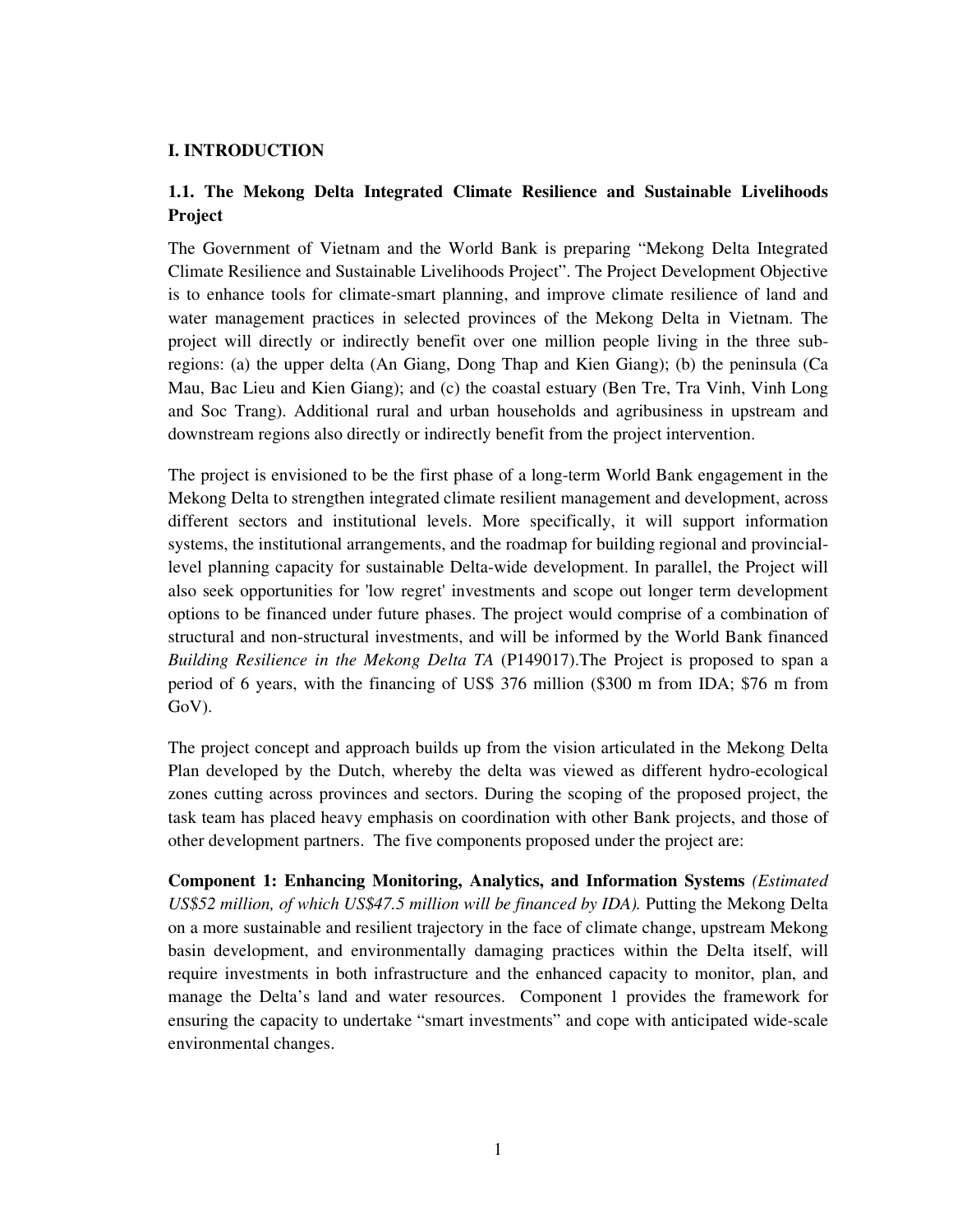**Component 2:** Managing Floods in the Upper Delta *(Est. US\$ 101 million, of which US\$ 79.1 million will be financed by IDA)*. The primary objective of this component is to protect and/or reclaim the benefits of controlled flooding (flood retention) measures while increasing rural incomes and protecting high value assets in An Giang and Dong Thap provinces. This will potentially consist of: i) modifying water and agricultural infrastructure to allow for more beneficial flooding (expanding flood retention capacity) in rural areas and offer new agricultural/aquaculture cropping alternatives; ii) providing livelihoods support measures to farmers so they have alternatives to the wet season rice crop, including aquaculture; iii) constructing/upgrading infrastructures for protecting select high value assets; and iv) facilitating agricultural water use efficiency in the dry season.

**Component 3**: Adapting to Salinity Transitions in the Delta Estuary *(Est. US\$ 109.1million, of which US\$ 82 million will be financed by IDA).* This component aims to address the challenges related to salinity intrusion, coastal erosion, sustainable aquaculture and improved livelihoods for communities living in the coastal areas of Ben Tre, Tra Vinh, and Soc Trang provinces. This will potentially consist of: i) construction of coastal defenses consisting of combinations of compacted earth embankments and coastal mangrove belts; ii) modification of water and agricultural infrastructure along the coastal zone to allow flexibility for sustainable aquaculture activities and adapt to changing salinity levels; iii) support to farmers to transition (where suitable) to more sustainable brackish water activities such as mangroveshrimp, rice-shrimp, and other aquaculture activities; and iv) supporting climate smart agriculture by facilitating water use efficiency in the dry season.

**Component 4:** Protecting Coastal Areas in the Delta Peninsula *(Est. US\$ 101.4 million, of which US\$82.2 million will be financed by IDA).* This component aims to address the challenges related to coastal erosion, groundwater management, sustainable aquaculture, and improved livelihoods for communities living in the coastal and river mouth areas of Ca Mau and Kien Giang. This will potentially consist of: i) restoration of coastal mangrove belts and construction/ rehabilitation of coastal dikes in erosion areas; ii) modification of water control infrastructure along the coastal zone to allow flexibility for sustainable aquaculture activities; iv) control of groundwater abstraction for agricultural/aquaculture and development of freshwater supplies for domestic use; v) support to farmers to practice more sustainable brackish water activities such as mangrove-shrimp and other aquaculture activities; and vi) supporting climate smart agriculture by facilitating water use efficiency.

**Component 5:** *(Est. US\$ 12.1 million, of which US\$9.2 million will be financed by IDA)* Project Management and Implementation Support. This component will be split into project management support and capacity building for MONRE and MARD. This component is expected to provide incremental running costs and consultant and advisory services for overall project management, financial management, procurement, safeguards and monitoring and evaluation.

#### **1.2. Subproject description**

"An Minh, An Bien, Kien Giang province" sub-project is one of the sub-projects under Component 4 (Peninsula area). The project area is located in 2 western coastal districts of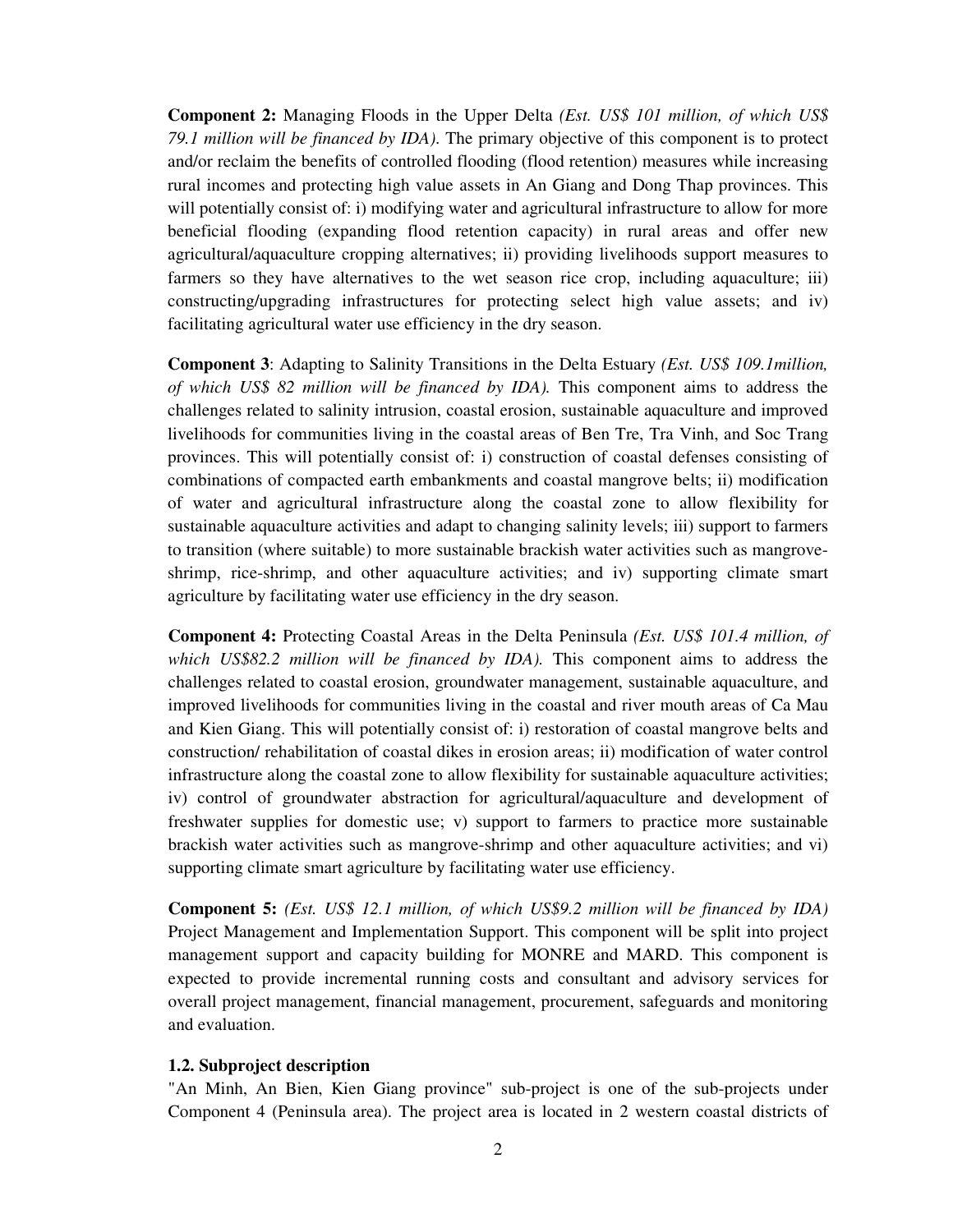Kien Giang Province: An Minh and An Bien, far about 30 km from Rach Gia City in Kien Giang province to the northwest. An Bien and An Minh Districts, in Kien Giang Province are low-lying areas and located along the west coast, impacted by sea level rise and storms (especially during the southwest monsoon). The region is currently facing a shortage of fresh water needed for agriculture production and daily life. The objective of this subproject is to enhance the infrastructures to improve capacity to response to climate change and reduce disaster risk. It will foster sustainable livelihoods, improve living standards of the community, and will contribute to the sustainable development of the east coast of Kien Giang province in the context of climate change. Below table presents proposed investments under Kien Giang subproject.

|                                                        | 1 <sup>st</sup> | 2 <sub>nd</sub> | 3 <sup>rd</sup> | 4 <sup>th</sup> | 5 <sup>th</sup> | 6 <sup>th</sup> |
|--------------------------------------------------------|-----------------|-----------------|-----------------|-----------------|-----------------|-----------------|
|                                                        | year            | year            | year            | year            | year            | year            |
| A. ZONE 1: Increase coastal mangrove belts and upgrade |                 |                 |                 |                 |                 |                 |
| of coastal dikes                                       |                 |                 |                 |                 |                 |                 |
| 1. Planting mangrove along the coast line (150 ha)     |                 |                 |                 |                 |                 |                 |
| a. Survey and design                                   |                 |                 |                 |                 |                 |                 |
| b. Seedings                                            |                 |                 |                 |                 |                 |                 |
| c. Planting                                            |                 |                 |                 |                 |                 |                 |
| d. Monitoring                                          |                 |                 |                 |                 |                 |                 |
| 2. Planting mangrove in aquaculture systems (250ha,    |                 |                 |                 |                 |                 |                 |
| <b>100HHs</b> )                                        |                 |                 |                 |                 |                 |                 |
| a. Establish farmer groups/coops                       |                 |                 |                 |                 |                 |                 |
| b. Survey and design of mangrove plantation            |                 |                 |                 |                 |                 |                 |
| c. Demonstration models (blood cockles, black tiger    |                 |                 |                 |                 |                 |                 |
| shrimp)                                                |                 |                 |                 |                 |                 |                 |
| d. Training for farmers (100 HHs)                      |                 |                 |                 |                 |                 |                 |
| e. Earthwork + seedings (to meet $50\%$ of mangrove)   |                 |                 |                 |                 |                 |                 |
| f. Toilet                                              |                 |                 |                 |                 |                 |                 |
| g. Certification of aquaculture-mangrove eco farming   |                 |                 |                 |                 |                 |                 |
| (1,200ha)                                              |                 |                 |                 |                 |                 |                 |
| 3. Study on coastal protection solutions               |                 |                 |                 |                 |                 |                 |
| 4. Infrastructure to prevent coastal erosion (10km     |                 |                 |                 |                 |                 |                 |
| wave breaker)                                          |                 |                 |                 |                 |                 |                 |
| B. ZONE 2. Brackish water aquaculture (54,131ha)       |                 |                 |                 |                 |                 |                 |
| 1. Support biosecurity shrimp culture (total 5,000 ha) |                 |                 |                 |                 |                 |                 |
| a. Establish farmer groups/coops (500ha/coop)          |                 |                 |                 |                 |                 |                 |
| b. Demonstration single species crops (two crops of    |                 |                 |                 |                 |                 |                 |
| shrimp)                                                |                 |                 |                 |                 |                 |                 |
| d. Demonstration rotation crops (shrimp and crab,      |                 |                 |                 |                 |                 |                 |
| seabass, blue crab)                                    |                 |                 |                 |                 |                 |                 |
| e. Training for farmers (5000 HHs, ~1ha/hhhs)          |                 |                 |                 |                 |                 |                 |
| f. Infrastructure for improving water quality and      |                 |                 |                 |                 |                 |                 |
| biosecurity                                            |                 |                 |                 |                 |                 |                 |
| 2. Integrated BW aquaculture + Fresh water crops       |                 |                 |                 |                 |                 |                 |
| $(2,500 \text{ ha})$                                   |                 |                 |                 |                 |                 |                 |
| a. Establish farmer groups/coops                       |                 |                 |                 |                 |                 |                 |

#### **Table 1 - List of Proposed Investments**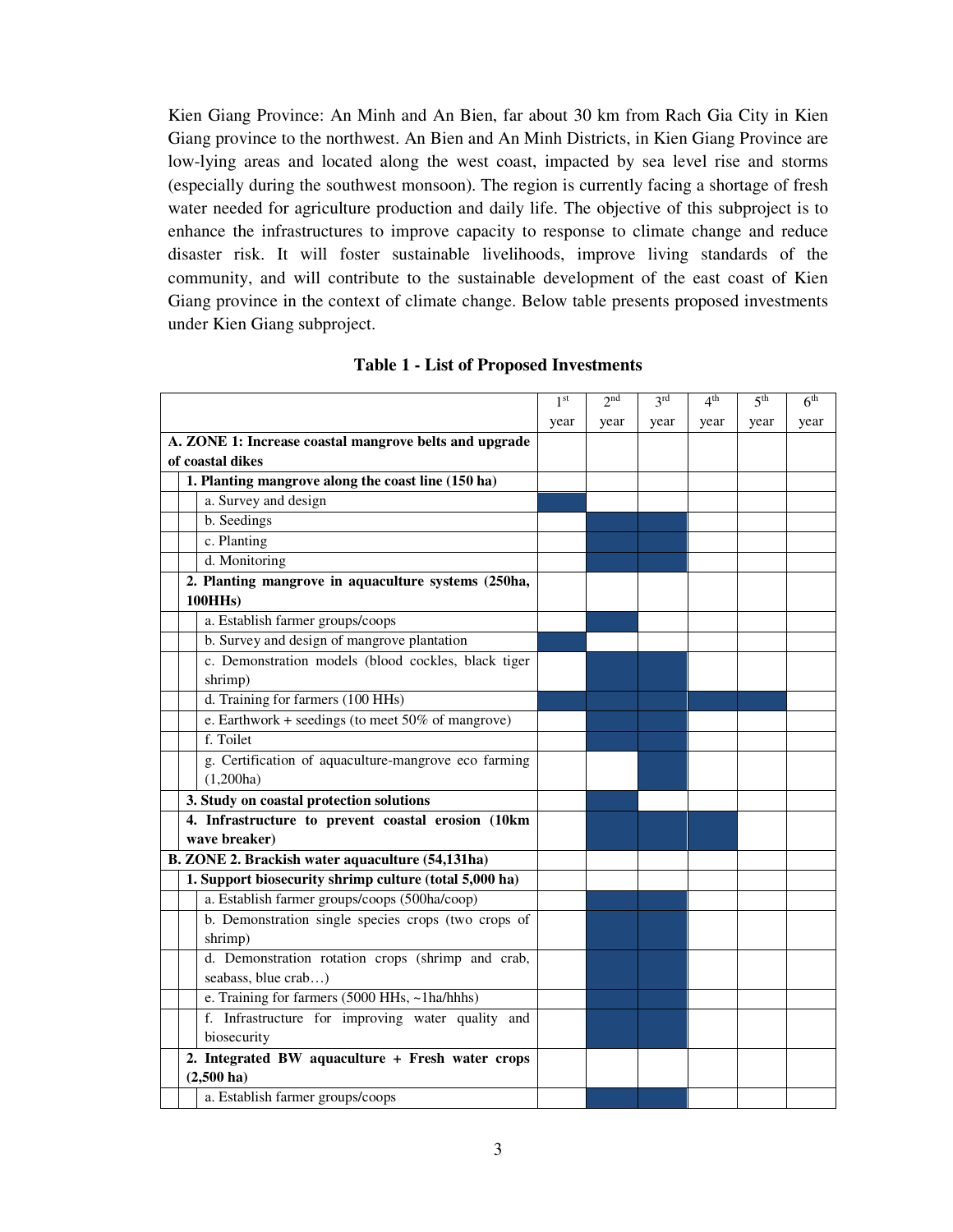|                                                      |                                                              | 1 <sup>st</sup> | 2nd  | 2rd  | 4 <sup>th</sup> | 5 <sup>th</sup> | 6 <sup>th</sup> |
|------------------------------------------------------|--------------------------------------------------------------|-----------------|------|------|-----------------|-----------------|-----------------|
|                                                      |                                                              | year            | year | year | year            | year            | year            |
|                                                      | b. Demonstration models (shrimp- rice, shrimp-               |                 |      |      |                 |                 |                 |
|                                                      | rice/prawn)                                                  |                 |      |      |                 |                 |                 |
|                                                      | c. Training for farmers (2,500 HHs)                          |                 |      |      |                 |                 |                 |
| d. Infrastructure for improving water quality and    |                                                              |                 |      |      |                 |                 |                 |
|                                                      | biosecurity                                                  |                 |      |      |                 |                 |                 |
| 3. Water control infrastructure to prevent high tide |                                                              |                 |      |      |                 |                 |                 |
| a. Construct additional sluice gates (9 gates)       |                                                              |                 |      |      |                 |                 |                 |
| C. Linking farmers to markets                        |                                                              |                 |      |      |                 |                 |                 |
|                                                      | 1. Promoting contract farming (i.e. materials, events, etc.) |                 |      |      |                 |                 |                 |
|                                                      | 2. Product branding                                          |                 |      |      |                 |                 |                 |

*(Sources: FS of subproject)* 

### **1.3. Objective of Ethnic Minority Development Plan (EMDP)**

This EMDP was developed following the guidance set forth in EMPF with the main objective to ensure that the development process fosters full respect for their dignity, human rights, cultural uniqueness and that ethnic minorities do not suffer adverse impact during the development process and they will receive culturally – compatible social and economic benefit. The objective of the EMDP to ensure: a) project's potential adverse impact on EM's livelihood/ income generation activities, if any, shall be avoided/ minimized/mitigated; and b) EM peoples (in the subproject area) receive social and economic benefits (from project) that are culturally appropriate to them.

### **II. POLICY FRAMEWORK FOR ETHNIC MINORITIES**

#### **2.1. National Legal and Policy Framework for Ethnic Minorities**

Constitution of the Socialist Republic of Vietnam (2013) recognized the equality between ethnic groups in Vietnam. Article 5 of the Constitution in 2013 provides:

- i. The Socialist Republic of Vietnam is a unified nation of all ethnicities living together in the country of Vietnam.
- ii. All the ethnicities are equal and unite with, respect and assist one another for mutual development; all acts of discrimination against and division of the ethnicities are prohibited.
- iii. The national language is Vietnamese. Every ethnic group has the right to use its own spoken and written language to preserve its own identity and to promote its fine customs, practices, traditions and culture.
- iv. The State shall implement a policy of comprehensive development and create the conditions for the minority ethnicities to draw upon/further their internal strengths and develop together with the country.

The Government of Vietnam has developed a series of policies to develop, enhance socioeconomic condition of ethnic minorities in the mountainous and remote regions. After the program 124 and phase 1 and phase 2 of the program 125 the government has launched phase 3 of program 135 to enhance socio-economic development in poor communes located in mountainous areas or areas inhabited by ethnic minorities. Besides the overall development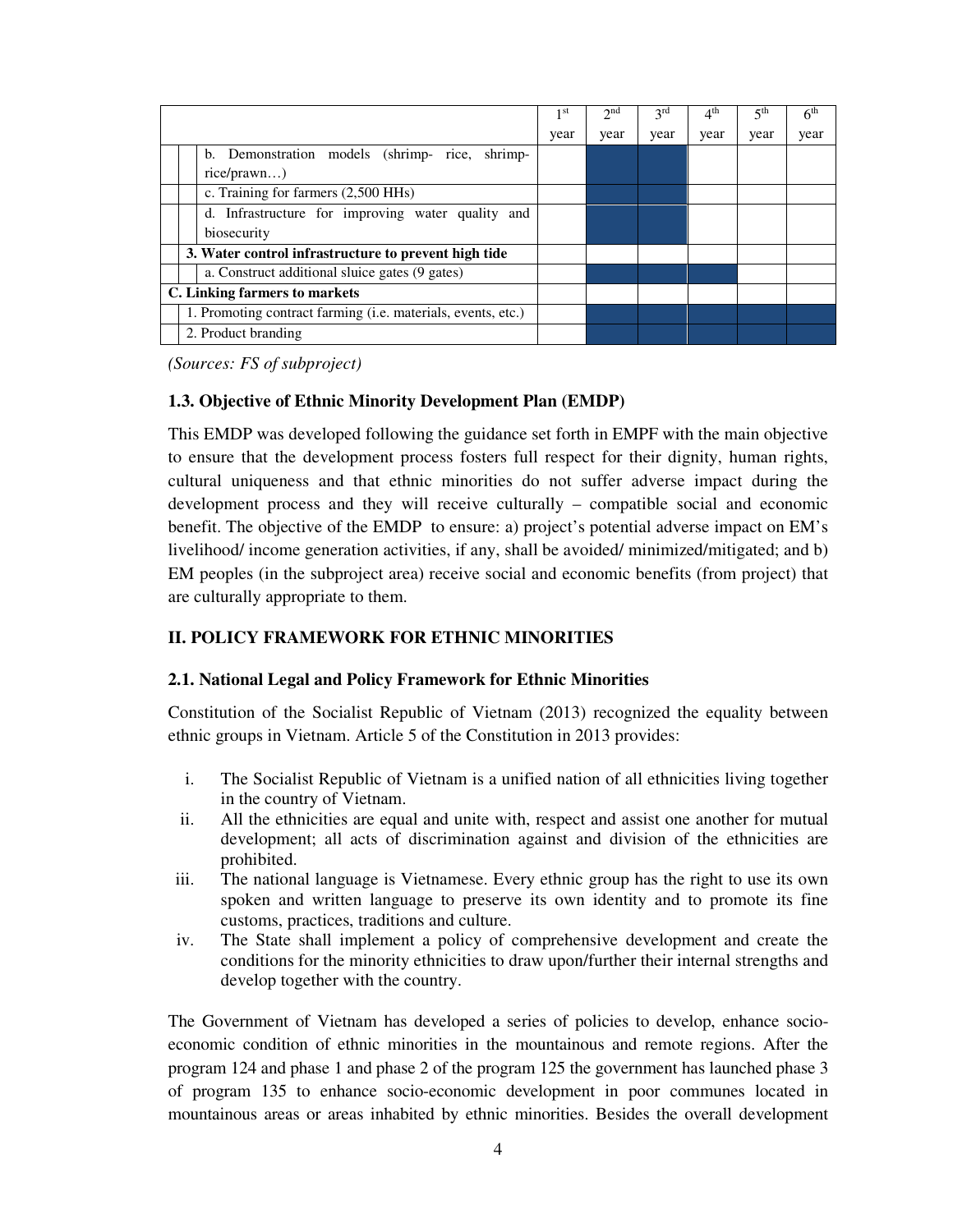program for ethnic minorities, the Government assigned the Committee for Ethnic Minorities Affairs to guide provinces to prepare projects Development Assistance for ethnic groups with less than 1,000 people (e.g. Si La, Pu Peo, Ro Mam, Brau, O Du). The government also conducted Rapid and Sustainable Pro-poor Program in 61 poor districts, where many ethnic minorities live.

The Prime Minister promulgated the Decree No. 84/2012/ND-CP by dated 12 October, 2012 on the functions, tasks, powers and organizational structure of the Committee for Ethnic Minorities Affairs (CEMA). The Decree stipulated that the CEMA, a ministerial government, performs the function of state management of ethnic affairs in the country; state management of public services under the jurisdiction of CEMA as stipulated by law. Along with Decree 05/2011/ND-CP dated 14 January, 2011 on the work of EM, Decree 84/2012/ND-CP was issued as a legal basis for CEMA to continue concretizing guidelines and policies of the State on ethnic minorities in the period of industrialization and modernization; promote the power to unite the whole nation for the target rich people, strong country, social justice, democracy and civilization, in order to ensure and promote equality, solidarity, respect, help each other to develop and preserve the cultural identity of the peoples in the great family of ethnic groups of Vietnam.

The documents of the Government on the basis of democracy and the participation of local people are directly related to this EMPF. Ordinance No. 34/2007/PL-UBTVQH11, dated 20 April, 2007 (replaced for Decree 79/2003/ND-CP dated 07 July, 2003) on the implementation of democracy in communes, wards , and town provides the basis for community involvement in the preparation of development plans and supervision of community in Vietnam. Decision No. 80/2005/QD-TTg by the Prime Minister, dated 18 April, 2005 regulates the monitoring of community investments. Legal Education Program of CEMA (2013 - 2016) aims to improve the quality and effectiveness of legal education, awareness raising on self-discipline, respect, strictly abiding law of officials and public servants, and the employees of the organizations for EM.

The decision No. 29 / QD-TTg dated 20/ 05/2013 by the Prime Minister provides a number of support policies in resolving land and jobs for ethnic minority households minorities, living hard, permanent stable, legitimate locally in 13 provinces city Mekong delta region including Long An, Tien Giang, Ben Tre, Dong Thap, Vinh Long, Tra Vinh, Soc Trang, Hau Giang, An Giang, Kien Giang, Bac Lieu, Ca Mau and Can Tho city. The policies support focus to: Support for residential land; Support loans for job creation, development of production.

Development of socio-economic policies for each region and target group should consider the needs of ethnic minorities. Socio-economic development plan and strategy of Vietnam call for special attention to ethnic minorities. Policies on education and health care for ethnic minorities have also been issued. The legal framework was updated in 2014, all legal documents related to EM are shown in Table 2.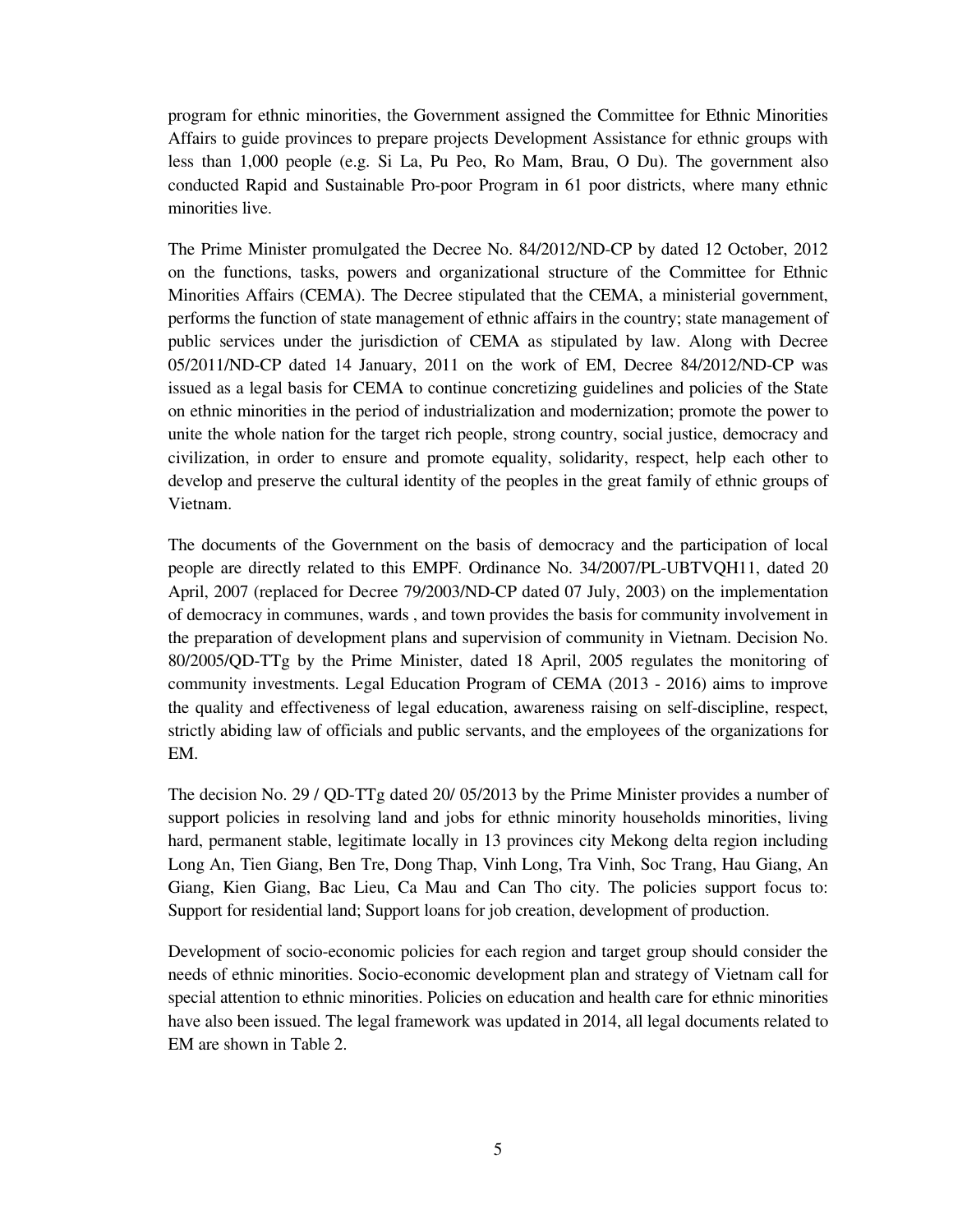# **Table 2: Legal documents relating to ethnic minority**

| 2013 | Decision No. 29/2013/QD-TTg dated 20 May, 2013 by the Prime Minister on some policies        |  |  |  |  |
|------|----------------------------------------------------------------------------------------------|--|--|--|--|
|      | for supporting land and occupation for poor ethnic minorities with difficult life in Mekong  |  |  |  |  |
|      | Delta in period of $2013 - 2015$                                                             |  |  |  |  |
| 2013 | Decision No. 449/QD-TTg dated 12 March, 2013 by the Prime Minister on approving the          |  |  |  |  |
|      | ethnic minorities strategy until 2020                                                        |  |  |  |  |
| 2013 | Decision No. 2356/QD-TTg dated 4 December, 2013 of the Prime Minister on                     |  |  |  |  |
|      | promulgating the action plan for implementation of the ethnic minorities strategy until 2020 |  |  |  |  |
| 2013 | Joint Circular No. 05/2013-TTLT-CEM-ARD-MPI-TC-XD dated on November 18, 2013                 |  |  |  |  |
|      | guideline of program 135 on support infrastructure investment, production development for    |  |  |  |  |
|      | extremely difficult communes, border communes, particularly difficult villages               |  |  |  |  |
| 2013 | Joint Circular No. 05/2013-TTLT-CEM-ARD-MPI-TC-XD dated on November 18, 2013                 |  |  |  |  |
|      | guideline of program 135 on support infrastructure investment, production development for    |  |  |  |  |
|      | extremely difficult communes, border communes, particularly difficult villages               |  |  |  |  |
| 2012 | Decision No. 54/2012-QD-TTg of the Prime Minister dated on December 04, 2012 on              |  |  |  |  |
|      | promulgation of lending policy for development for particularly difficult ethnic minorities  |  |  |  |  |
|      | in period 2012-2015                                                                          |  |  |  |  |
| 2012 | Decree No. 84/2012 / ND-CP of the Government dated on December 10, 2012 on functions,        |  |  |  |  |
|      | tasks, powers and organizational structure of the Committee for Ethnic Minorities.           |  |  |  |  |
| 2012 | Joint Circular No. 01/2012 / TTLT-BTP-CEM date on January 17, 1012 of the Ministry of        |  |  |  |  |
|      | Justice and the Committee for Ethnic Minorities on guideline and legal assistance for ethnic |  |  |  |  |
|      | minorities.                                                                                  |  |  |  |  |
| 2010 | Decree No.82/2010/ND-CP of government, dated 20 July 2010 on teaching and learning of        |  |  |  |  |
|      | ethnic minority languages in schools.                                                        |  |  |  |  |
| 2009 | Decision No 102/2009 / QD-TTg dated on August 07, 2009 of the Prime Minister on              |  |  |  |  |
|      | directly policy assistance for the poor in difficult area.                                   |  |  |  |  |
| 2008 | Resolution No.30a/2008/NQ-CP of government, dated 27 Dec. 2008 on support program for        |  |  |  |  |
|      | rapid and sustainable poverty reduction for 61 poorest districts.                            |  |  |  |  |
| 2007 | Circular No.06 dated 20-September-2007 of the Committee for Ethnic Minorities Affair         |  |  |  |  |
|      | guidance on the assistance for services, improved livelihood of people, technical assistance |  |  |  |  |
|      | for improving the knowledge on the laws according the decision 112/2007/QD-TTg               |  |  |  |  |
| 2007 | Decision No. 05/2007/QD-UBDT dated 06-September-2007 of the Committee for Ethnic             |  |  |  |  |
|      | Minorities Affair on its acceptance for three regions of ethnic minorities and mountainous   |  |  |  |  |
|      | areas based on development status                                                            |  |  |  |  |
| 2007 | Decision No.01/2007/QD-UBDT dated 31-May-2007 of the Committee for Ethnic                    |  |  |  |  |
|      | Minorities Affair on the recognition of communes, districts in the mountainous areas.        |  |  |  |  |
| 2007 | Decision No.06/2007/QD-UBDT dated 12-January-2007 of the Committee for Ethnic                |  |  |  |  |
|      | Minorities Affair on the strategy of media for the program 135-phase 2                       |  |  |  |  |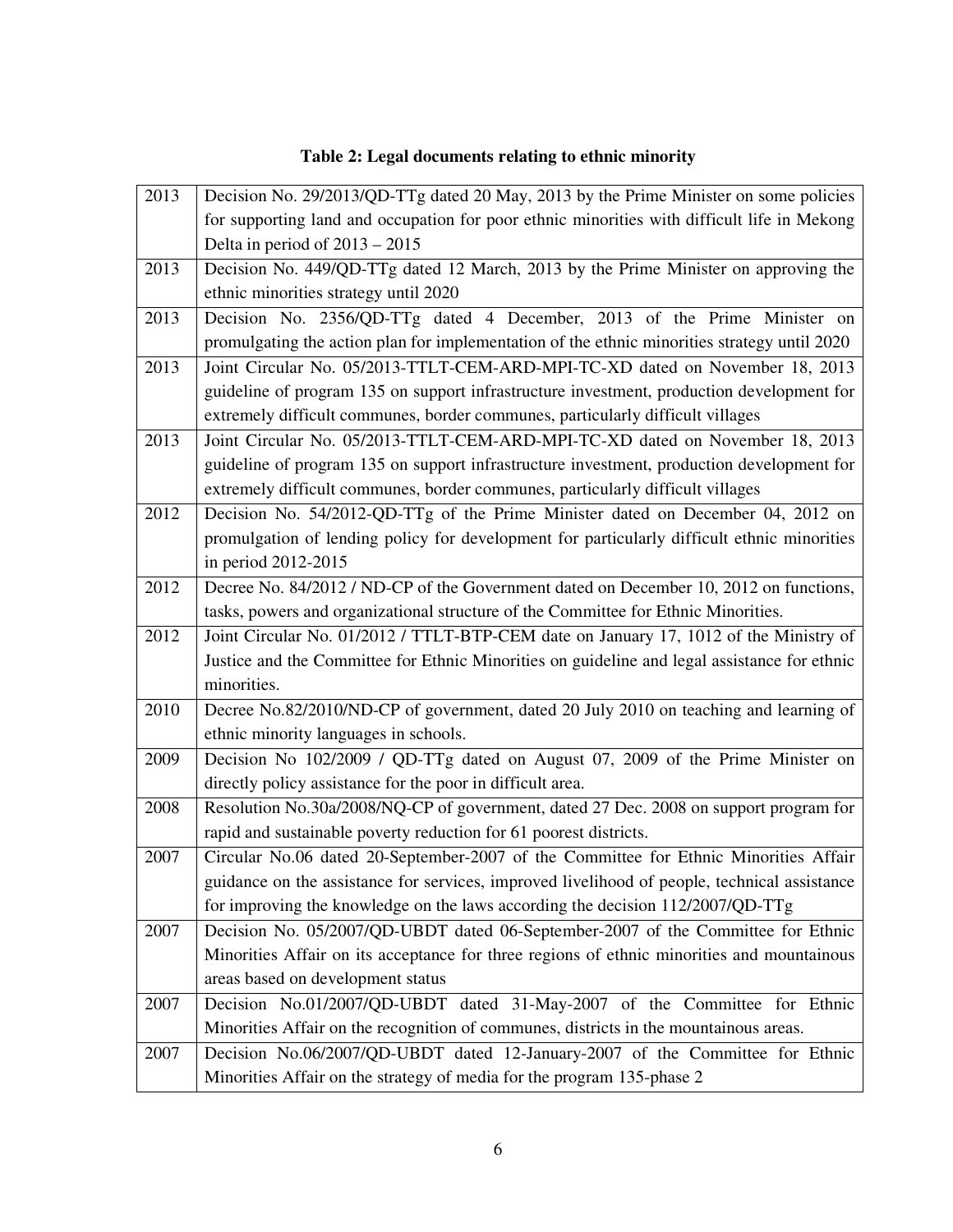### **2.2. World Bank's Operational Policy on Indigenous Peoples (OP 4.10)**

The OP 4.10 aims at avoid potentially adverse effects on indigenous people and increase activities to bring about projects benefits taking into account their cultural demands and needs. The Bank requires indigenous peoples, (here refer as Ethnic Minorities), to be fully informed and able to freely participate in projects. The project has to be widely supported by the affected EMs. Besides, the project is designed to ensure that the EMs are not affected by adverse impacts of the development process, mitigation measure to be defined if required and that the EM peoples to receive socio-economic benefits that should be culturally appropriate to them.

The Policy defines that EM can be identified in particular geographical areas by the presence in varying degrees of the following characteristics:

- a) Self-identification as members of a distinct indigenous cultural group and recognition of this identity by others;
- b) Collective attachment to geographically distinct habitats or ancestral territories in the project area and to the natural resources in these habitats and territories;
- c) Customary cultural, economic, social, or political institutions that are separate from those of the dominant society and culture; and
- d) Speak an indigenous language, often different from the official language of the country or region.

As a prerequisite for an investment project approval, OP 4.10 requires the borrower to conduct free, prior and informed consultations with potentially affected EM peoples and to establish a pattern of broad community support for the project and its objectives. The primary objectives of OP 4.10 are:

- To ensure that such groups are afforded meaningful opportunities to participate in planning project activities that affects them;
- To ensure that opportunities to provide such groups with culturally appropriate benefits are considered; and
- To ensure that any project impacts that adversely affect them are avoided or otherwise minimized and mitigated.

### **III. SOCIO-ECONOMIC SITUATION OF ETHNIC MINORITIES IN KIEN GIANG**

Kien Giang Province is one of the provinces with the highest economic growth rate in the country of (GDP) with an average growth rate of 10.5%. Per capita income is 44.792 million. The proportion of agriculture and fishery is 38.8%, industry - construction 24.03%, 37.15% services. Infrastructure gradually improved, especially in areas where ethnic minorities live; bridges, roads, irrigation, electricity, water, schools, health centers, markets have been built. The proportion of ethnic minorities with access to electricity is over 95%, an increase of 17% compared with 2009. The percentage of households using safe water is 76%. From the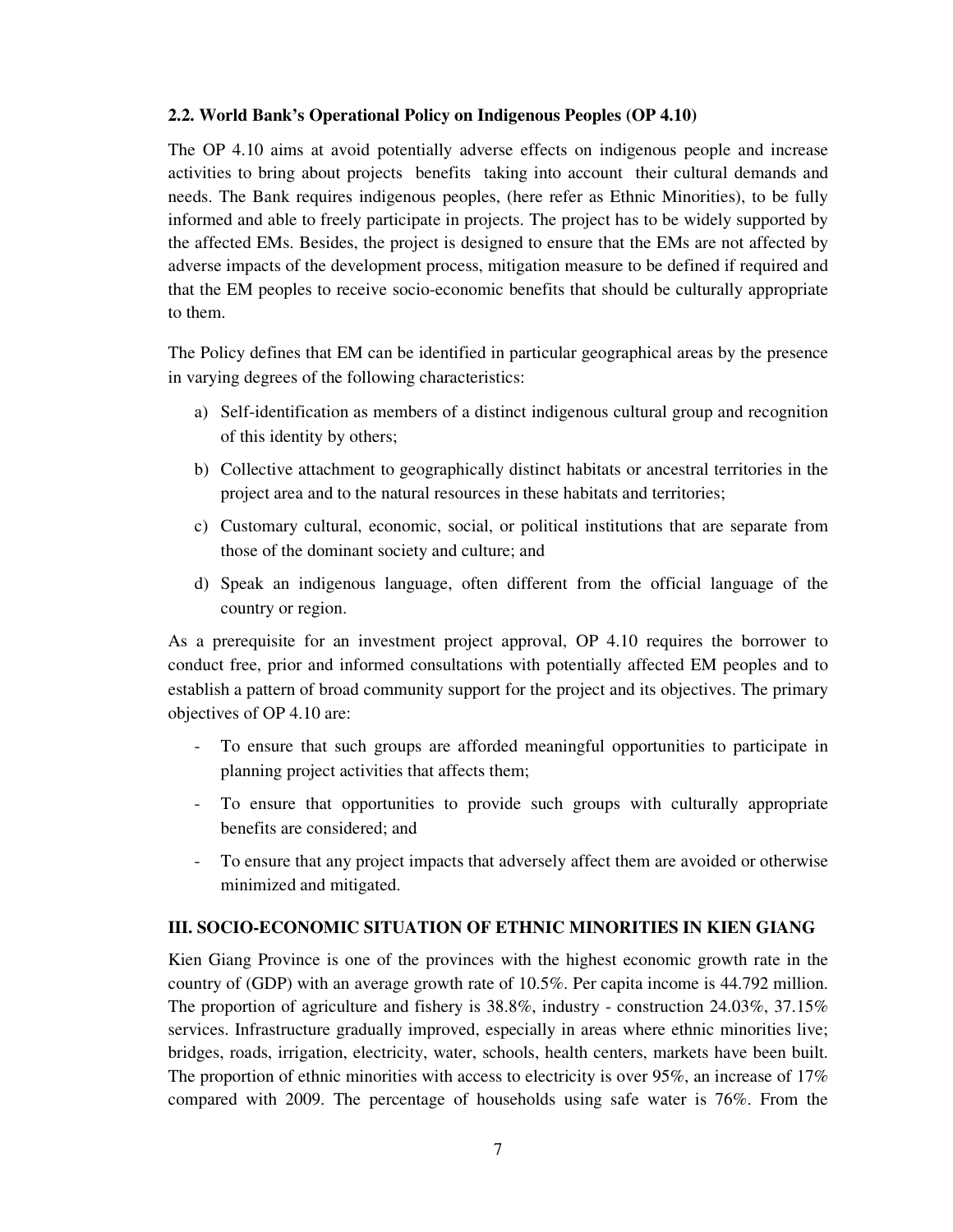national poverty alleviation fund, (Programs 135 and134), Kien Giang has invested in the construction of bridges, roads, irrigation canal dredging, construction of health centers and schools. In addition, other programs/support have been implemented such as investment funds from state, local ethnic propaganda promoting Khmer spirit of mutual support, allocation of land to build houses for poor families without housing, water supply, support loans to develop production, allocation of agricultural land for poor ethnic HH who lack productive land, etc. The main objectives of EM development in Kien Giang province until 2020, is to focus on economic development, through enhancing EM living standard, reducing gap of living standard among EMs and percentage of poor households of Khmer EM. The main expected results are the following: schools are built with concrete; children in school age are enrolled in schools; EM people use of radio and television increased; ratio of EM poor households is 4%; 100% EM people has electricity and clean water; 100% of hamlets have adequate roads for transportation by motorcycle.

#### **3.1. EM in project areas**

The subproject is located entirely in 2 districts: An Minh and An Bien, in Kien Giang province, in the southwestern province of Vietnam with a total area of 6348.5 km². The population (end 2014) is about 1,738,800 people (density of 280 people/km²) belonging to 27 ethnic groups, of which the three main ethnic groups are Kinh, Khmer and Hoa. Kinh represent 85.12%. Other groups, account for 14.88% (58,777 households with 258,733 people). Khmer people is the largest EM group with 50,936 inhabitants, accounting for 12.49%, the Hoa people has 7,575 households with 30,870 people, accounting for 1.77%; other ethnic minorities with 1,042 people, 278 households, accounting for 0.06%. Among the ethnic groups, the Khmer is the poorest and most vulnerable group, while the Hoa have an equal standing with the Kinh.

The EM people have the same land tenure rights as the Kinh people. However, 75% of EM people in the two districts are landless. Many of them lives on the public land outside the sea dike without titles on land. Through a government program, EM are allocated a plot of land and house to secure their land tenure. In addition EM also receive assistance and livelihood supports (i.e. monthly allowances, varieties of rice, pig, chicken, etc.) in accordance with the national policy or EM.

As indicated below, no EM is affected through land acquisition by the Project. However, landless HH, such as Khmer HH, are not targeted by the Project, as the Project focus on land owners with the proposed livelihood adaptation model. To avoid increasing inequality between better-off farmers and the poor (mainly landless and Khmer), there is a need for livelihood support for the landless in the subproject areas.

#### *3.1.1. EM in An Bien district*

An Bien district is located in U Minh Thuong region with 40.029 ha natural land and 33.556 ha of production land. Population of the district is 125.196 persons (29.084 households). There is Khmer ethnic minority group living in the project area, with the percentage amounting to about 14.11 % of the population, not equally shared in the different communes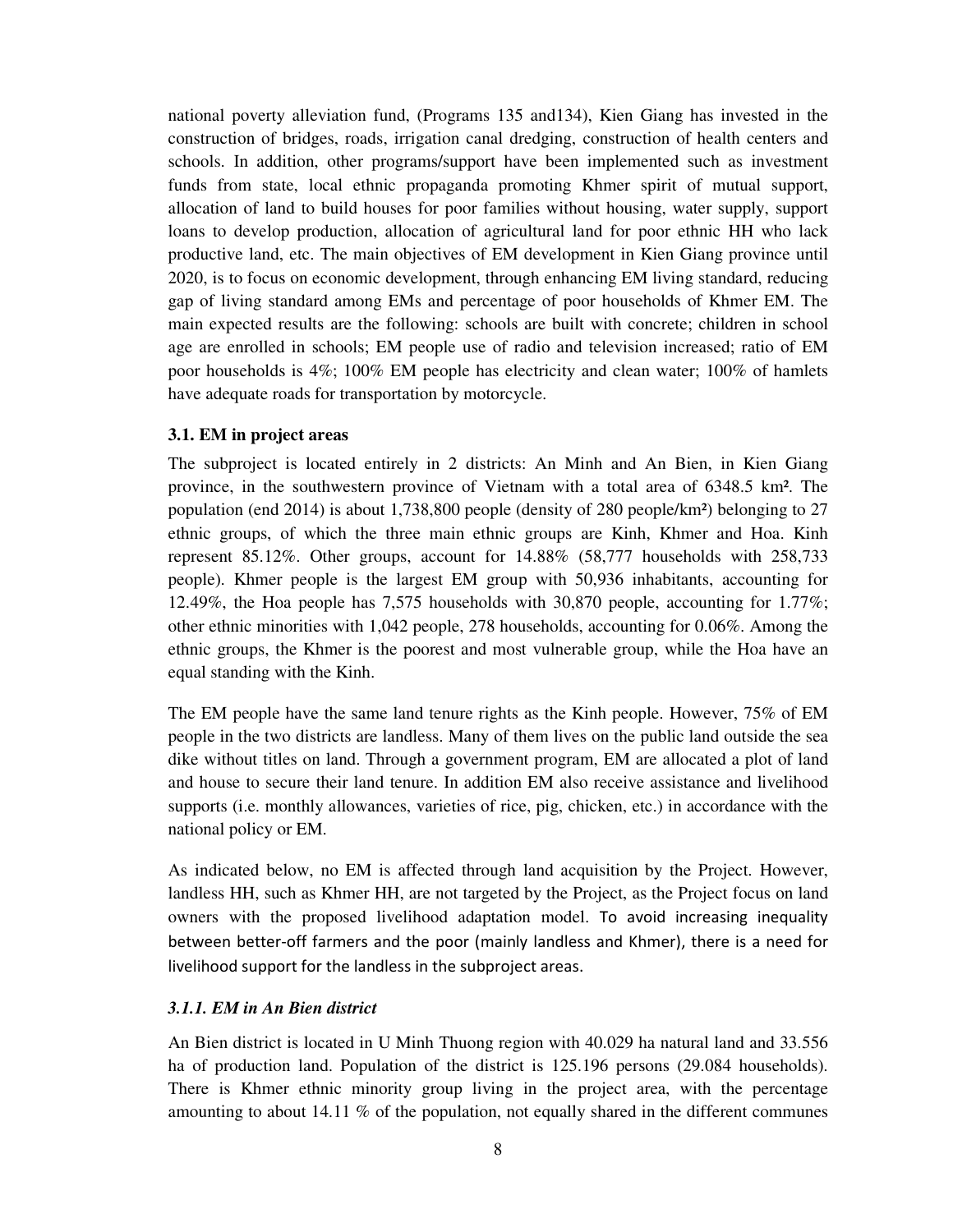of An Bien district; Khmer ethnic groups are not separated and isolated from the Kinh majority and have inter-married with the Kinh. However, most are poor and landless, working as hired laborers in rice farming and aquaculture farming (catching wild snail, shell to sell to shrimp farmers, etc.).

Khmer people in the project area, similar to other Khmer people in Mekong Delta of Vietnam, are beneficiaries of the National Target Programs, as guided by (i) Decision 29 of the Prime Minister, in which, each household can borrow 30 million VND a piece of land for housing, (ii) Decision 74, in which, the Khmer households which used their land as mortgage for a debt can borrow a loan amounting to 33 million VND (including 30 million VND from National fund and 3 million VND from the provincial fund) to take back the land.

|              | <b>Households</b> | <b>Population</b> |
|--------------|-------------------|-------------------|
| <b>Total</b> | 29.084            | 125.196           |
| <b>Kinh</b>  | 15.645            | 121.360           |
| <b>Khmer</b> | 3.336             | 13.301            |
| others       | 138               | 500               |

**Table 3- Khmer population in the communes of An Bien District** 

*(Sources: District year report, 2014)* 

The poor households in the project area often have little agricultural land (partly due to selling off, partly from no inheritance or inability to buy). Other reasons of poverty are lack of job, unstable incomes, lack of production skill and low education. The government implements poverty reduction programs for ethnic minorities through local mobilization of resources and support from the state budget. These programs include, development of models of production, employment, rural vocational training, and technical guidance to adapt or improve current production models, and support policies for preferential loans. Following implementation of these programs, the annual number of poor households dropped (in 2014 the number of poor households in the district decreased of 317). For example, support and training for pig breeding models, support for housing, and support for food were applied in many communes, and helped poor ethnic households come out of poverty.

# *3.1.2. EM in An Minh district*

An Minh district is located nearby Ca Mau province; it includes 11 communes and town with natural area of 590,50 km2 and population of 117.883 persons. Agricultural land is 43.982 ha (74,47%), forest land is 8.633 ha (14,62%), remaining land area is residential land and other lands. Total labor force of the district is 63.409 persons, Labor in agriculture, forestry, aquaculture accounts for 50.132 persons (particularly aquaculture employs 35.562 persons). Agriculture, forestry and aquaculture, industry and construction account for 74,47% -14,16% - 11,49%, respectively.

An Minh district includes 3 ethnic groups, including Kinh, Khmer and Hoa. In which, ethnic minorities represent only 2.2% of the total population with 846 households (2.805 persons)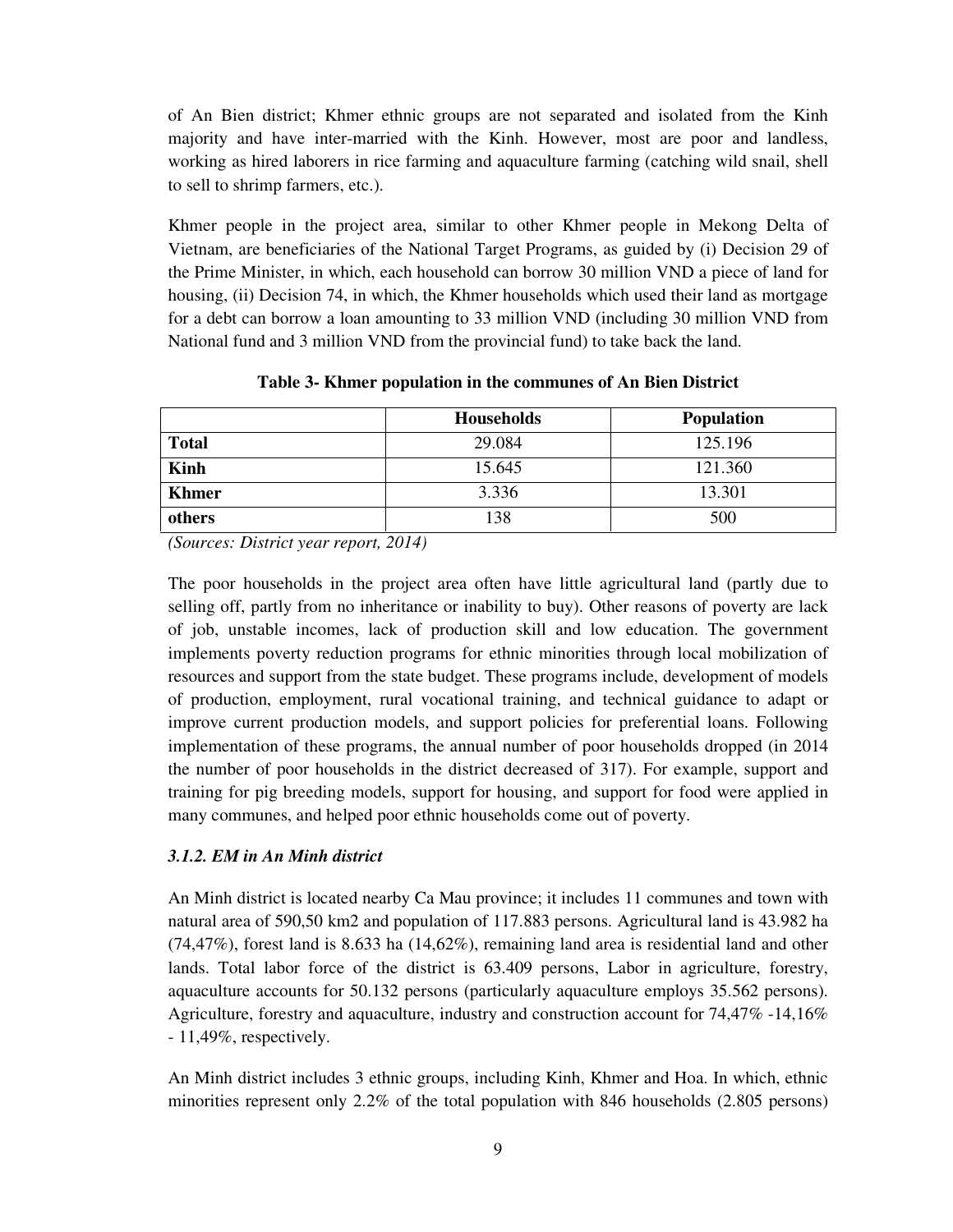located in 6/11 communes and town (2014). Ethnic minority are located mainly in Dong Hoa and Dong Thach communes. Most of the EM people are Khmer (82%),

The An Minh district has 168 poor and 115 near poor EM households among the 846 households, accounting for 33,45%. Most poor and near poor households lack of production land. Some households have also no residential land (70 households). Main income sources of EM households are agriculture, aquaculture, and hired labor.

# **3.2. Result of EM households survey**

The EM household survey is based on the survey conducted for the Social Assessment of the sub-project which included EM household. It is also based on the IOL conducted for the preparation of the RAP for this sub-project. Both quantitative and qualitative methods were used.

**Quantitative methods:** Survey with questionnaires for social assessment: among 36 EM households from all commune in the subproject area.

**Qualitative methods:** Desk study of available documents related to the project and district annual report; Organizing consultation meeting, in-depth interviews, group discussion with various stakeholders, including the CPC and the local mass organizations; organizing focus group discussion, in-depth interviews with EM households, who are the beneficiaries of the project.

**Field visit:** The Consultant conducted field visits, interviewed people, to clarify the results of the in-depth interviews; The Consultant also interviewed key informants and conducted focus group discussions to complement the evaluation results.

| No. | <b>Method</b>              | Number of    | Number of |
|-----|----------------------------|--------------|-----------|
|     |                            | participants | time      |
|     | Interview by questionnaire | 36           | 36        |
|     | Focus group discussion     | 26           |           |
|     | Key informant interview    |              |           |
|     | Number of participants     | 76           | 52        |

**Table 4- Scale of EM households surveyed** 

### **Educational level**

Education reflects the quality of labor resources and the capacity for training of the people in the subproject area. Survey results show that the majority of people have low education; more than 50% of people never go to school or drop-out at primary school; ratio of high school graduation or higher education level is very low.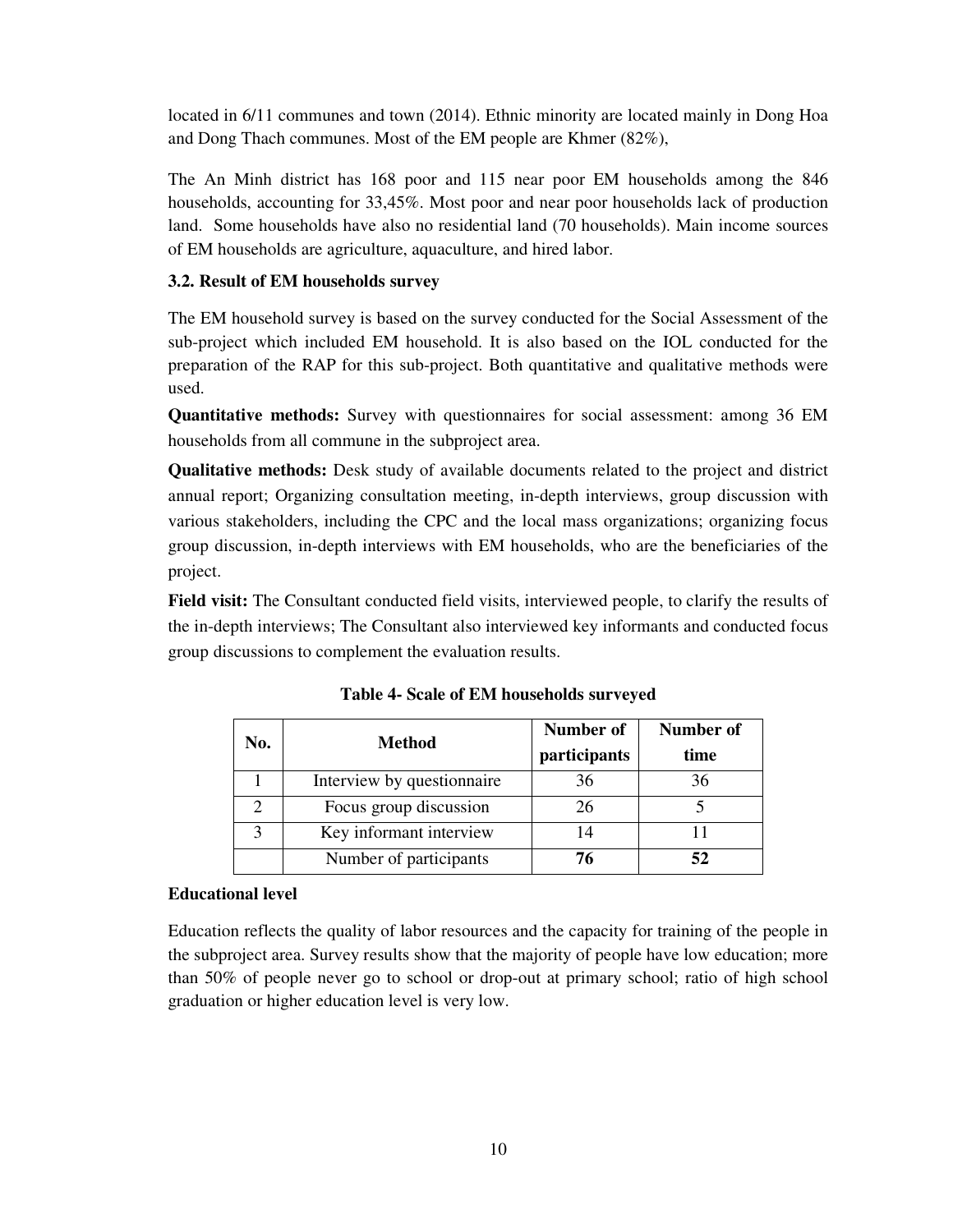

**Figure 1. Ratio of affected people by education levels**

People have low level of education in the subproject area due to low living standards, low production, and unstable incomes. Consequently, students drop out of school early to help earn income for the family. The high dropout rate in the area is also due to poor access due to remote locations with few roads (high reliance on river transportation) and schools are quite distant (over 20 km for secondary schools in some areas).

| <b>Education level</b> | <b>An Minh</b> | An Bien |
|------------------------|----------------|---------|
| Never go to school     | 23.5%          | 21.0%   |
| Primary school         | 40.1%          | 40.1%   |
| Secondary school       | 21.6%          | 21.6%   |
| High school            | 8.0%           | 3.7%    |
| Vocational training    | $0.0\%$        | 1.2%    |
| University             | 2.5%           | 0.6%    |
| Under school age       | 4.3%           | 11.7%   |

**Table 5. Ratio of affected people by education levels in 2 districts** 

### **Major employment and incomes of affected people**

People have considerable difficulties in seeking jobs with stable incomes. Although the two districts have large agricultural land areas, agricultural production faces challenges from climate change-related impacts and limited infrastructures. Fishery and aquaculture are the main livelihood sources, giving higher incomes for local people.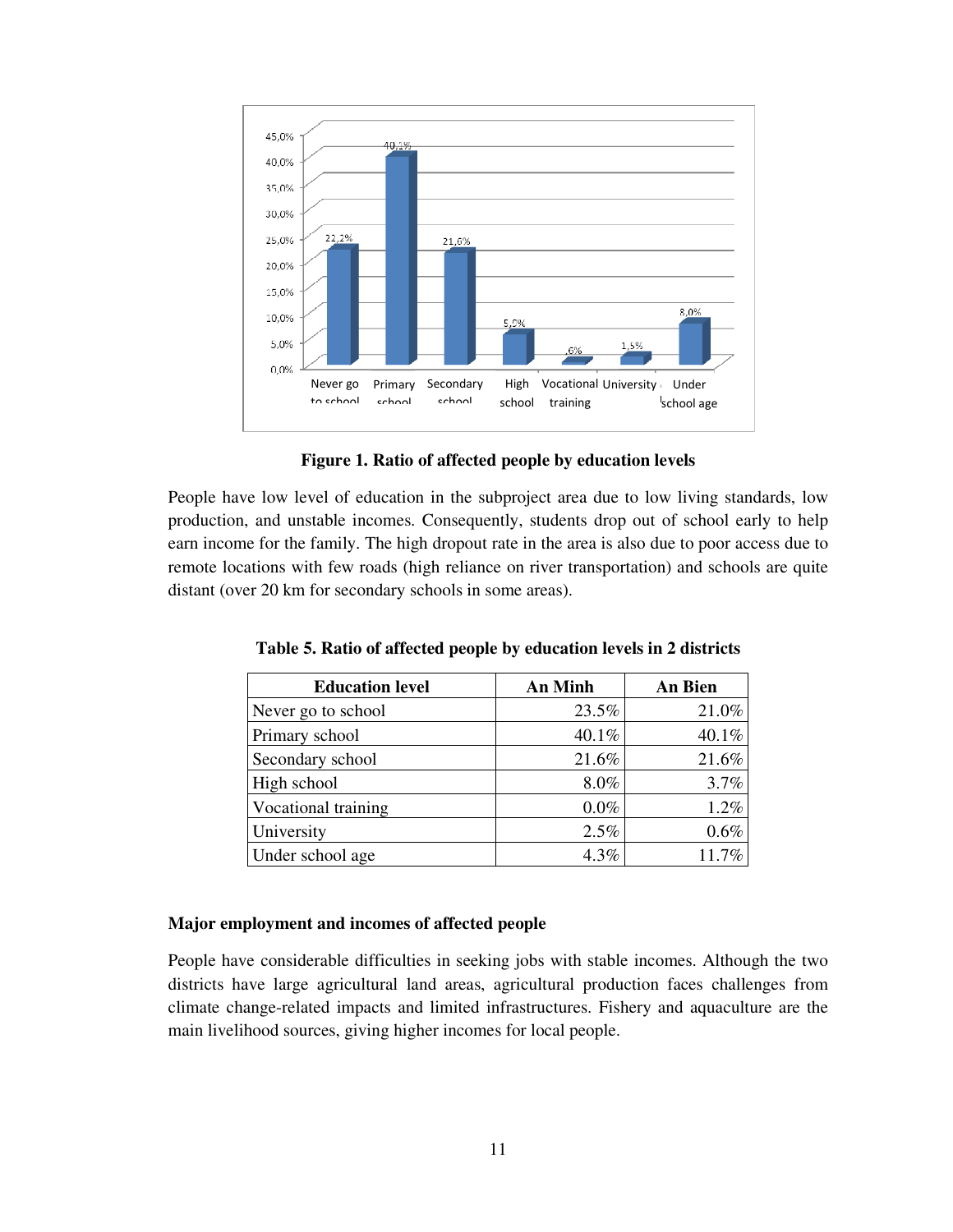| Occupation      | <b>An Minh</b> | <b>An Bien</b> |
|-----------------|----------------|----------------|
| Agriculture     | 3.7%           | 1.9%           |
| Fishery         | 11.7%          | 4.9%           |
| Aquaculture     | 18.5%          | 9.3%           |
| <b>Business</b> | 1.9%           | 7.4%           |
| Trade           | 1.9%           | 4.3%           |
| Worker          | 4.3%           | 5.6%           |
| State employee  | 0.6%           | 2.5%           |
| Part time labor | 24.7%          | 22.8%          |
| Driver          | 0.6%           | $0.0\%$        |
| Unemployment    | 4.3%           | 4.9%           |
| Student         | 13.0%          | 17.9%          |
| Retirement      | 5.6%           | 4.9%           |
| Under labor age | 8.0%           | 13.0%          |
| Other           | 1.2%           | 0.6%           |

**Table 6. Ratio of affected people by occupations in 2 districts** 

#### **Housing**

Most people's houses are simple with leaf or metal roofs. Concrete houses and semi-concrete houses are very few in An Bien. Among Khmer HH, the quality of housing is worse than those of the Kinh (see Table 9). Majority of people said they would use the compensation money to repair their houses or to buy new land to build a more stable house.

| <b>Housing types</b> | An Minh | An Bien |
|----------------------|---------|---------|
| Concrete house       | $2.9\%$ | $2.9\%$ |
| Semi-concrete house  | 22.9%   | 11.4%   |
| Wood house           | 28.6%   | 34.3%   |
| Simple house         | 45.7%   | 45.7%   |
| Temporary house      | 0 0%    | 5.7%    |

**Table 7. Ratio of affected people by houses in 2 districts** 

|  |  |  |  | Table 8: Housing situation of ethnic minorities |
|--|--|--|--|-------------------------------------------------|
|--|--|--|--|-------------------------------------------------|

| <b>Housing types</b> | Kinh    | <b>Khmer</b> | Total   |
|----------------------|---------|--------------|---------|
| Concrete house       | $4.3\%$ | $0.0\%$      | $2.9\%$ |
| Semi-concrete house  | 23,4%   | $4.3\%$      | 17.1%   |
| Wood house           | 42,6%   | 8,7%         | 31,4%   |
| Simple house         | 29,8%   | 78,3%        | 45,7%   |
| Temporary house      | $0.0\%$ | 8.7%         |         |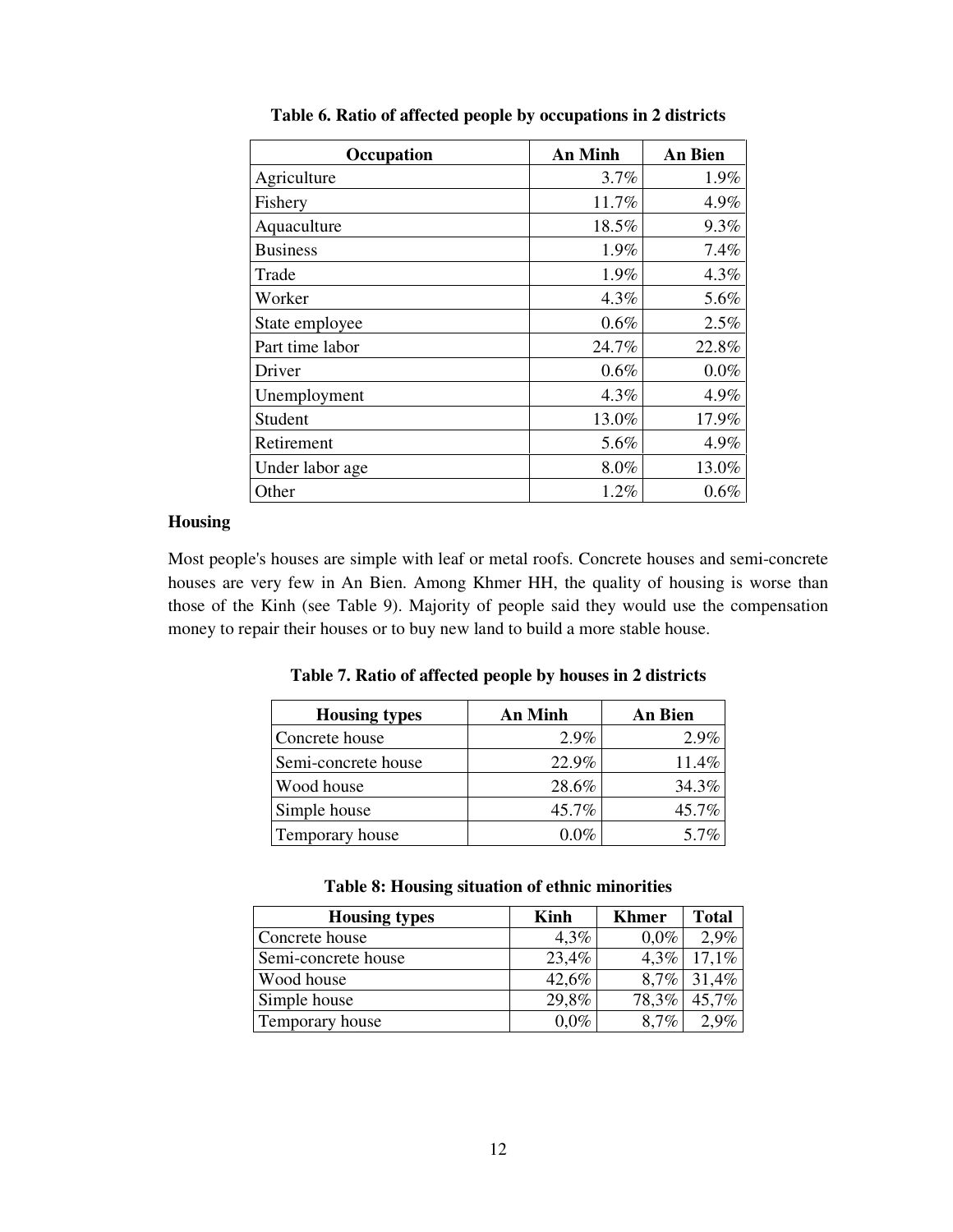# **IV. SOCIAL IMPACTS OF THE SUBPROJECT**

# **4.1. Positive impacts**

This sub-project aims to improve infrastructures to protect coastal communities and current production systems in the face of climate change and sea level rise. Based on the social assessment, the sub-project has the following potential positive aspects.

| <b>Positive impacts</b>                                                                                                                                | <b>Description of investments</b>                                                                                                                                                                            | <b>Measures to maximize project</b><br>benefits                                                                                                                                                                                                                                                   |
|--------------------------------------------------------------------------------------------------------------------------------------------------------|--------------------------------------------------------------------------------------------------------------------------------------------------------------------------------------------------------------|---------------------------------------------------------------------------------------------------------------------------------------------------------------------------------------------------------------------------------------------------------------------------------------------------|
| Preventing high tides,<br>sea water flooding into<br>production areas<br>causing flooding, inter-<br>regional transport links                          | Construction of the<br>remaining 9 sluice gates<br>Planting 10 km of mangrove<br>combined with wave-<br>breakers along the coast;                                                                            | Full consultations with the<br>participation of ethnic<br>minorities in the project<br>implementation process will<br>be organized to ensure that<br>the project adequately<br>addressed the needs,<br>priorities and choices of<br>ethnic minorities.                                            |
| Improving<br>community's<br>awareness of climate<br>change adaptation                                                                                  | The communication<br>activities, awareness raising;<br>Community guidance<br>improvement                                                                                                                     | The project strengthens the<br>$\qquad \qquad -$<br>capacity of ethnic<br>communities to let them self-<br>develop and create<br>conditions for them to better<br>understand their<br>responsibilities in CCA and<br>livelihood development.                                                      |
| Supporting production<br>transformation,<br>improving the<br>efficiency of<br>agricultural production,<br>hunger eradication, and<br>poverty reduction | The construction activities,<br>development and transfer of<br>production model<br>Investment in small-scale<br>infrastructure<br>Support conversion of<br>livelihood model,<br>agricultural activities, and | Suggested activities for the<br>$\overline{\phantom{0}}$<br>project to improve the lives<br>of ethnic minority people<br>and poor people.<br>Create more employment<br>opportunities for the landless<br>and limited production<br>Clarify the organization and<br>operation responsibilities for |

**Table 9: Positive Impacts and Measure to Maximize project benefits**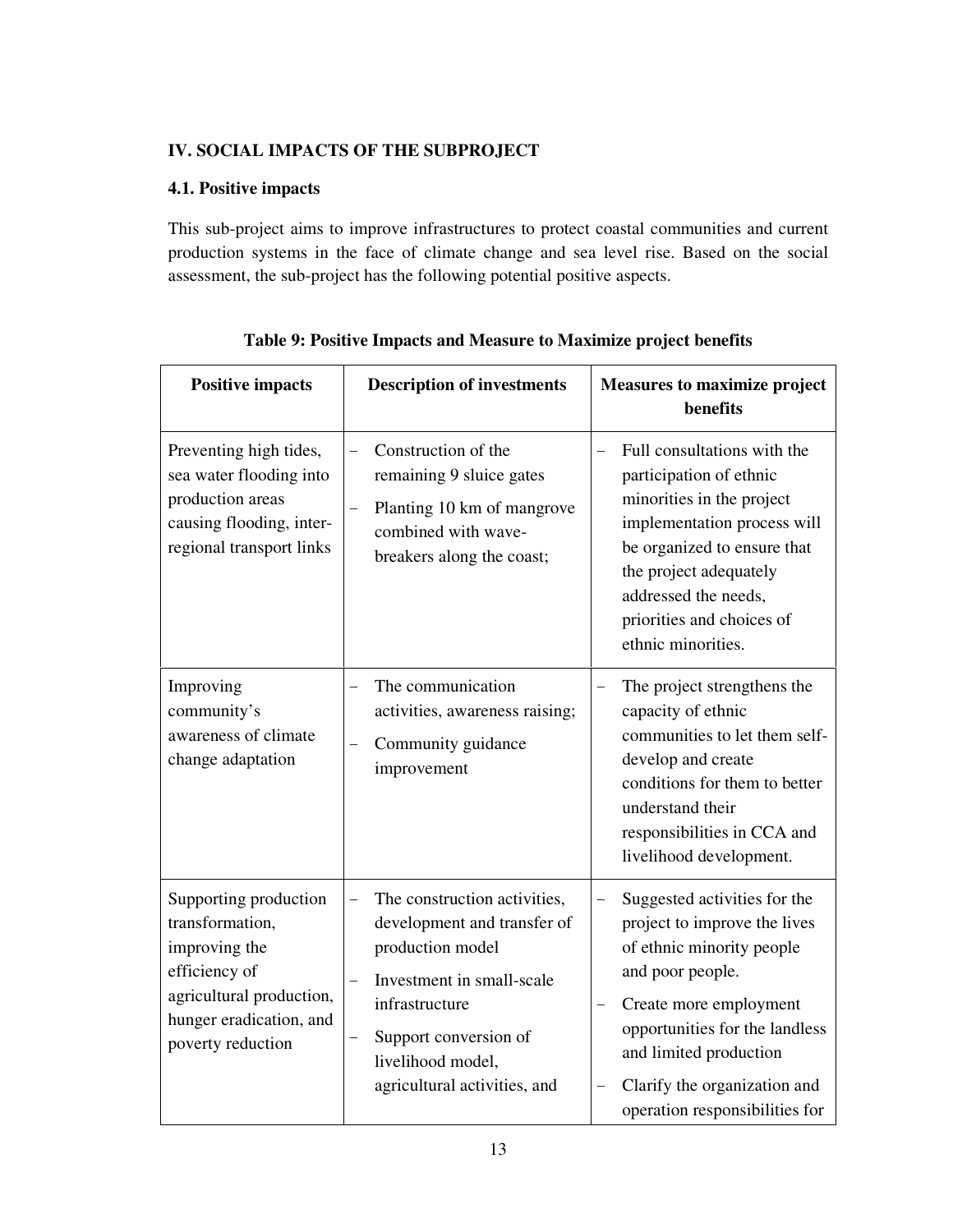| market access | capacity building and          |
|---------------|--------------------------------|
|               | training for the project       |
|               | implementation units to        |
|               | ensure that ethnic minorities  |
|               | benefit from the project.      |
|               | The annual progress reports    |
|               | will assess to which extent    |
|               | ethnic minority people are     |
|               | interested in and what         |
|               | project benefits they are      |
|               | enjoyed.                       |
|               | The distribution of benefits   |
|               | to minorities will be          |
|               | evaluated periodically and     |
|               | barriers to prevent ethnic     |
|               | minorities from accessing      |
|               | project benefits will be       |
|               | identified to solve within the |
|               | project framework.             |
|               |                                |

# **4.2. Adverse impacts**

The impact presented in this EMDP is an estimation based on proposal subproject. Detailed impact (household level) for ethnic minorities will be assessed and updated properly and sufficiently once detailed design will be completed.

| <b>Impacts</b>             | <b>Description of potential negative</b><br>impacts                                                              | <b>Mitigation Measures</b>                                                                                                                                                                                                |
|----------------------------|------------------------------------------------------------------------------------------------------------------|---------------------------------------------------------------------------------------------------------------------------------------------------------------------------------------------------------------------------|
| Waterway<br>transportation | transportation<br>Waterway<br>$\blacksquare$<br>may be affected with the<br>construction of new sluice<br>gates; | Sluice gate designs need to<br>$\blacksquare$<br>ensure that boats can move in<br>and out optimally;<br>An operational schedule for<br>proposed sluice gates should be<br>developed with community input<br>including EM; |

**Table 10: Potential Negative Impacts and Mitigation Measures**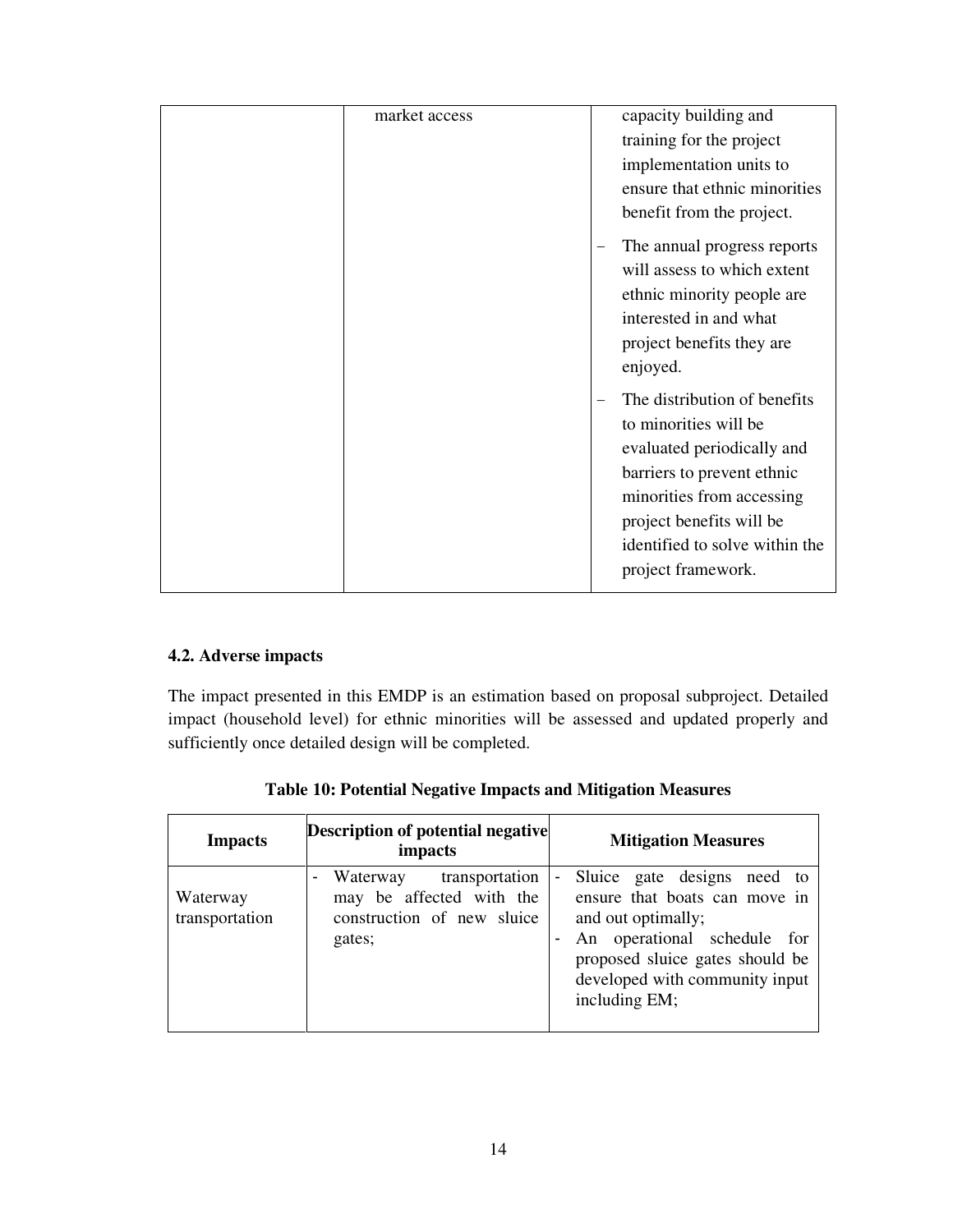| <b>Impacts</b>                                           | <b>Description of potential negative</b><br>impacts                                                                                                                                                                                                                                                                                                                                                                                                                                                                                               | <b>Mitigation Measures</b>                                                                                                                                                                                                                                                                                                                                                                |  |
|----------------------------------------------------------|---------------------------------------------------------------------------------------------------------------------------------------------------------------------------------------------------------------------------------------------------------------------------------------------------------------------------------------------------------------------------------------------------------------------------------------------------------------------------------------------------------------------------------------------------|-------------------------------------------------------------------------------------------------------------------------------------------------------------------------------------------------------------------------------------------------------------------------------------------------------------------------------------------------------------------------------------------|--|
| Affected<br>livelihoods                                  | Some households may be<br>affected<br>with<br>agriculture<br>product<br>during<br>the<br>construction<br>travel<br><sub>or</sub><br>restrictions;                                                                                                                                                                                                                                                                                                                                                                                                 | Avoid interruption of flow in<br>irrigation channels and maintain<br>water quality;                                                                                                                                                                                                                                                                                                       |  |
| Grave relocation                                         | The proposed subproject will<br>affect graveyards<br>not<br>of<br><b>EMP</b>                                                                                                                                                                                                                                                                                                                                                                                                                                                                      | relocating<br>graves<br>If<br><sup>is</sup><br>unavoidable, conduct free, prior,<br>and informed consultation with<br>affected EMP and compensate<br>them in culturally appropriate<br>manner.                                                                                                                                                                                            |  |
| health<br>Adverse<br>during<br>impact<br>construction    | During the construction of<br>$\blacksquare$<br>the works, ethnic minority<br>people may be affected by<br>dust and noise pollution,<br>accident, HIV which directly<br>impact on ethnic minority<br>people's health.                                                                                                                                                                                                                                                                                                                             | The project will develop an<br>$\blacksquare$<br>environmental<br>management<br>criteria<br>plan, meeting<br>for<br>affection control, health care and<br>waste management. The plan<br>will be publicized and shared<br>with EM living near the project<br>areas.<br>Conducts<br>free, prior,<br>and<br>consultation<br>with<br>informed<br>affected on HIV/AIDs and/or<br>social evils. |  |
| Negative<br>impacts<br>on<br>employment<br>opportunities | As indicated in the Regional<br>$\qquad \qquad \blacksquare$<br>Social<br>Assessment,<br>underemployment<br>is<br>a<br>problem for the landless and<br>(mainly<br>poor<br>ethnic<br>minorities). The demand for<br>labor<br>in agriculture<br>production<br>has<br>been<br>declining over many years<br>because of mechanization.<br>The project may result in<br>negative impacts on<br>employment opportunities<br>for the poor and likely<br>increase inequality unless<br>the project pro-actively<br>provides opportunities for<br>the poor. | Livelihood<br>support for<br>the<br>landless in the sub-project areas<br>established<br>should<br>be<br>$\alpha$<br>from<br>existing<br>extended<br>development programs<br>Encourage<br>agribusiness<br>(particularly vertically integrated<br>companies) companies to extend<br>their value chains to create<br>employment opportunities for<br>the poor.                               |  |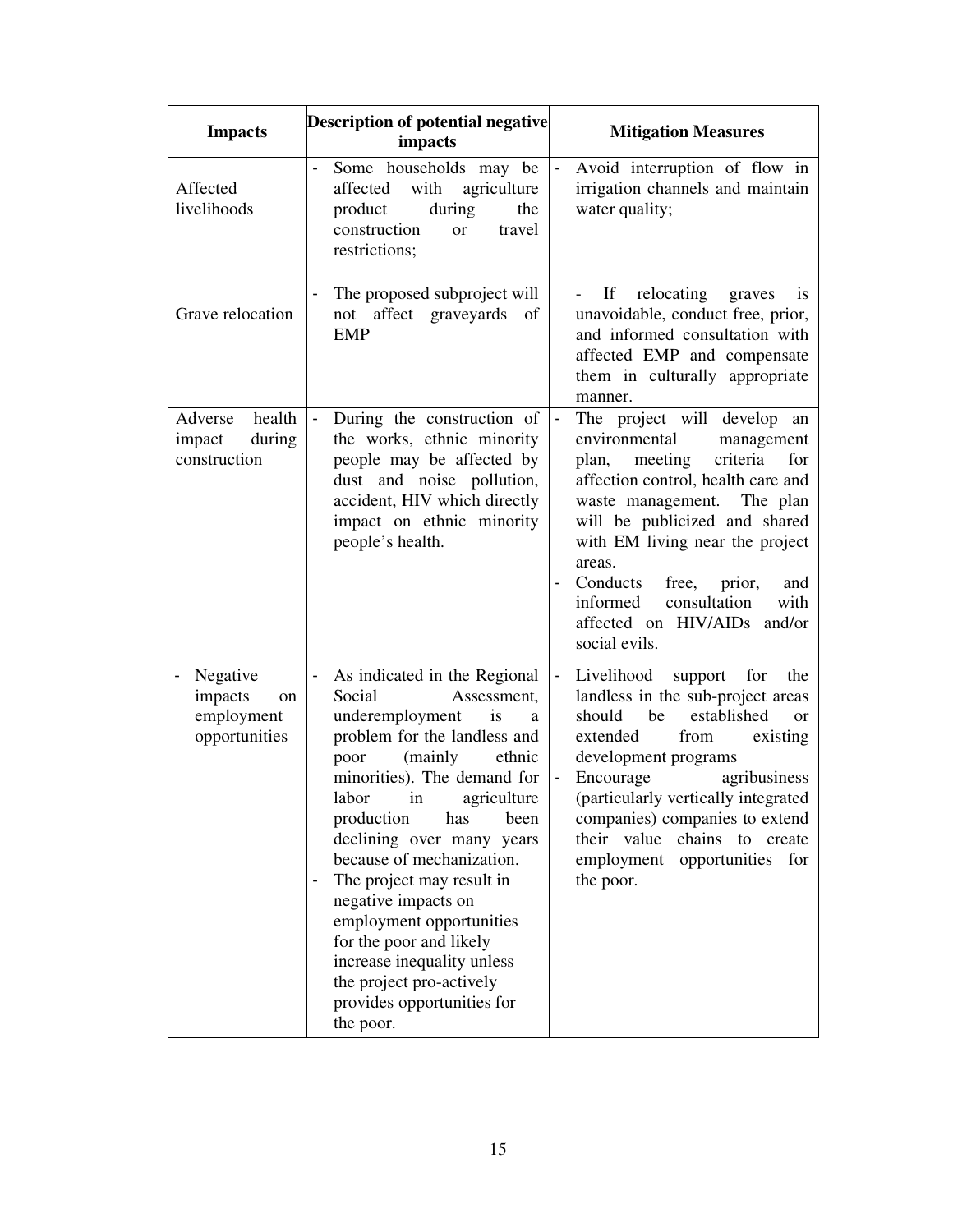### **4.3. Social vulnerabilities**

According to the RSA prepared for all sub-projects, the social vulnerabilities related to the Kien Giang subproject are the following:

- Poverty: Poverty rate is high, based on the poverty line applied in Kien Giang province (400,000 VND per capita per month); in Nam Thai commune, the poverty rate is 7.2%. However, there are also many near poor. The focus group discussion involving poor men and women mentioned some critical constraints in poverty reduction program and loan allocation, whereby any poor household receiving loans from the Social Policy Bank are 'forced' to be classified "near poor". Such actions leads to the decline in the numbers of poor households and the increase of the near poor; such classification does not reflect real, true result in poverty reduction. Many poor households are, in fact, excluded from financial support programs.
- High illiteracy rate and poor education facilities have hindered many women from earning higher incomes. As many as 6 out of 8 people who are between ages 30 – 60 in the focal group discussion cannot read or write or have finished just primary schools. With poor qualifications and landlessness, these women are unskilled workers and have low paid and unstable jobs like cutting grass for shrimp farms or guarding for cockle farms.
- Less access to information: Illiteracy also makes it more difficult for women to access to information. Some have not heard about climate change or do not know about available credit programs, how to write an application to favorable loans, or where to ask for loans.
- Threats of future labor force quality: The dropout rate from secondary schools of young adults is also high because the schools are at least 20 km away from their houses and the low willingness of parents to invest in education for their children. This threatens the quality of the future labor force
- Sex- segregation in labor demand: Offshore fishing is not a suitable job for women. When their husbands work over the sea, women just stay at home and do housework. That monotonous life and poverty induce many women to seek for luck from gambling, which further put their family under the risk of bankruptcy.
- <u>Out-migration</u>: Fewer job opportunities push people to leave their home town and move to industrial zones. This family separation has attributed to high divorce rate in the family (about 50% among migrated families).
- No significant impact of religion, ethnicity or gender inequality is observed.
- Employment: Employment opportunities in the area are very limited because of its remote location and poor road infrastructure. There are no large industrial zones in the two Districts. This has resulted in a high out-migration rate (15.2% for Kien Giang in 2011 – no District data available). Focus group participants report that 8 out of every 10 families have at had least one member who has migrated to cities and industrial zones such as Binh Duong, Ho Chi Minh City, and Dong Nai.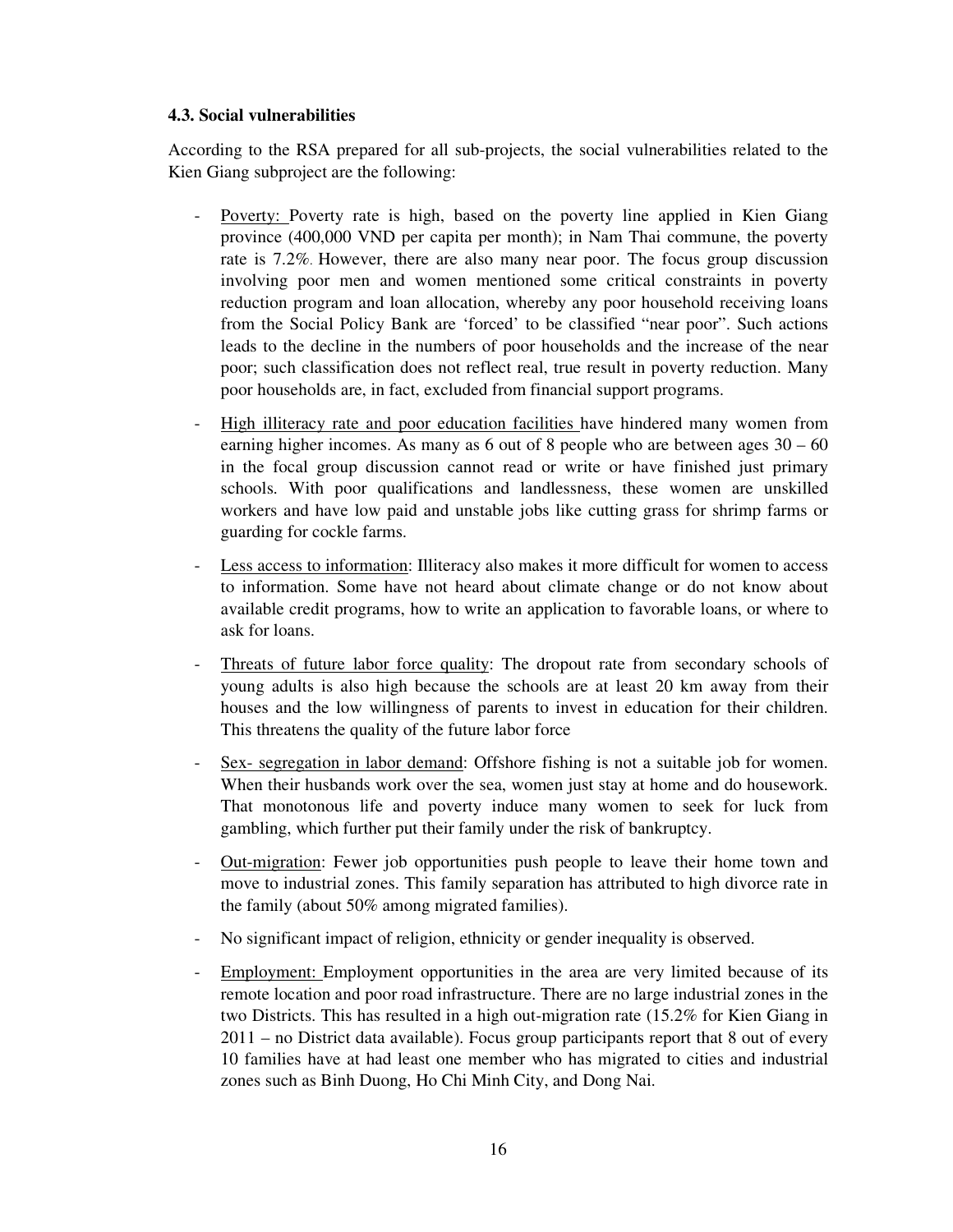# **V. CONSULTATION AND DISCLOSURE OF INFORMATION**

This EMDP –was prepared on the basis of social assessment and consultation with the EM peoples to offer development opportunities for those present in the subproject area. Free, prior and informed consultations with EM indicated that because there is no adverse impact anticipated for the EM peoples, and that the EMDP was prepared to provide development opportunities to EM peoples, there has been a broad community support from the EM peoples for the subproject implementation.

Consultation methods and content of consultation are described in detail in Annex 1.

# **5.1. Consultation outcome**

In the *first public consultation* (November, 2015), the project information was presented to ethnic minority people in a culturally appropriate manner. A document was prepared and delivered to local people in advance of participation. The key informant discussions were held in five communes in An Minh district and four communes in An Bien district with EM people and other stakeholders (total of 40 people). Ethnic minority households, during consultation, confirmed that they were informed about the consultation, basic information of subproject's objectives and contents. Ethnic minorities gave broad support for implementation of the subproject. After consultation, EM households and EM community understood negative and positive impacts of the project. They were also consulted on mitigation solutions of negative impacts and how to maximize positive impacts. They agreed with the proposed mitigation solutions of negative impacts as well as development activities in EMDP. The activities proposed ensure they can receive socio-economic benefits that are appropriate to their culture. On the basis of the potential impact of the project, mitigation measures, and the development activities proposed under the EMDP, the EM communities expressed their broad support for the subproject implementation. In addition, they have specific concerns on two issues: (i) recommendations related to the subproject during construction; and (ii) proposals related to community development.

*During construction of the subproject:* 

- The implementation of subproject should proceed quickly to minimize the impact;
- Strengthen work and traffic safety for worker and local people;
- Ensure water supply for production of major crops.

*Community development:* 

- Support development and replication of pig and chicken raising model, vegetable planting;
- Training on agricultural production skills and non-agricultural jobs such as sewing, embroidery, knitting…;
- Supporting clean water systems, toilets, road, rural bridges to ensure environment, stable lives, to increase chance of good exchange…;
- Enhance cultural classes, law and policy dissemination;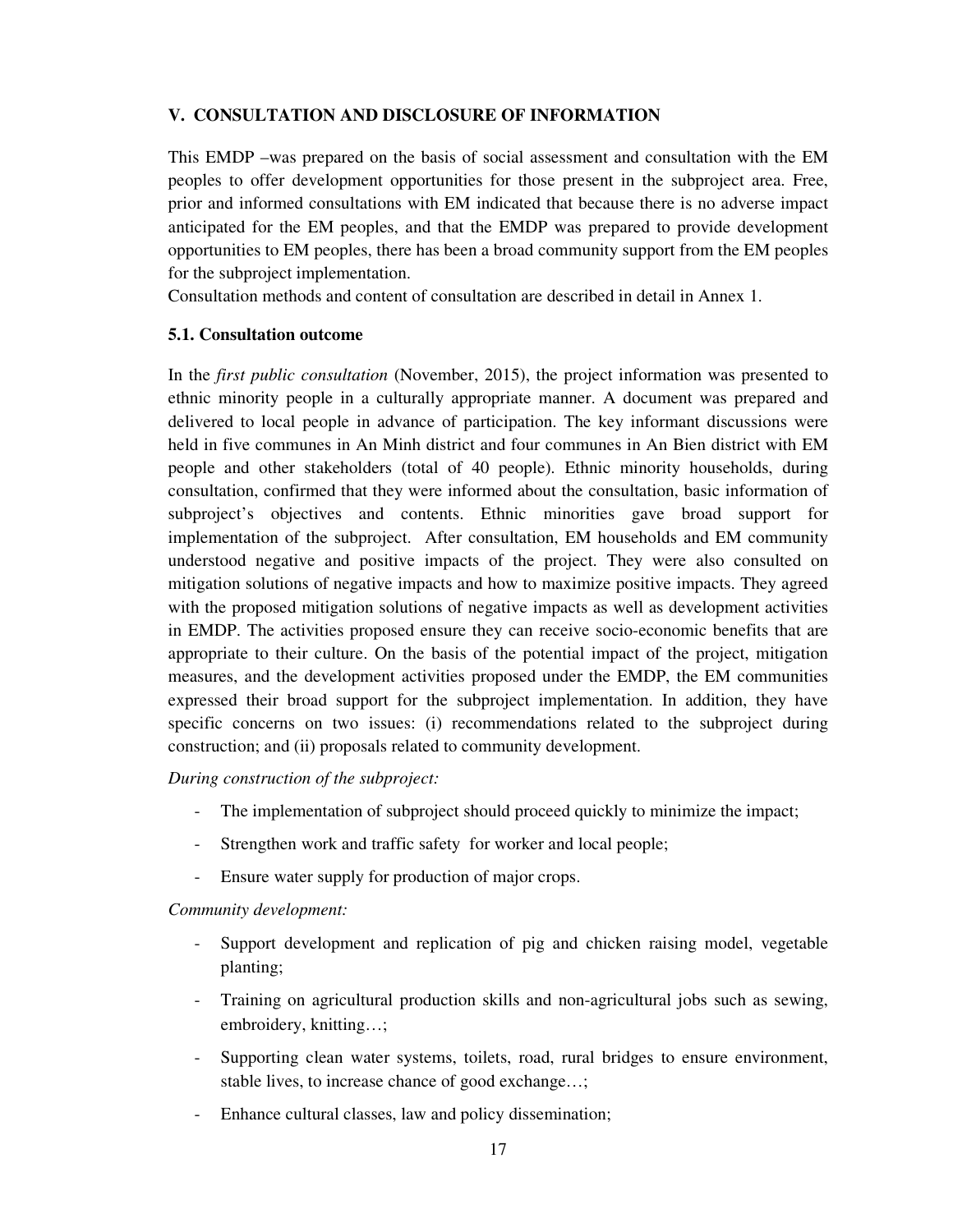- Support communication activities combined with cultural meetings, organizing community activities to support EM people: building groups, self-managed team, legal support group, technical support group;
- Strengthen communication activities in suitable language of the communities.
- Establish livelihood support for the landless in the sub-project areas or extend from existing development programs
- Encourage agribusiness (particularly vertically integrated companies) companies to extend their value chains to create employment opportunities for the poor.

A *second round of consultation* in An Bien DPC district (Kien Giang province) was conducted on 25 January 2016 with representatives of community, PPC and CPC from two districts. A consultation workshop took place in Can Tho City, on 29 January 2016, following disclosure of draft Ethnic Minority Policy Framework, Ethnic Minority Development Plans and Regional Social Assessment (RSA). Representatives of MARD, of each province (PPC, DONRE, DARD, and CEMA) and affected districts (DPC) joined the workshop. A presentation of the safeguard documents was done by the Consultant. Provinces and District agreed with the proposed documents and the livelihood models proposed. Regarding the EMPF and the EMDP, the following comments and concerns were provided:

- Provinces already provide support to EM through existing programs (i.e. housing and develop livelihoods);
- For landless HH some provinces allocate public land; each HH also receives a LURC;
- In most of the province, poverty incidence if still high among Khmer; majority of Khmer households works as hired labor in particular for aquaculture facilities;
- A number of Khmer households also migrate to urban centres and especially to Ho Chi minh City; however most of them prefer to stay in their area close to community and pagodas;
- A large number of Khmer households are living along some sections of existing dykes and rely on fisheries; in case of rehabilitation of these dykes, relocation of EM households, there is a risk that they will lose their livelihoods; this should be avoided; specific approach is needed for relocation of EM people;

Free, prior and informed consultations with EM indicated that because there is no adverse impact anticipated for the EM peoples, and that the EMDP was prepared to provide development opportunities to EM peoples, there has been a broad community support from the EM peoples for the subproject implementation. Comments and concerns have been taken into account for the preparation of the final documents.

# **5.2. Community consultation during the EMDP implementation**

In order to ensure continued *free, prior and informed* consultation with EM peoples during EMDP implementation, the following EM community consultation framework will be used during the EMDP implementation. Based on results of household consultation, an action plan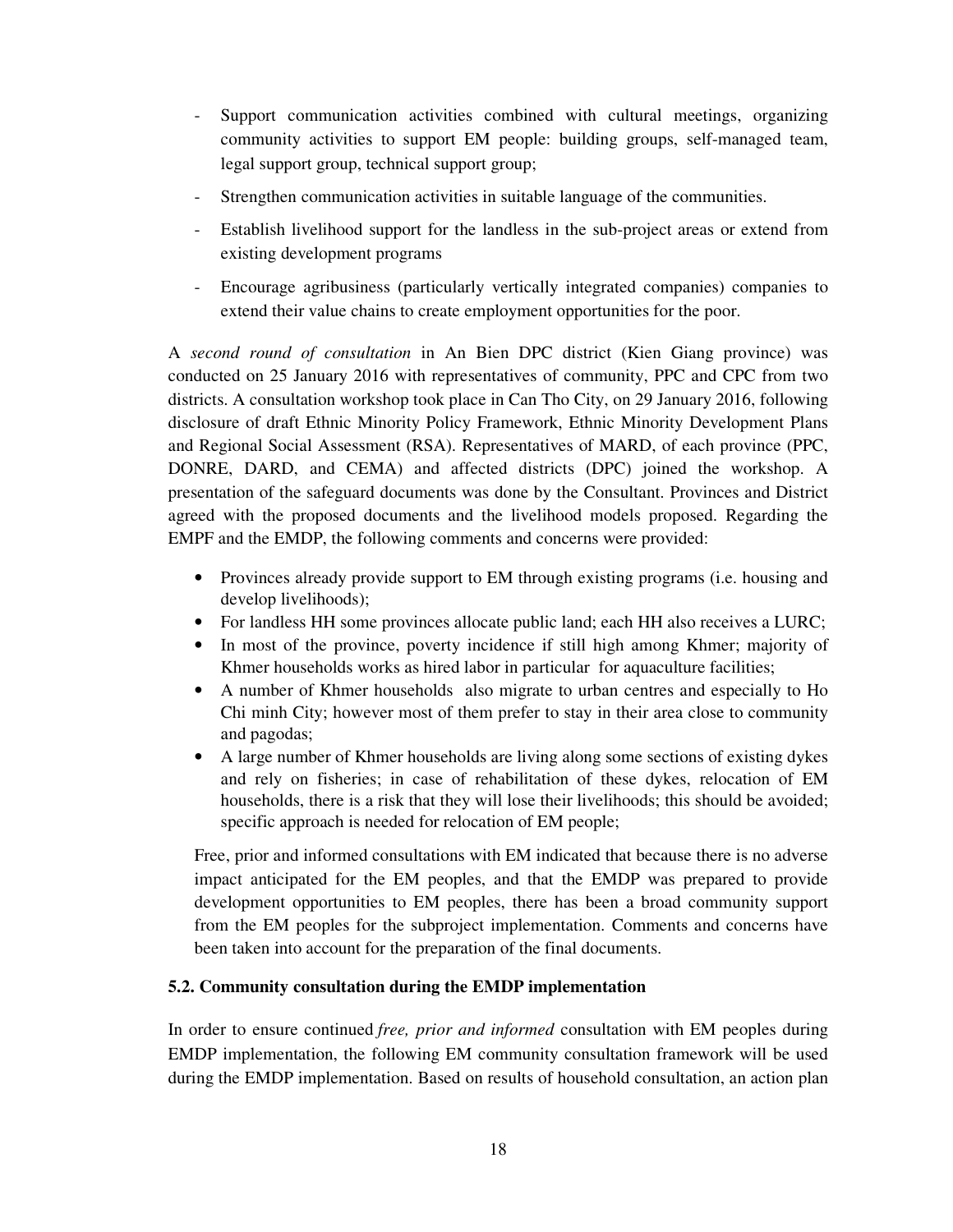and detail mitigation solution will be determined to implement, monitor and assess. This requirement includes main factors as follows.

- Eligible criteria for compensation measures;
- Livelihood recovery;
- Conflict resolution;
- Monitoring and evaluation, and,
- Budget and execution plan,

During EMDP implementation, the same consultation approach (already used during EMDP preparation) will be adopted. Consultation will be conducted on the basis of free, prior, and informed manner, and in a participatory manner, to see if EM communities have any additional feedback, and to check whether there any additional subproject impact that arises but were not anticipated during EMDP preparation. Where necessary, the way the EMDP is implemented, would be further elaborated, or updated in terms of methods of delivery to ensure the activities are carried out in a manner that are appropriate to the target EM peoples.

The EM communities benefited from this EMDP should be involved in both implementation, and monitoring & evaluation to maximize the intended purpose of the EMDP. PPMU will take the lead of this EMDP through implementation with An Minh and An Bien DPCs (in collaboration with Ethnic Division, Agriculture Division, Labor, Invalid and Social Affair Division).

In the event where there are adverse impact identified before subproject implementation, particularly when the detailed engineering design are available during implementation of the Project, the consultation methods, as mentioned above, should be used to collect feedback from the affected EM peoples. Alternatives of technical engineering design should be explored to avoid adverse impact. In case where such impact could not be avoided, such impact should be minimized, mitigated, or compensated for.

In case where adverse impact are identified (when the technical design/construction methods are clear), affected EMs will be consulted and informed of their entitlements. The EMDP will be updated accordingly and will be disclosed prior to EMDP/RAP implementation.

### **5.3. Disclosure of EMDP**

Once preparation of an EMDP is completed, it needs to be disclosed to affected EM peoples and their communities, i.e. at CPC, DPC, and community hall. The EMDP needs to be disclosed in an appropriate language and manner to ensure affected EM people and their community can conveniently access and can fully understand. The documents are also announced in CPO, MARD, Kien Giang PPC and relating districts, communes and information office of WB in Ha Noi before project submission. In project implementation process, PPMU and local authority at all levels have to ensure that all EM households who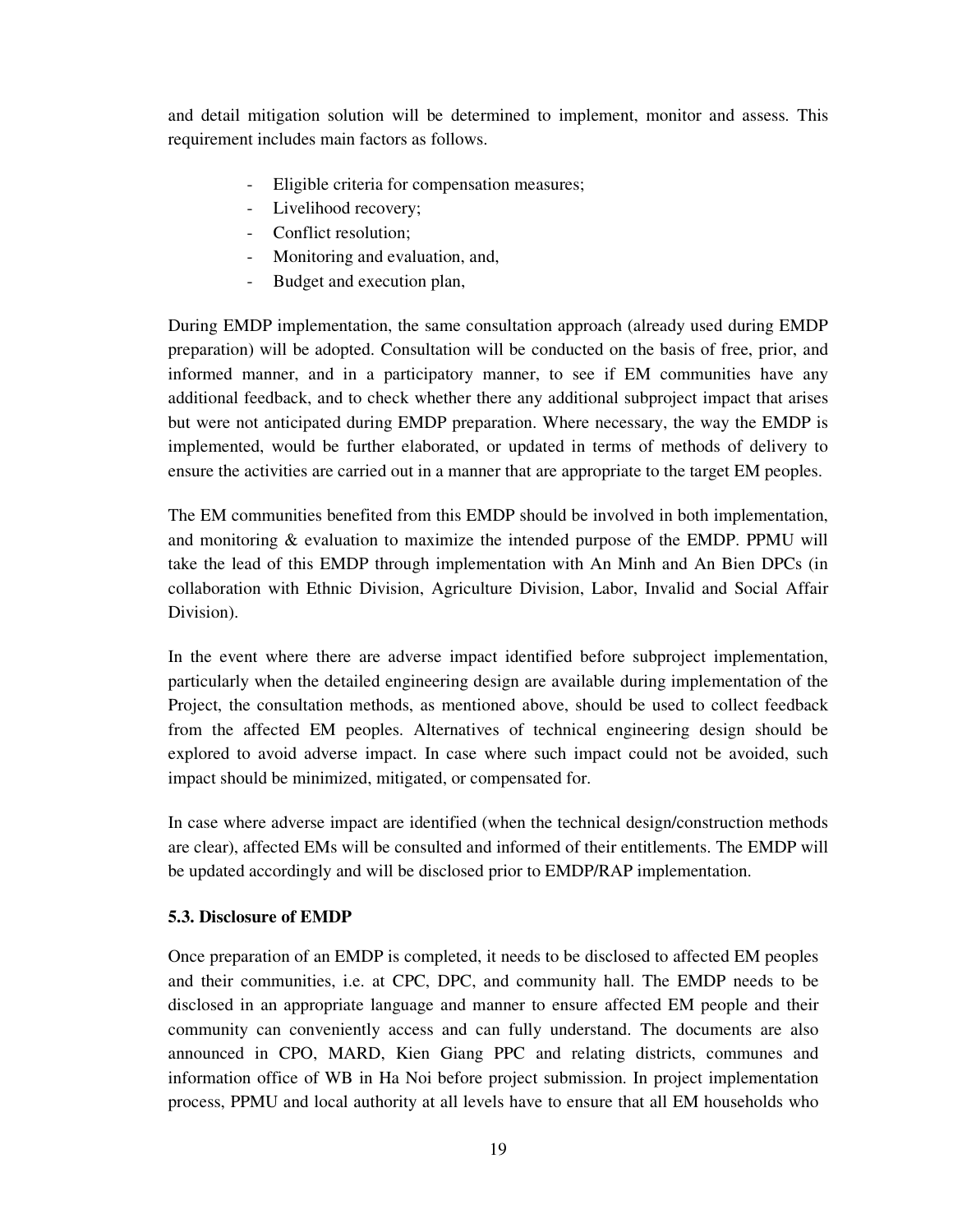are affected directly by the project will get fully information and invited consultation meeting in implementation process of EMDP.

The EMDP prepared during project implementation must be disclosed locally in a timely manner, before appraisal/approval of these subprojects. An EMDP in English is sent to WB to public on Infoshop in Ha Noi. EMDP in Vietnamese is disclosed in CPO and Kien Giang PPC and relating districts, communes so that EM community and other stakeholders are informed.

# **VI. PROPOSED DEVELOPMENT ACTIVITIES**

As mentioned above, EMDP aims to provide additional socio-economic benefits to EM households under OP 4.10. These activities are related to training, livelihood support, awareness program, capacity building and education support. The main characteristics of the EM in the project area are: i) landlessness; ii) low education level and iii) poor sanitation conditions. During consultation, the ethnic minority community also proposed some activities which have been included.

# **6.1 Improving community's awareness to climate change adaptation**

This component aims to provide awareness campaign regarding climate change adaptation. The purpose is to make the Khmer community more resilient with climate change. The campaign will be provided through 30 training courses in the project area. It aims to target 10% of poor EM people in the subproject area. It will be conducted by a consultant.

# **6.2 Support to livelihood activities for ethnic minority and poor households**

Poor ethnic minority households are often landless or land poor. As proposed in the RSA, for the land poor, livelihood models such as cash crops (chili, gourds…) and livestock (especially cow raising/breeding) have been identified as successful models. The community also proposed pig, chicken raising model, safe vegetable planting as livelihood models. Micro-credit programs, managed by the Women's Union, should also be proposed.

# **6.3 Create more employment opportunities for the landless and land poor**

Lack of job skills has been identified as a reason of poverty especially for Khmer households. Training on agricultural production and non-agricultural skills (i.e. sewing, embroidery, knitting, machinery etc.) should be provided by the Agriculture Extension Center for training on agriculture and by the Women's Union or the Vocational Training Center for nonagriculture training. This component targets around 5-10% of EM households in 15 communes of the project area.

# **6.4 Capacity building and training for the project implementation units to ensure that ethnic minorities benefit from the project**

The Khmer community should be aware of the project's objectives (i.e. type proposed adaptation models, type of support) in order for them to better benefit from the project. Capacity building and training will be given to the community during the project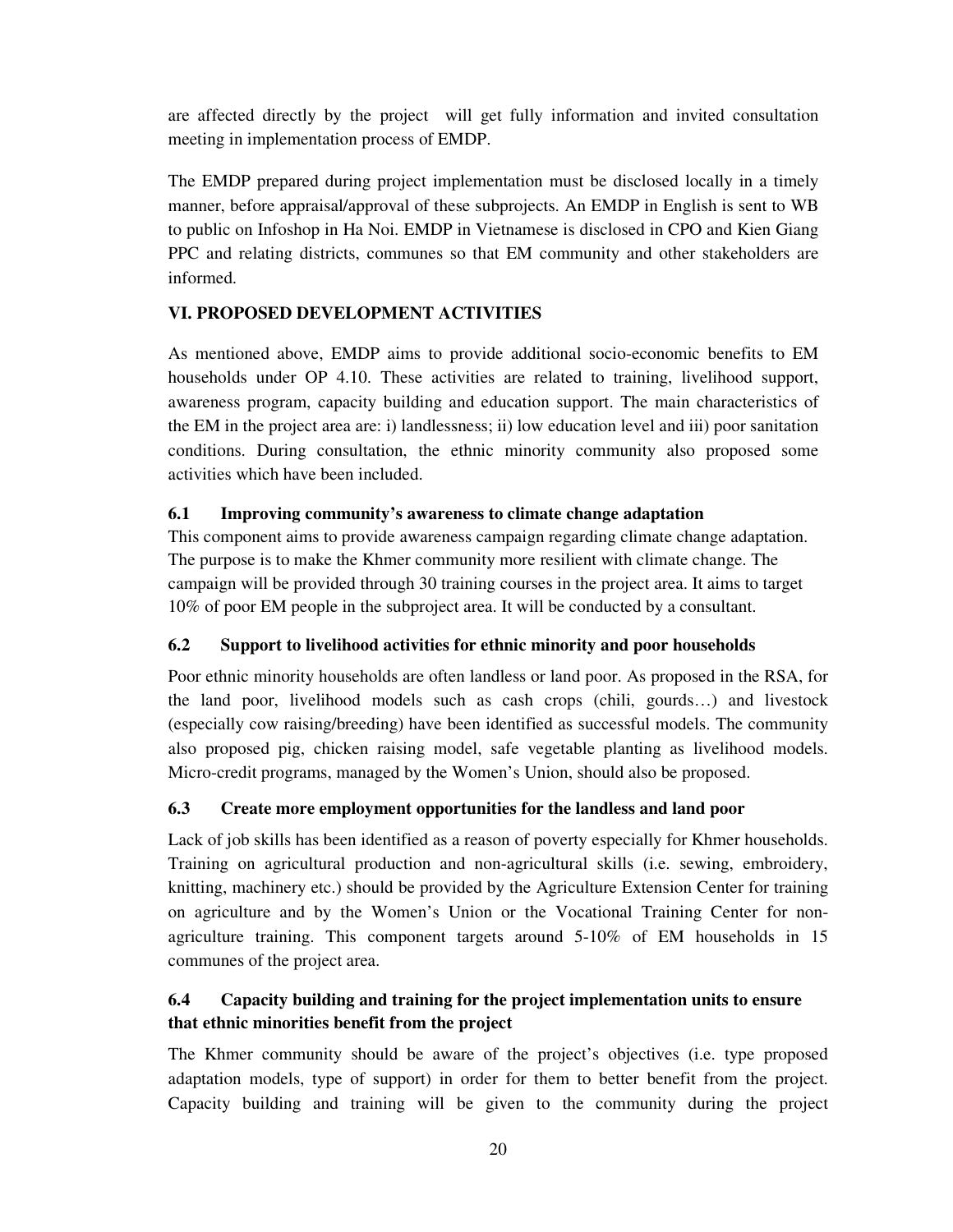implementation by a consultant. Specific capacity building will be given to the Khmer community. Special attention will be put on how the Khmer community can be involved in the implementation of the Project.

# **6.5 Capacity building for mass organizations**

Mass organizations (women's union and farmer's union) are key organizations to support the communities. They are present at each level (province, district, commune and village) and are very active in awareness campaign (health, safety, environment etc.), skills training and livelihood support (i.e. micro-credit, agriculture extension). The reinforcement of the reorganization will benefit to the whole community.

Specialized technical assistance on participatory planning and project management will be offered to these mass organizations at commune and village level. The mass organization could then disseminate information and develop participation of the community. It will improve the capacity of the community to participate in project benefits and to enhance their livelihoods.

# **6.6 Enhance education of the Khmer community**

Low education is a characteristic of the Khmer community, low education is also a factor of poverty. Adult literacy campaigns will be developed in 15 communes of the project area. The project will target the young adults (20-35 y/o) who never been to school; 50% of men and 50 % of women will be trained. The Vocational Training Center will conduct such training.

This EMDP will be updated before implementation to confirm the above development needs of EM peoples and to reflect any additional development needs that the EM peoples may need when the impact of subproject is confirmed on the basis of final detailed engineering design. The courses will be designed to ensure that (i) its content fits with the culture of the ethnic minorities, and; (ii) women are encouraged to participate, with women representing at least 50% of the participants.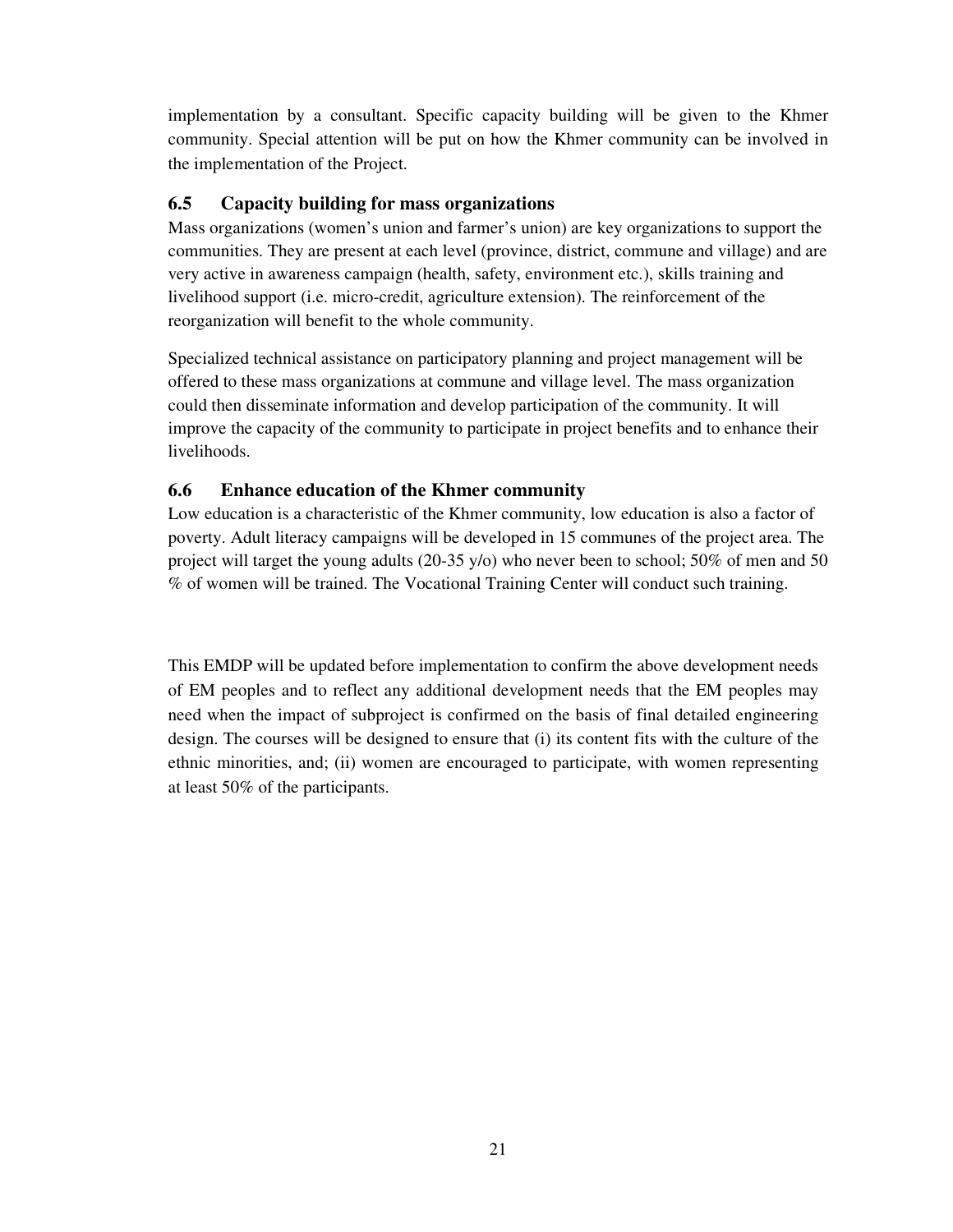## **VII. IMPLEMENTATION ARRANGEMENT**

The Ministry of Agriculture and Rural Development (MARD), on behalf of the Government, is the project owner. MARD assumes an overall responsibility for the entire project. The PPC directly implements the sub-projects.

**At Central level**: a Central PMU will be established to coordinate the project implementation. CPMU is responsible for the overall implementation of EMDPs prepared under the project and ensuring that all PPMUs understand the purpose of EMPF, and how EMDPs for each sub-project are prepared and approved prior to implementation. CPMU is also responsible for ensuring effective implementation of the EMDP, including monitoring and evaluation of the implementation of the EMDP.

At the outset of the project implementation, CPMU will provide training to PPMUs to enable them to be able to undertake screening of ethnic minority peoples in the subproject area. Where local capacity is insufficient to prepare an EMDP, qualified consultants may be mobilized to assist PPMU in development of EMDP for the subprojects. EMDP should be prepared in accordance with the EMPF.

**At provincial level**: The PPMUs are responsible for preparing and implementing the EMDPs. Appropriate staff and budget – sufficient to implement an EMDP, should be assured. In case where EM peoples are affected as a result of land acquisition, to allow construction of subprojects, compensation, assistance to EM affected will be addressed through relevant RAP which is prepared of subproject in accordance with the project's RPF. The EMDP need to submit CPO and Bank review prior approval.

Prior to implementation, this EMDP needs to be updated to a) reflect the detailed steps in implementation of these activities, b) budget required for each of the activities, and c) methods of implementation to ensure these activities are conducted in the way that are the most beneficial and culturally appropriate to the EM peoples.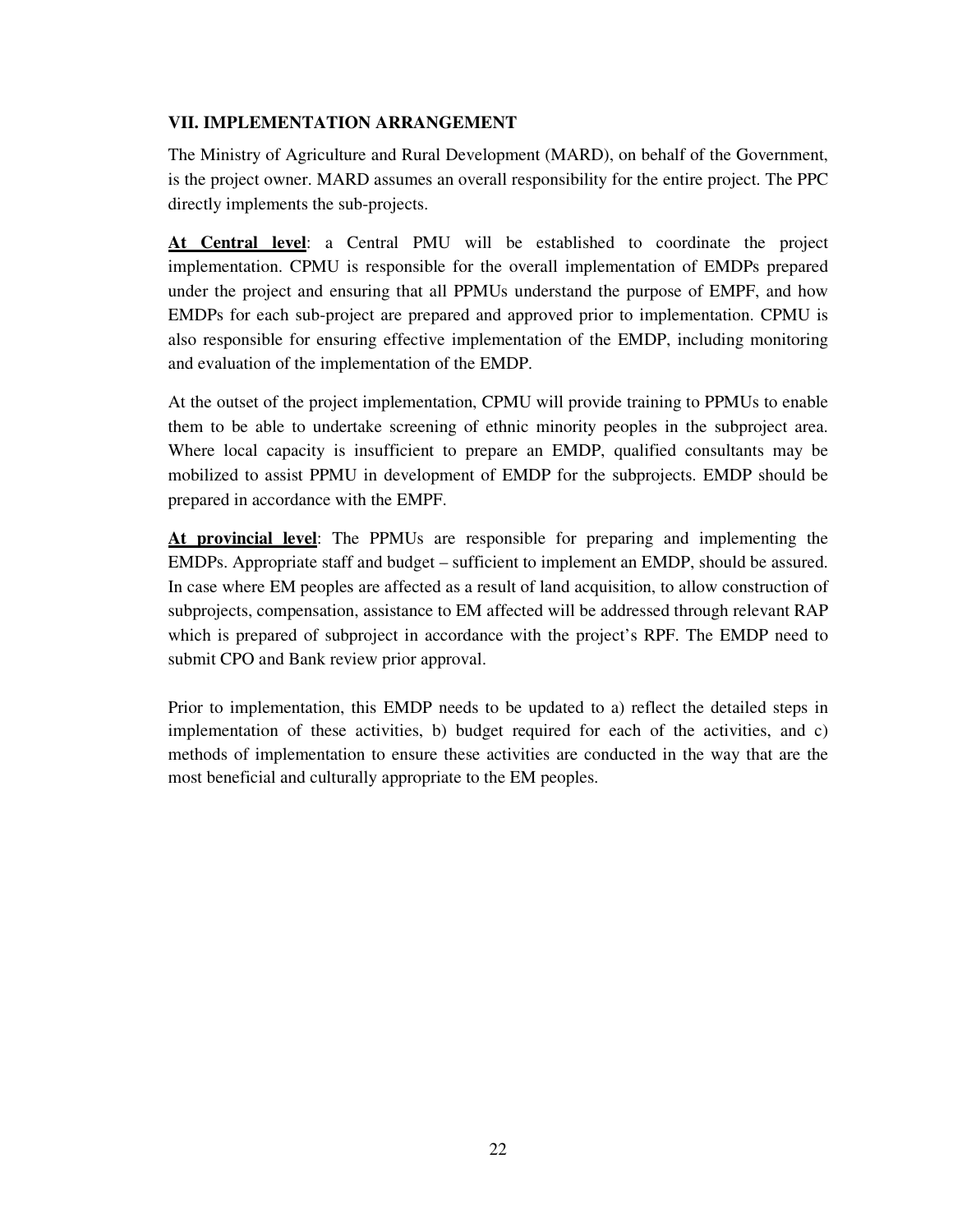# **Table 12: Implementation plan**

| <b>Activity</b>                                                              | <b>Responsible party</b>                | <b>Schedule</b> |
|------------------------------------------------------------------------------|-----------------------------------------|-----------------|
| <b>EMDP</b> preparation                                                      |                                         |                 |
| Disclosure of EMDP at Infoshop                                               | <b>WB</b>                               | Quarter 1/2016  |
| Disclosure of EMDP of subproject at Kien<br>Giang PPMU, DPC and CPCs         | Kien Giang PPMU                         | Quarter 1/2016  |
| Disclosure of EMDP of subproject at CPO                                      | <b>CPO</b>                              | Quarter 1/2016  |
| Approval of safeguard policy documents of<br>project and EMDP of sub-project | WB and the GOV                          | Quarter 2/2016  |
| Training on safeguard policy frameworks<br>for the project officers          | CPO and consultants                     | Quarter 4/2016  |
| monitoring<br>Recruiting the independent<br>consultant                       | <b>CPO</b>                              | Quarter 4/2016  |
| <b>EMDP</b> updating                                                         | CPO and consultants                     | Quarter 1/2017  |
| <b>EMDP</b> implementation                                                   |                                         |                 |
| Disseminating project information to AHs                                     | <b>PPMU</b>                             | Quarter 1/2017  |
| Implementation of development activities                                     | <b>PPMU</b>                             | Quarter 2/2017  |
| Monitoring internally every month and<br>preparing quarterly reports         | <b>PPMU</b>                             | Quarter 2/2017  |
| Monitoring externally every six months and<br>preparing monitoring reports   | Independent<br>monitoring<br>consultant | Quarter 2/2017  |

### **VIII. COMPLAINTS MECHANISM AND RESOLUTION**

The grievance mechanisms under the Project will be two-tiered: one internal to the communities concerned and the other, involving third-party/external mediation. For each Project province, Grievance Redress Committees will be established from villages/districts to provincial levels built on the existing structures consisting of concerned departments, mass organizations, women and ethnic representatives. At the village level, community based comanagement will incorporate in the existing grievance mechanisms that will be chaired by elder and/or spiritual/tribal leaders, which are largely acceptable to local communities, particularly the ethnic minority groups.

The grievance redress mechanism will be applied to persons or groups that are directly or indirectly affected by the Project, as well as those that may have interests in a Project and/or have the ability to influence its outcome, either positively or negatively. The Project will provide training and support to strengthen these existing structures for effectively and collectively dealing with possible grievances that may arise during the course of the project implementation. All complaints and grievances must be properly documented by PPMU, with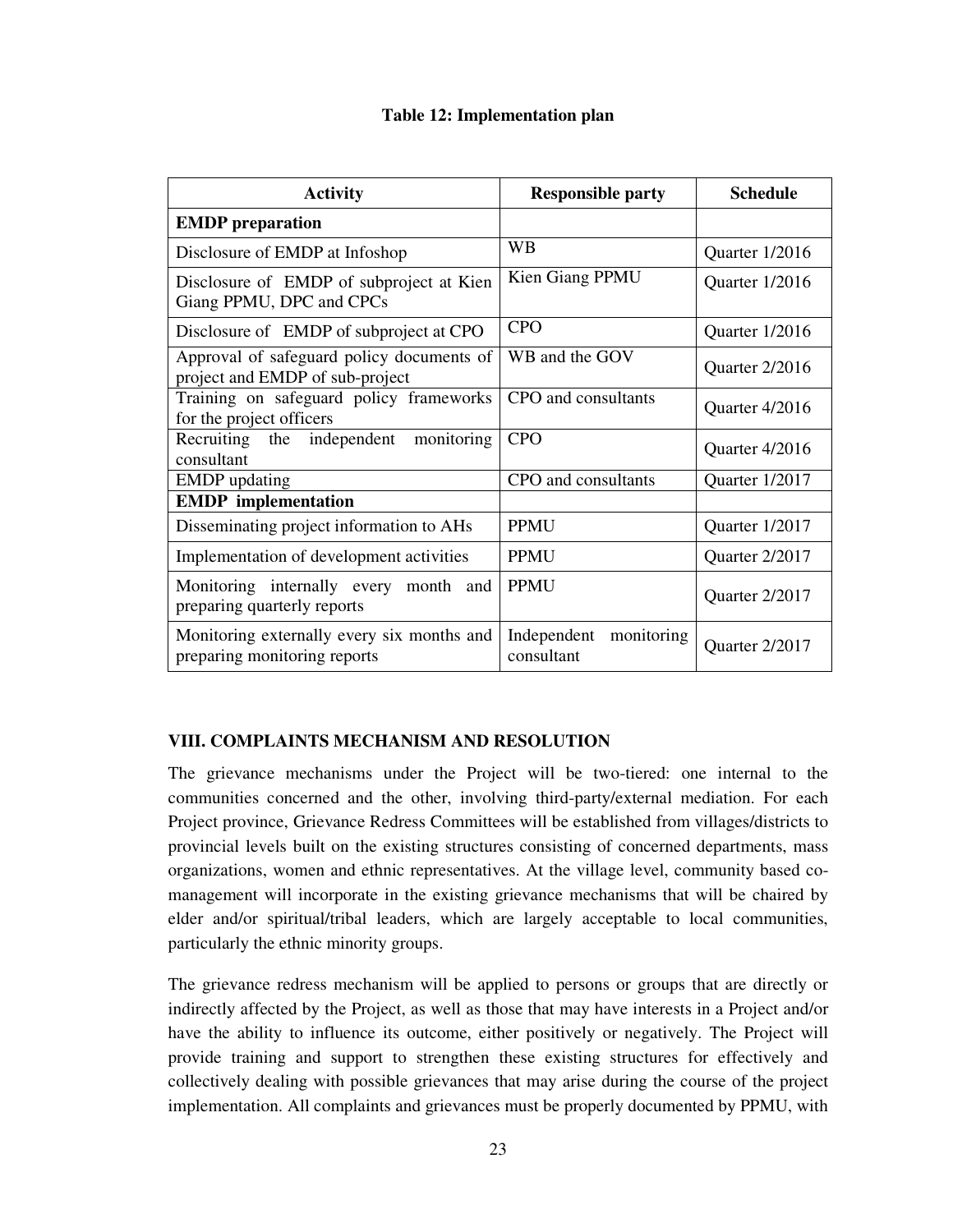copies being filed at commune and district levels.

If the affected EM peoples are not satisfied with the process, compensation or mitigation measures, or any other issue, the EM themselves or EMP's representatives or village leaders can lodge their complaints to the PPC or to the PPMU following the grievance redress mechanism established in the EMDP. All grievances will be addressed promptly, and in way that is culturally appropriate to the affected EM peoples. All costs associated with EM's complaints are exempt to EM complainants. PPMU and independent monitoring consultant are responsible for monitoring the progress of resolution of EMs' complaints. All cases of complaints must be recorded in PPMU project files, and be reviewed regularly by independent monitoring consultant.

The grievance redress mechanism is established on the basis of the Vietnam's laws. The steps of Grievance Redress Mechanism are as below:

# **First Stage - Commune People's Committee**

An aggrieved APs may bring his/her complaint to the One Door Department of the Commune People's Committee (CPC), in writing or verbally. The member of CPC at the One Door Department will be responsible to notify the CPC leaders about the complaint for solving. The Chairman of the CPC will meet personally with the aggrieved APs and will have 30 days following the receiving date of the complaint to resolve it. The CPC secretariat is responsible for documenting and keeping file of all complaints handled by the CPC

### **Second Stage - At People's Committee (DPC) of district**

If after 30 days the aggrieved affected household does not hear from the CPC, or if the PAPs is not satisfied with the decision taken on his/her complaint, the PAPs may bring the case, either in writing or verbally, to any member of the DPC or the DRC of the district. The DPC in turn will have 30 days following the receiving date of the complaint to resolve the case. The DPC is responsible for documenting and keeping file of all complaints that it handles and will inform the DRC of district of any decision made. Affected households can also bring their case to Court if they wish.

### **Third Stage - At People's Committee (PPC) of Kien Giang province**

If after 30 days the aggrieved PAP does not hear from the DPC, or if the PAP is not satisfied with the decision taken on his/her complaint, the PAP may bring the case, either in writing or verbally, to any member of the PPC or lodge an administrative case to the District People's Court for solution. The PPC has 45 days within which to resolve the complaint to the satisfaction of all concerned. The PPC secretariat is also responsible for documenting and keeping file of all complaints that it handles. Affected households can also bring their case to Court if they want.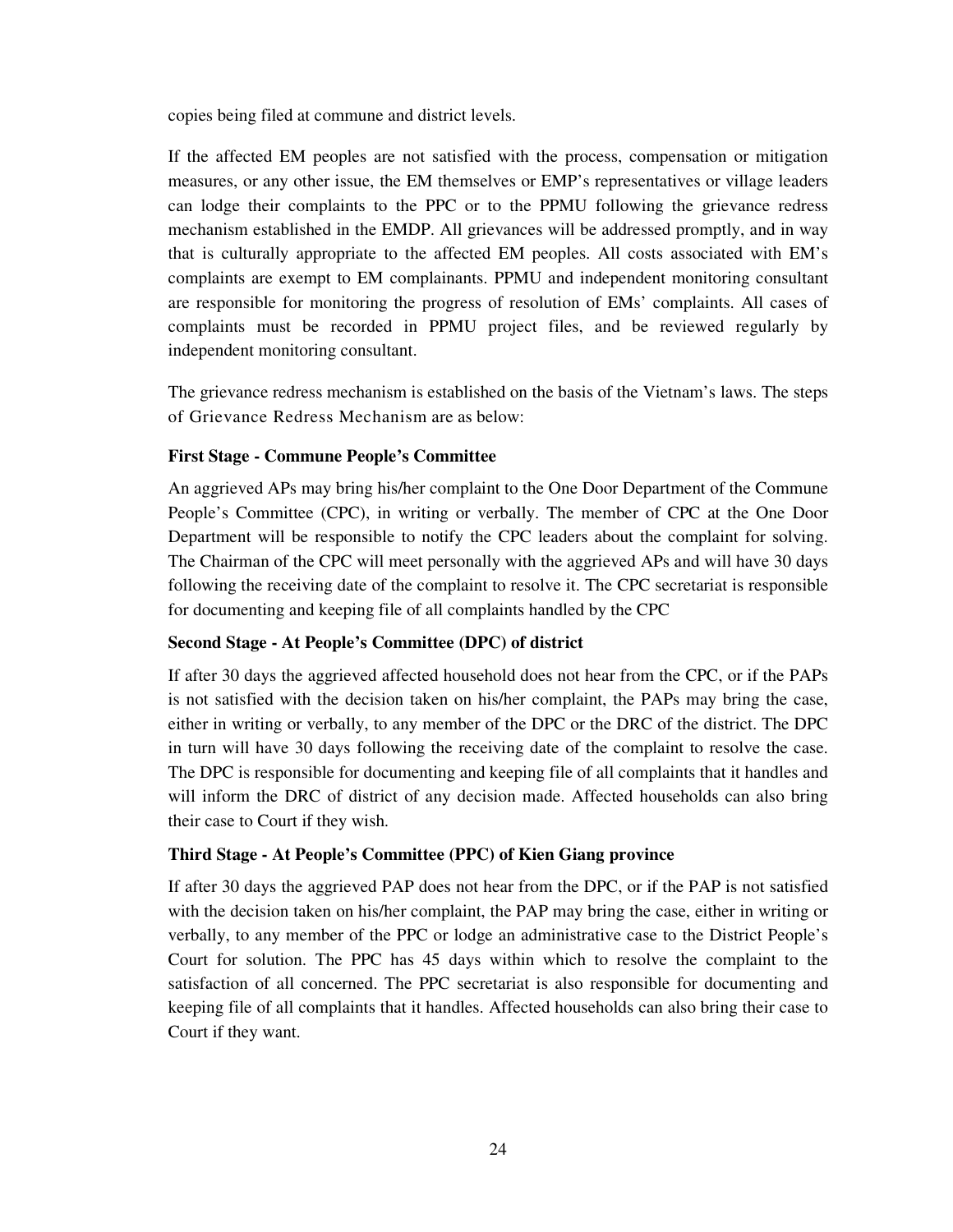# **Final Stage – At the Court**

If after 45 days following the lodging of the complaint with the PPC, the aggrieved PAP does not hear from the PPC, or if he/she is not satisfied with the decision taken on his/her complaint, the case may be brought to a court of law for adjudication. Decision by the court will be the final decision.

Decision on solving the complaints must be sent to the aggrieved PAPs and concerned parties and must be posted at the office of the People's Committee where the complaint is solved. After three days, the decision/result on solution is available at commune/ward level and after seven days at district or province level.

To ensure that the grievance mechanism described above are practical and acceptable by the ethnic minority affected by the subproject, this will be consulted with local authorities and local communities taken into account of specific cultural attributes as well as traditional, cultural mechanisms for raising and resolving complaints/conflicts. If the ethnic minority objects, efforts will be also made to identify and determine ways to resolve that is culturally acceptable to them.

In addition to commune level (mentioned above) where EM peoples could lodge their questions/comments, or complaints officially, EM peoples may contact directly PMU using the contact details provided in the Project Information Leaflet in case there have any questions related to subproject goal/scope/impact, etc., or including general compensation and support policies.

Since grievances lodged are primarily related to in the case involving land acquisition, to ensure the grievances are timely and effectively addressed, the following measures should be used by both designed contact points at commune and PMU level.

A recording system/book that records systematically complaints received. This grievance system should be maintained by contact point for GRM at both commune and PMU level. Record should show when the complaints are lodged, by whom, and how, and by whom such grievances are solved, and when the solving is completed. Pending issues that last for more than one month, for example, should be flagged for timely and appropriate action on the part of PMU and local governments.

Where complaints are made verbally, such complaints should be recorded into the grievance recording system for timely following up and resolving.

Leaflets distributed to EM peoples, including those adversely affected as well as beneficiaries should, in addition to project information (as mentioned above) indicate clearly contact person(s) – at commune and PMU level to facilitate the convenient lodging of questions/complaints, if any, from EM peoples.

This section was prepared on the basis of the EMPF (please see the project's EMPF for detail).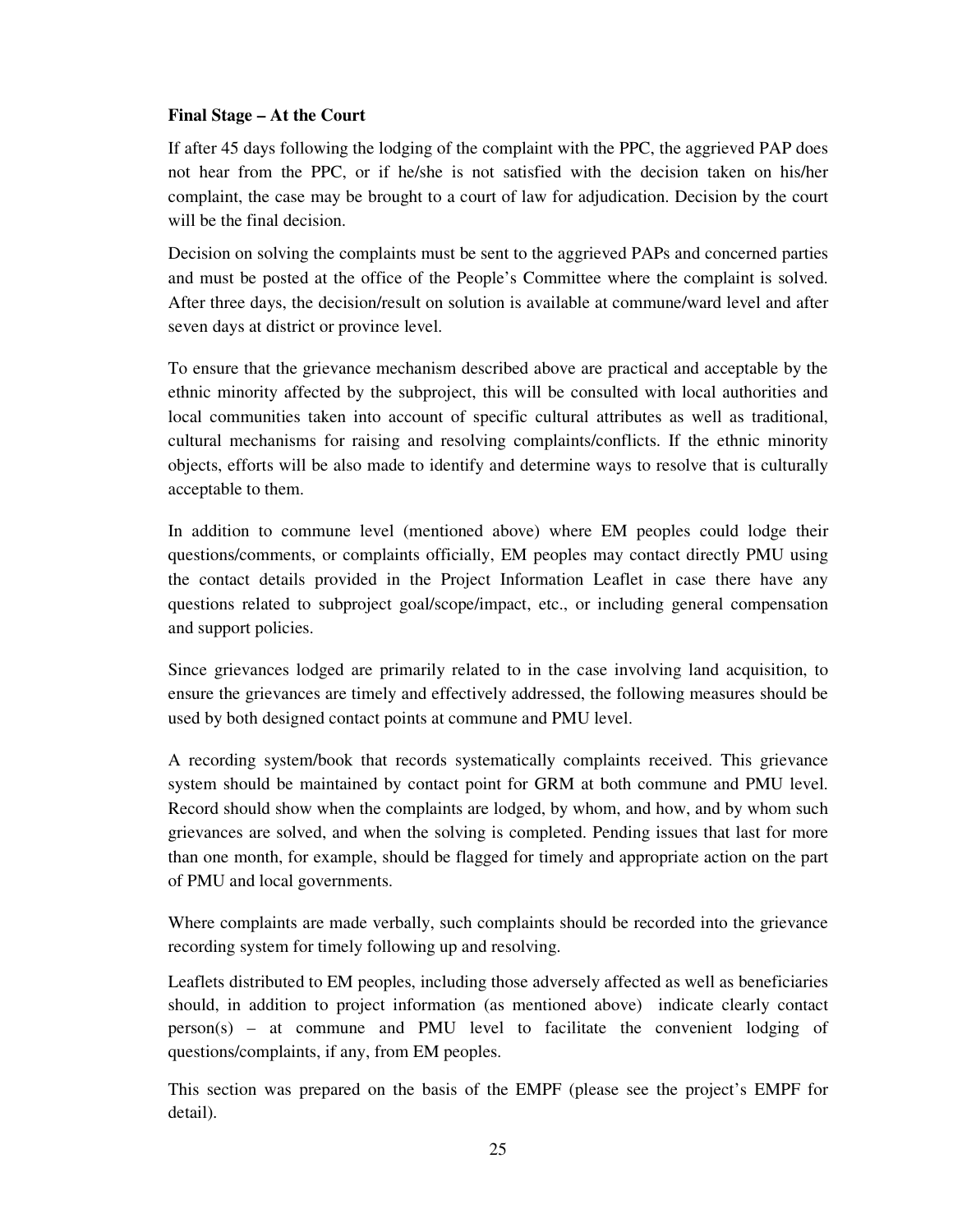# **IX. MONITORING AND EVALUATION**

Responsibility of overall monitoring and implementing EMDP rests with the CPMU. Implementing EMDP will be subjected to independent monitoring by a qualified consultant. The independent monitoring consultant will be hired by CPMU. This service could be integrated into the contract for independent monitoring of the implementation of RAP.

# *Internal monitoring*

The CPMU under the CPO will be responsible for the overall implementation of EMDP. CPMU is responsible for overall guidance to the PPMU and implementation of subprojects' EMDP on the part of the PPMU.

| <b>Type of monitoring</b>                     | <b>Internal monitoring indicator</b>                                                                         |
|-----------------------------------------------|--------------------------------------------------------------------------------------------------------------|
| Expenditure and time                          | Are sufficient personnel arranged for supporting ethnic<br>minority people according to the plan?            |
|                                               | Do support activities satisfy the set implementation plan?                                                   |
|                                               | Is expenditure for EMDP implementation allocated to<br>implementation agencies timely and sufficiently?      |
| Consultation, grievance<br>and special issues | Are community consultation and information dissemination<br>implemented for EM people according to the plan? |
|                                               | Do focus group discussions have small EM people sample?                                                      |
|                                               | How many EM people know about their benefits?                                                                |
|                                               | Do EM people know and use grievance mechanism as set up<br>in EMPF? What are the results?                    |
|                                               | Quantity and type of grievances received (classified by<br>gender and vulnerable group)                      |
|                                               | Quantity and type of grievances settled (classified by gender<br>and vulnerable group)                       |
|                                               | Levels of awareness and satisfaction on benefits of EM                                                       |
|                                               | people.                                                                                                      |
|                                               | Satisfaction level on grievance mechanism.                                                                   |

# **Table 13. Internal monitoring indicators**

### *Independent monitoring*

An independent monitoring consultant (IMC) will be contracted to monitor the implementation of social safeguards of subprojects, including the EMDP. Monitoring report will be submitted to the World Bank for review and comments. Independent monitoring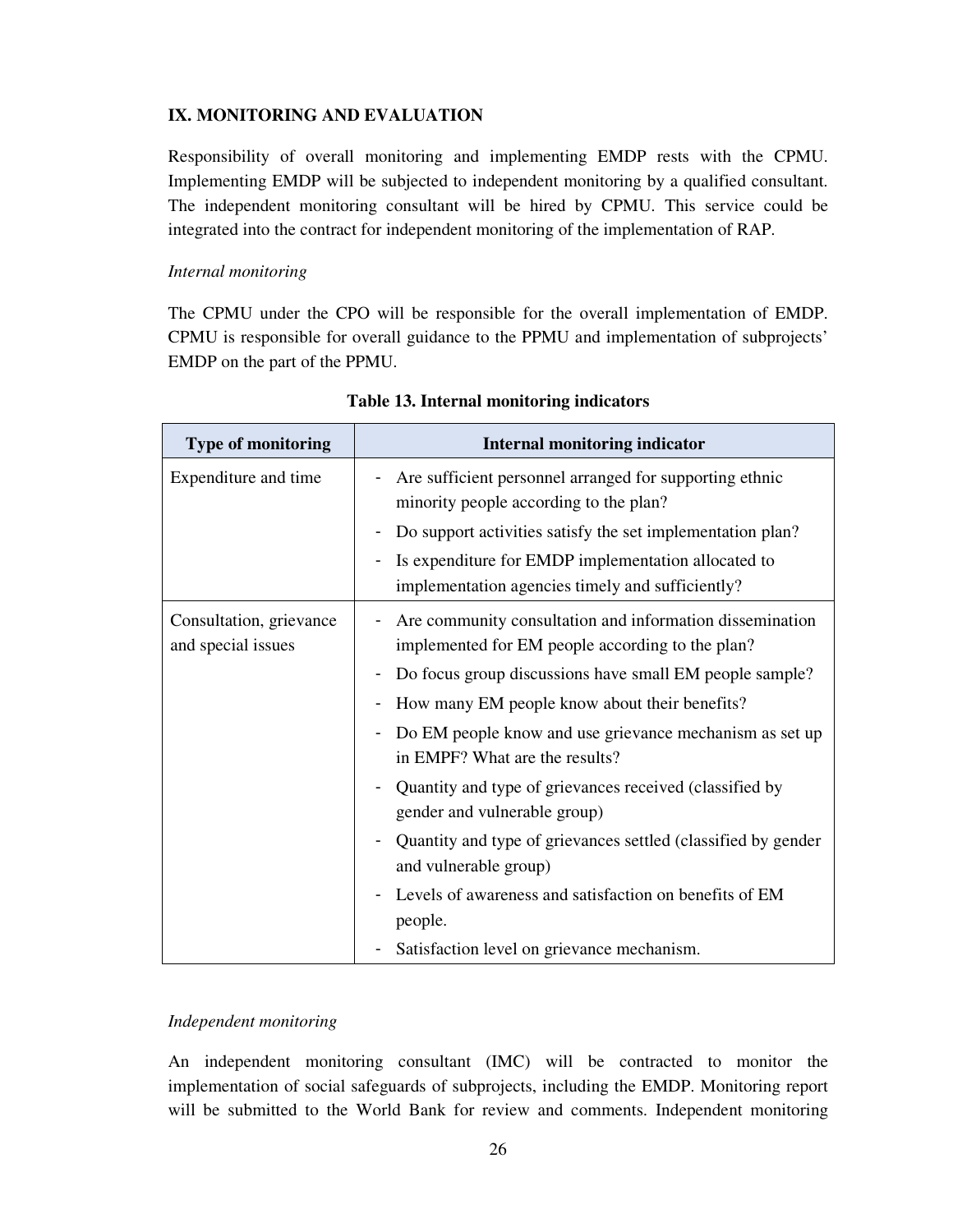should be conducted twice a year during the implementation of the Project to timely identify issues that might need immediate action from CPMU and PPMU.

| <b>Type of</b><br>monitoring                     | <b>Independent monitoring indicator</b>                                                                                                                                                                                                                                                                                                                                                                              |
|--------------------------------------------------|----------------------------------------------------------------------------------------------------------------------------------------------------------------------------------------------------------------------------------------------------------------------------------------------------------------------------------------------------------------------------------------------------------------------|
| Some basic<br>information about<br>EM households | Location<br>Number of EM households<br>Average number of household members, age, literacy<br>Gender of householder<br>Access level to medical & educational services, utilities and other<br>social services<br>Types of land and legal land use status                                                                                                                                                              |
|                                                  | Occupation and employment<br>Source and level of income                                                                                                                                                                                                                                                                                                                                                              |
| Satisfaction level<br>of EM people               | Do EM people agree with the EMDP implementation?<br>How do EM people assess about the recovery level of their living<br>standard and livelihood?<br>How is the awareness level of EM people about grievance process<br>$\qquad \qquad \blacksquare$<br>and grievance redress procedure?<br>Have grievances of EM people been received and solved timely<br>and satisfactorily in accordance with the regime in EMPF? |
| Effectiveness of<br>support                      | Are benefits for EM people satisfactory?<br>Is there any support for vulnerable group?                                                                                                                                                                                                                                                                                                                               |
| Other impacts                                    | Are there any unexpected impacts on employment or income of<br>EM people?<br>How are those unexpected impacts solved (if any)?                                                                                                                                                                                                                                                                                       |

**Table 14. Independent monitoring indicators**

This section was prepared on the basis of the EMPF (please see the project's EMPF for detail).

Monitoring indicators are presented in Table 15. When possible these indicators will be disaggregated by gender.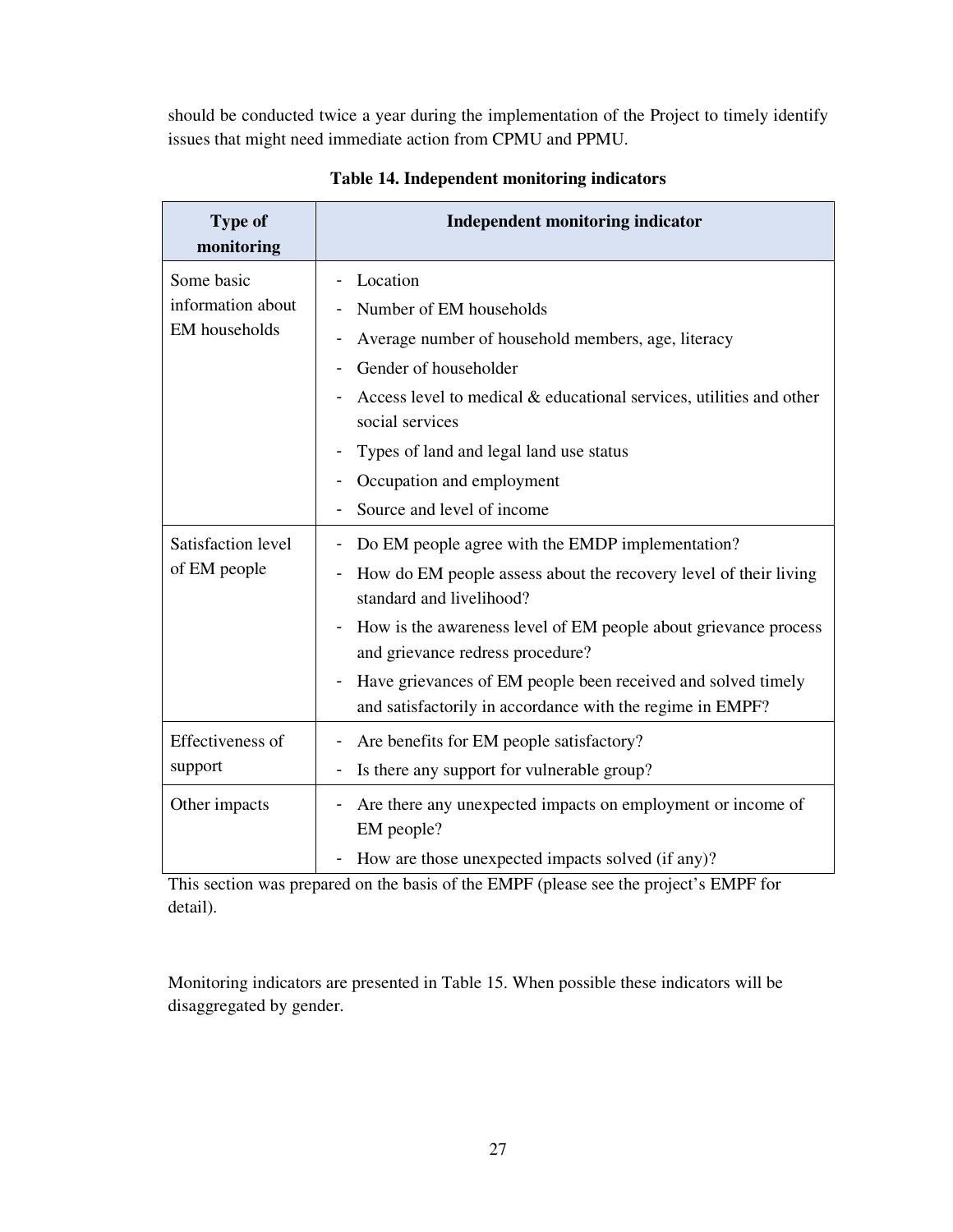| No.            | <b>Activity</b>                                                                                                                                   | <b>Description</b>                                                                                                                                                                                               | <b>Indicator</b>                                                                                                                                                          | <b>Verification (Monitoring tools)</b>                                                                                                                                     |
|----------------|---------------------------------------------------------------------------------------------------------------------------------------------------|------------------------------------------------------------------------------------------------------------------------------------------------------------------------------------------------------------------|---------------------------------------------------------------------------------------------------------------------------------------------------------------------------|----------------------------------------------------------------------------------------------------------------------------------------------------------------------------|
| $\mathbf{1}$   | Improving<br>community's<br>awareness to climate<br>change adaptation                                                                             | - Improve knowledge regarding<br>climate change<br>Improve resilience of households                                                                                                                              | - No. of participants<br>- Knowledge after training and change<br>in practices;<br>- No. of posters/pamphlets distributed<br>- Media programs on TV and radio<br>stations | - List of participants<br>Interview with trainees                                                                                                                          |
| $\overline{2}$ | Support to<br>livelihood<br>activities for ethnic<br>minority and poor<br>households                                                              | Providing HHs with technical<br>trainings to conduct agriculture<br>models successfully;<br>Supporting HHs to find outputs for<br>agricultural products                                                          | - No. of trainings,<br>workshops/meetings, No. of<br>participants;<br>Skills of participated HHs<br>- Number and/or quantity of outputs<br>sold by the HHs                | - Review by Agriculture<br><b>Extension Centre and Minutes</b><br>of meetings,<br>Participating training courses<br>as observer and interview the<br>HH <sub>s</sub> ;     |
| 3              | Create more<br>employment<br>opportunities for<br>the landless and<br>land poor                                                                   | - Improve knowledge and skills<br>Support to find new alternative job                                                                                                                                            | - No. of participants<br>Skills after training and capability in<br>finding job<br>- No. of trainees who found new job<br>- Income generating from the new job            | List of participants<br><b>Report from Vocational</b><br>Training Center and Women's<br>Union<br>- Work contract with recruiting<br>companies<br>- Interview with trainees |
| 4              | Capacity building<br>and training for the<br>project implemen-<br>tation units to<br>ensure that ethnic<br>minorities benefit<br>from the project | - Provide HHs with a good<br>understanding of the project<br>objectives and implementation<br>process<br>Improve involvement of the<br>Khmer community in the<br>implementation and monitoring of<br>the project | Adaptation models are known and<br>understood by the Khmer<br>community;<br>- No. of khmer participants in project<br>consultation meetings                               | $\overline{\phantom{a}}$ - List of participants to public<br>meetings<br>- Report from the consultant;<br>Interviews with participants;                                    |

# **Table 15. Monitoring Indicators of EMDP Activities**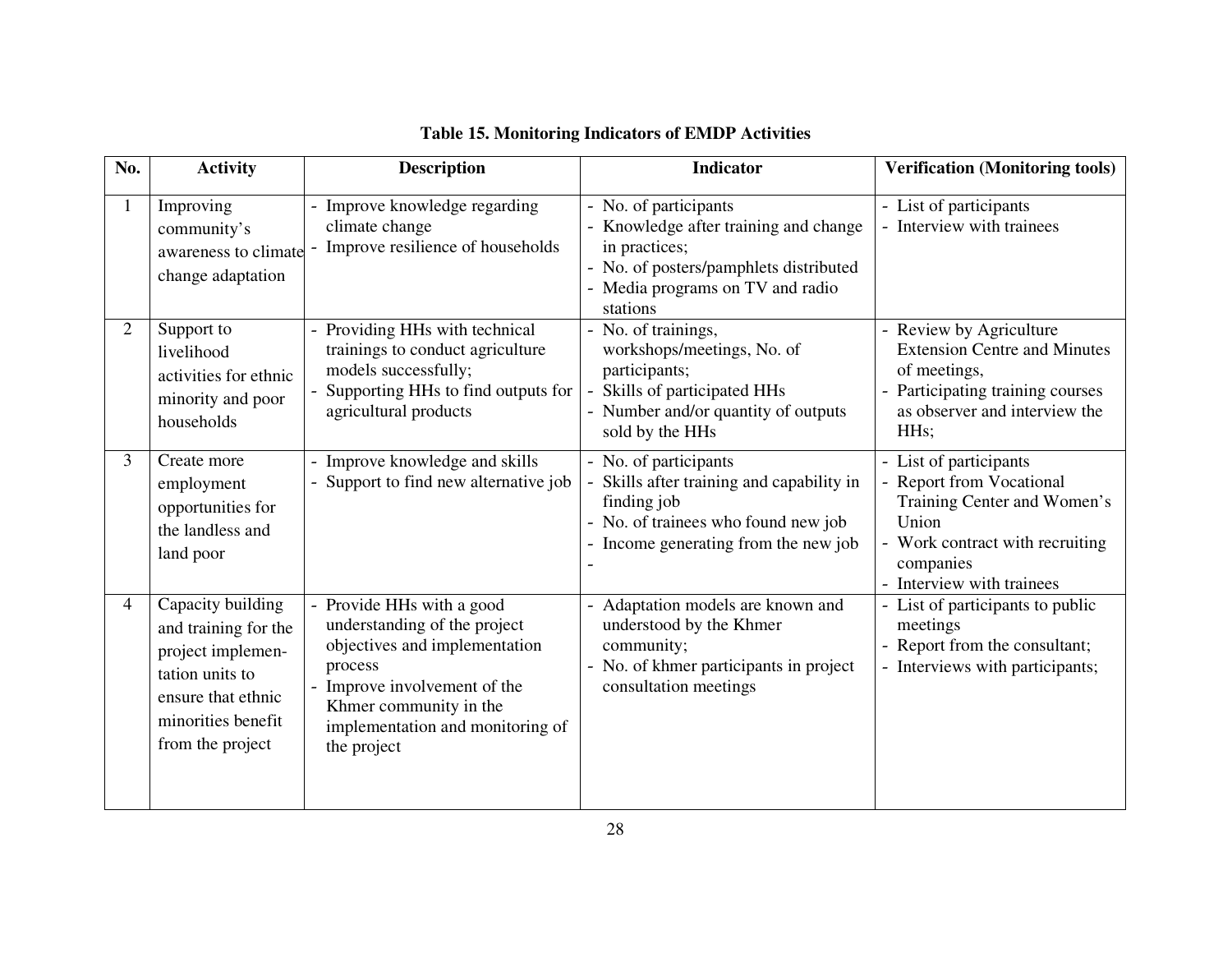| No. | <b>Activity</b>                                | <b>Description</b>                                                                                                        | <b>Indicator</b>                                                                                                                              | <b>Verification (Monitoring tools)</b>                                                                       |
|-----|------------------------------------------------|---------------------------------------------------------------------------------------------------------------------------|-----------------------------------------------------------------------------------------------------------------------------------------------|--------------------------------------------------------------------------------------------------------------|
|     | Capacity building<br>for mass<br>organizations | Participatory planning and project<br>$\overline{\phantom{0}}$<br>management skills of mass<br>organizations are improved | - Number of members of mass<br>organizations trained;<br>- Number of particpants in public<br>meetings                                        | - List of participants;<br>- Report from mass<br>organizations;                                              |
| 6   | Enhance education<br>of the Khmer<br>community | Reduce illiteracy among young<br>$\sim$<br>men and women who never been<br>to school;                                     | - Number of adult literacy campaign<br>conducted;<br>- No of trainees (men and women)<br>- Number of men and women who can<br>read and write; | - List of participants;<br>- Interviews with trainees;<br>- Report from Vocational<br><b>Training Center</b> |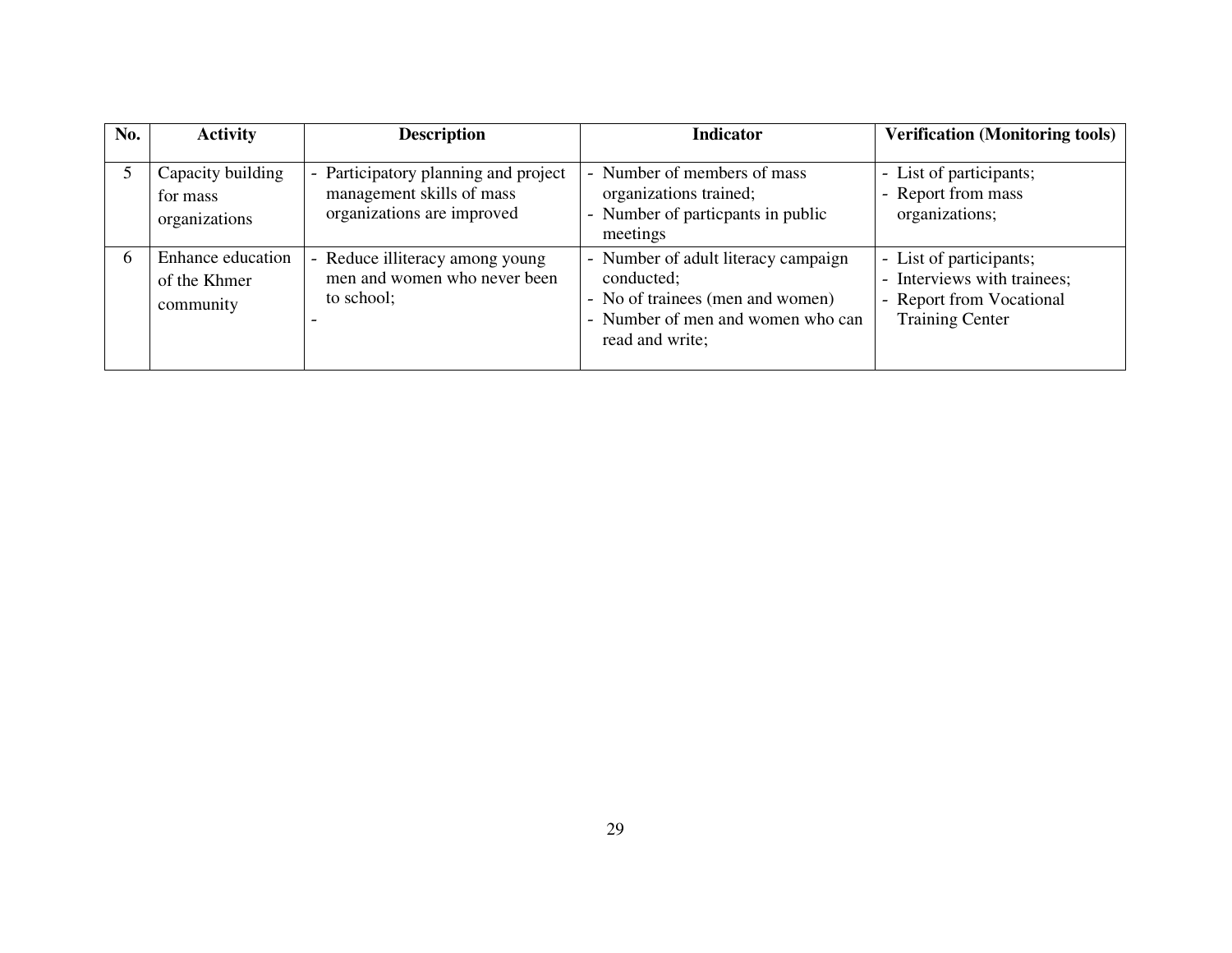# **X. COSTS AND BUDGET**

Budget for EMDP implementation of subproject will be charged on the basis of specific activities proposed in each EMDP. The budget to establish and implement EMDP will be financed using Bank's fund under the project. PPMU will cooperate to implement EMDP to ensure EM present in the subproject area receives socio-economic benefits consistent with their culture.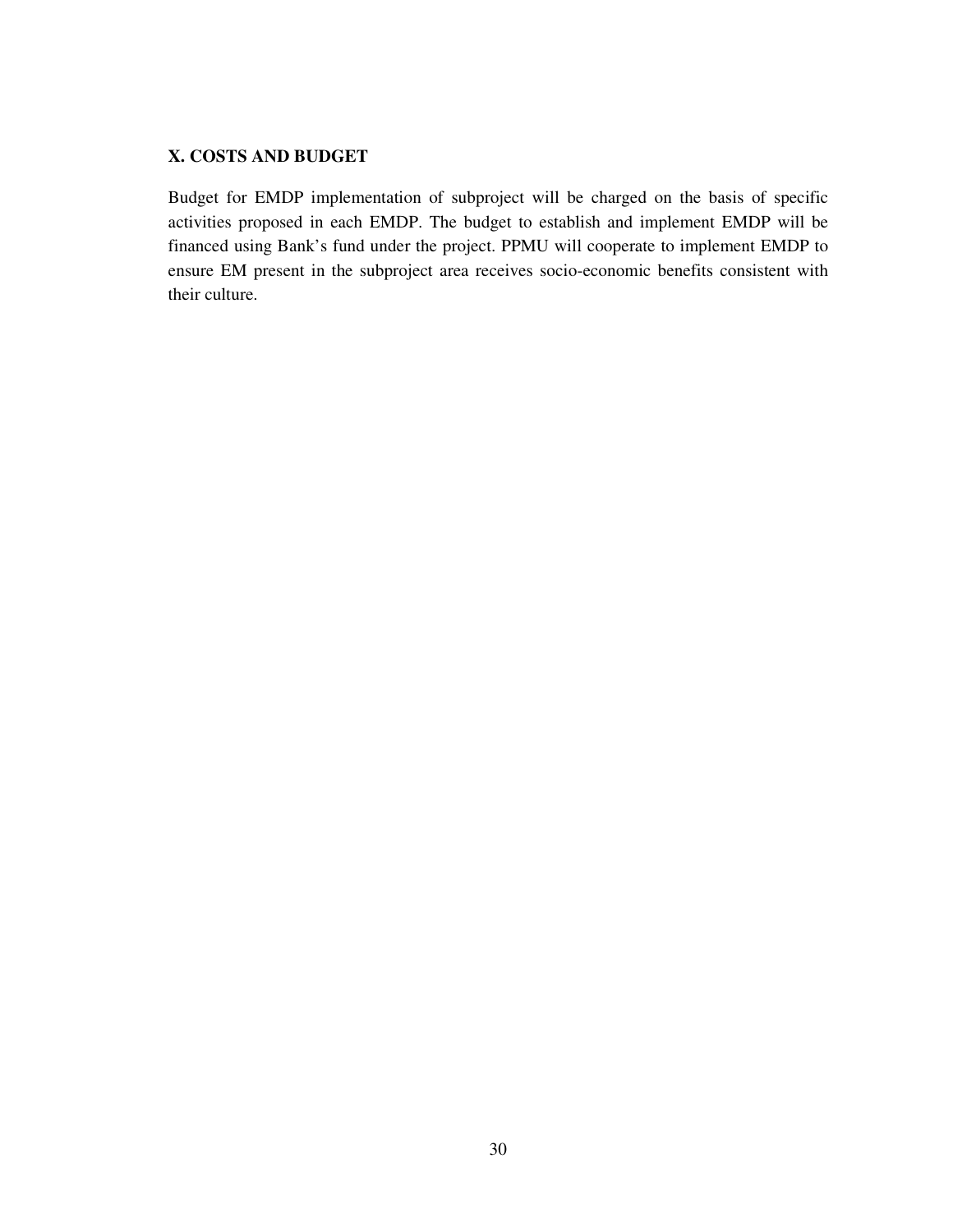# **Table 16. Cost estimate of EMDP**

|              | <b>Activity</b>                                                                                                                        | <b>Number</b>  | Number of             | Unit                 | Amount        | <b>Remark</b>                                                                                         |
|--------------|----------------------------------------------------------------------------------------------------------------------------------------|----------------|-----------------------|----------------------|---------------|-------------------------------------------------------------------------------------------------------|
|              |                                                                                                                                        |                | benefited<br>HHs/per. | cost/course<br>(VND) | (VND)         |                                                                                                       |
| 1            | Improving community's awareness to<br>climate change adaptation                                                                        | 30 courses     | 3.000                 | 30,000,000           | 900 000 000   | About 10% of poor EM people in the<br>subproject area are engaged                                     |
| $\mathbf{2}$ | Support to livelihood activities for ethnic<br>minority and poor households                                                            | 15 model       |                       | 35,000,000           | 525 000 000   | Poor ethnic minority households, lack of<br>productive land                                           |
| 3            | Create more employment opportunities<br>for the landless and land poor                                                                 | 15<br>communes |                       | 100,000,000          | 1 500 000 000 | About 5-10% of EM households to<br>participate in livelihood patterns are<br>invested by the project, |
| 4            | Capacity building and training for the<br>project implementation units to ensure<br>that ethnic minorities benefit from the<br>project | 15 courses     | 75                    | 30,000,000           | 450 000 000   | Representative of community and<br>communal society organizations                                     |
| 5            | Capacity building for mass organizations                                                                                               | 15<br>communes | 60                    | 20,000,000           | 300 000 000   |                                                                                                       |
| 6            | Enhance education of the Khmer<br>community                                                                                            | 15<br>communes | 3,000                 | 40,000,000           | 600 000 000   | Target adults who never went to schools<br>$(50\% \text{ men}, 50\% \text{ women})$                   |
|              | Sub-total                                                                                                                              |                |                       |                      | 4 275 000 000 |                                                                                                       |
|              | Contingency $(10\%)$                                                                                                                   |                |                       |                      | 427 500 000   |                                                                                                       |
|              | Management cost $(10\%)$                                                                                                               |                |                       |                      | 427 500 000   |                                                                                                       |
|              | <b>Total (VND)</b>                                                                                                                     |                |                       |                      | 5 130 000 000 |                                                                                                       |
|              | Total (USD)                                                                                                                            |                |                       |                      | 228 000       |                                                                                                       |

*(Exchange rate: 1 USD = 22,500 VND)*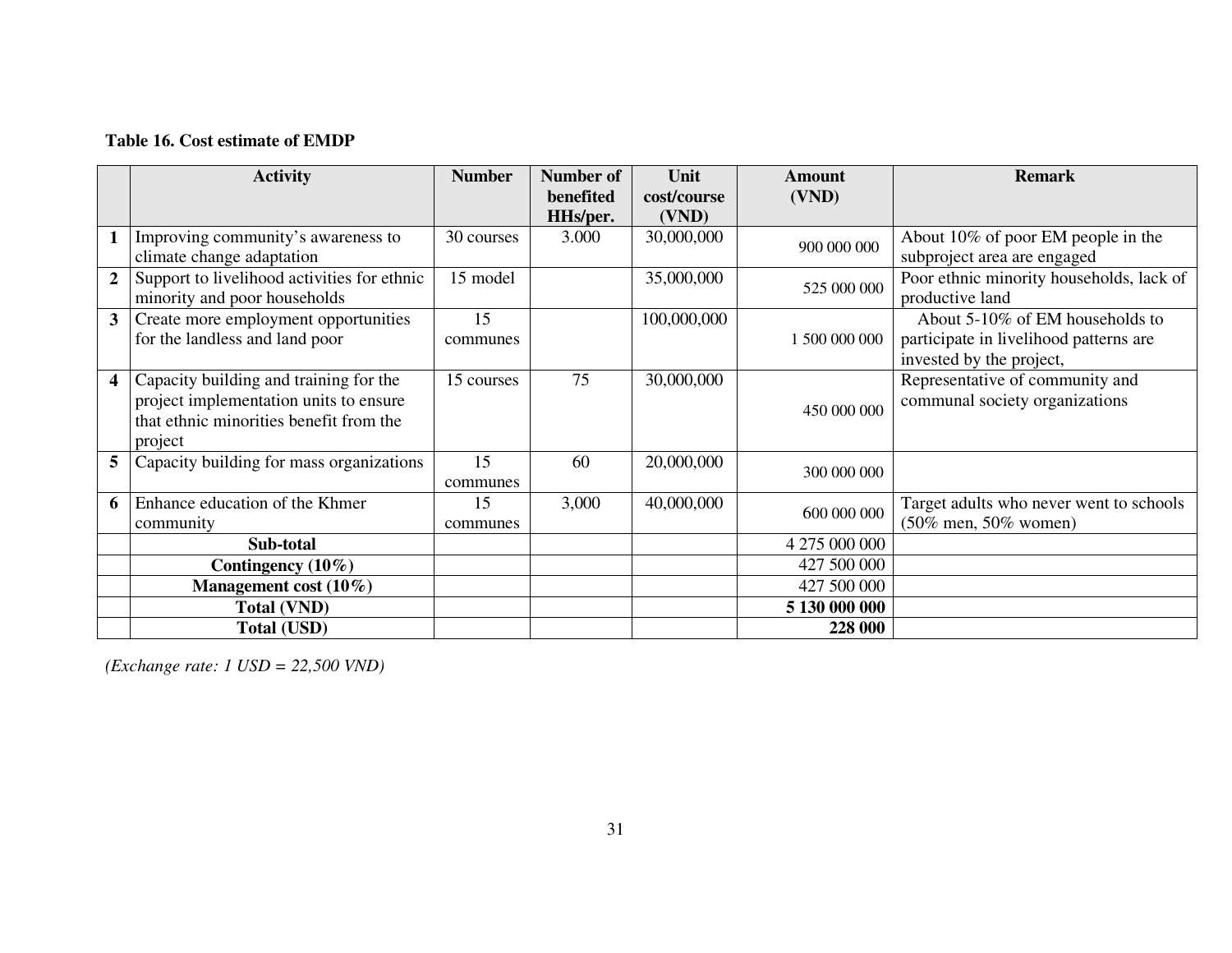### **Annex 1: Summary of minutes of consultation with ethnic minorities group**

#### **1. Consultation Purposes**

As part of the social assessment conducted for this subproject, consultation with EM peoples present in the subproject area was conducted in a free, prior and informed manner – as per World Bank's OP 4.10. The purpose of the consultation is to:

- Inform the ethnic minorities present in the subproject area of the potential project impact (adverse and positive);
- Solicit feedback from the EM peoples (on the basis of identified impact); and
- Propose development activities to ensure EM peoples present in the subproject area could receive socioeconomic benefits (from the Project) that are culturally appropriate to them, and on the basis of the above, confirm if there is a broad community support for the subproject implementation.

Group discussions aim at: (i) Providing information on the sub-projects and the project principles of compensation and resettlement to the people; (ii) Learning about the history of natural disasters (floods, droughts, salinization), nature of annual natural disasters, capacities of natural disaster prevention and response and rescue of localities and the people, consequences of annual natural disasters; (iii) Learning about social networks in prevention and response to natural disasters and risks; (iv) Selecting forms of compensation and resettlement by affected people in case of land/ house acquisition; and (v) Unanimity and support of the people for the project and their recommendations or proposals.

### **2. Consultation Contents**

- Project information
- Some cultural features
- Current livelihood activities of the people
- Current status of local irrigation system and clean water supply
- Issues of land acquisition, compensation, allowances, and resettlement
- Assessment on the local people's support for the project

### **3. Consultation Methods**

Consultation methods

FPIC is maintained during consultation process. To collect feedbacks of EM, consultant is implemented consultation activities based on the following methods, objects and procedure.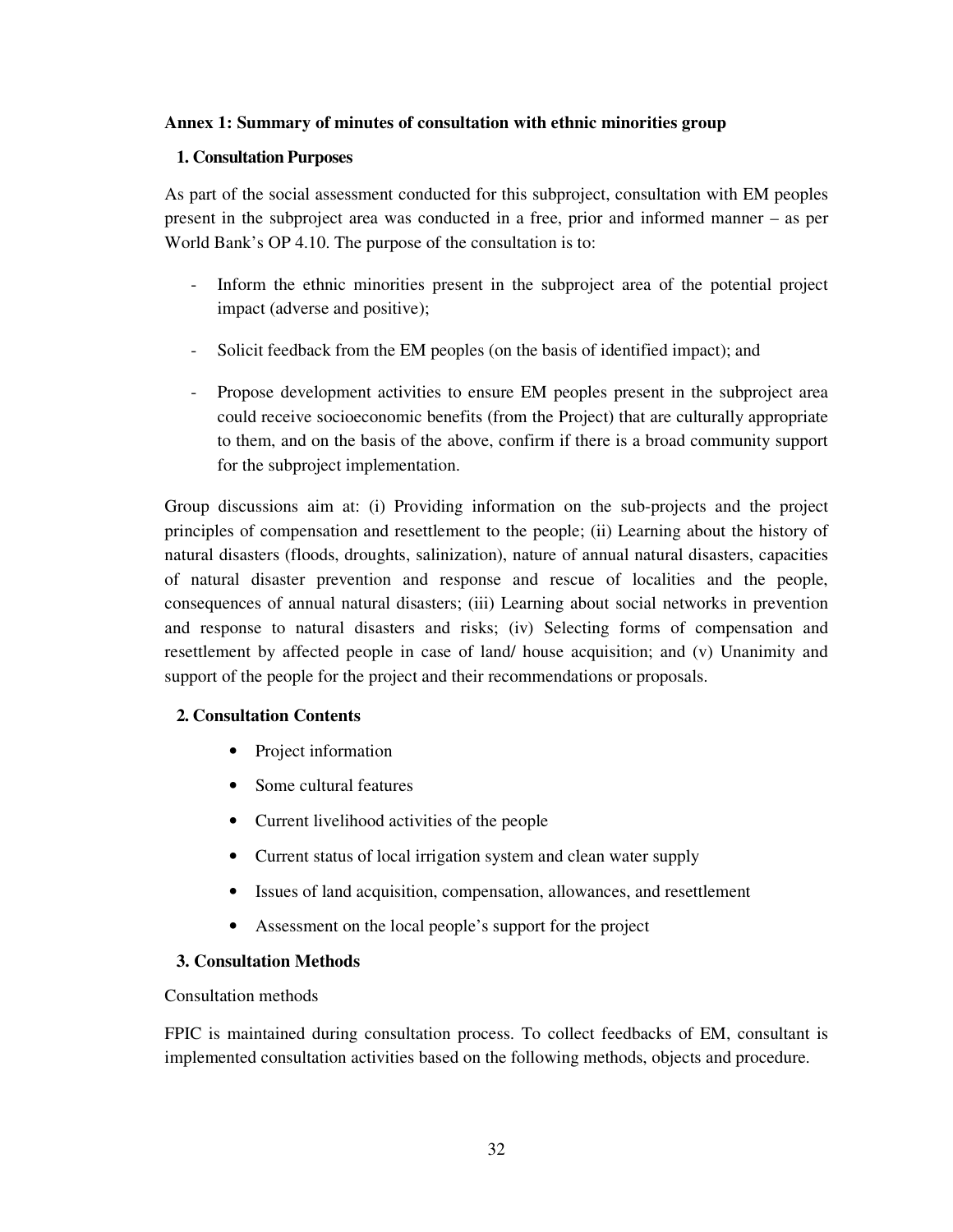- Consulting by households questionnaire, informant interview (focus on livelihood sources, constraints and promotions) to collect socio-economic information of EM households, language is used is Vietnamese;
- Focused group discussion to assess social background, chance to implement EM development activities of the project;
- Consultation process: Consulting times are implemented in October 2015. Consultants have basic experience on cultural, socio-economic characteristics of Khmer, Cham and Hoa people. EM people are consulted before using consultation tools.
- *Participant:* Based on implementation plan, local is announced before 1 week on content, time, location, participant (10 persons/commune) to ensure that consultation has both male and female. Consultations in An Minh and An Bien district are mainly participated by Khmer people.
- *Organization method:* In focused group discussion, EM females were promoted to give their idea/questions. To ensure language comfort for the EM consulted, each EM groups were consulted separately. A local person (from the same EM group) was invited to join the consultation just in case local EM language is required to maintain the smooth exchange of information between the EM peoples and the consultant team. The researchers who led the consultation sessions have extensive experience background on EM peoples in Vietnam.
- Provincial consultations with the participation of representatives from the Department, the project districts;
- District-level consultations with the participation of representatives of ethnic division and stakeholders;
- For group discussions at, affected and unaffected EM people were chosen from various household groups, by living standards, genders, and ages. Each group included 5 – 8 participants. A social specialist guided them during the discussions and documented discussed information. People discussed freely under the specialist's guidance, without any external intervention or constraint.
- *Location:* Surveys are implemented in households, focused group discussions occur in Hall of CPC or hamlet.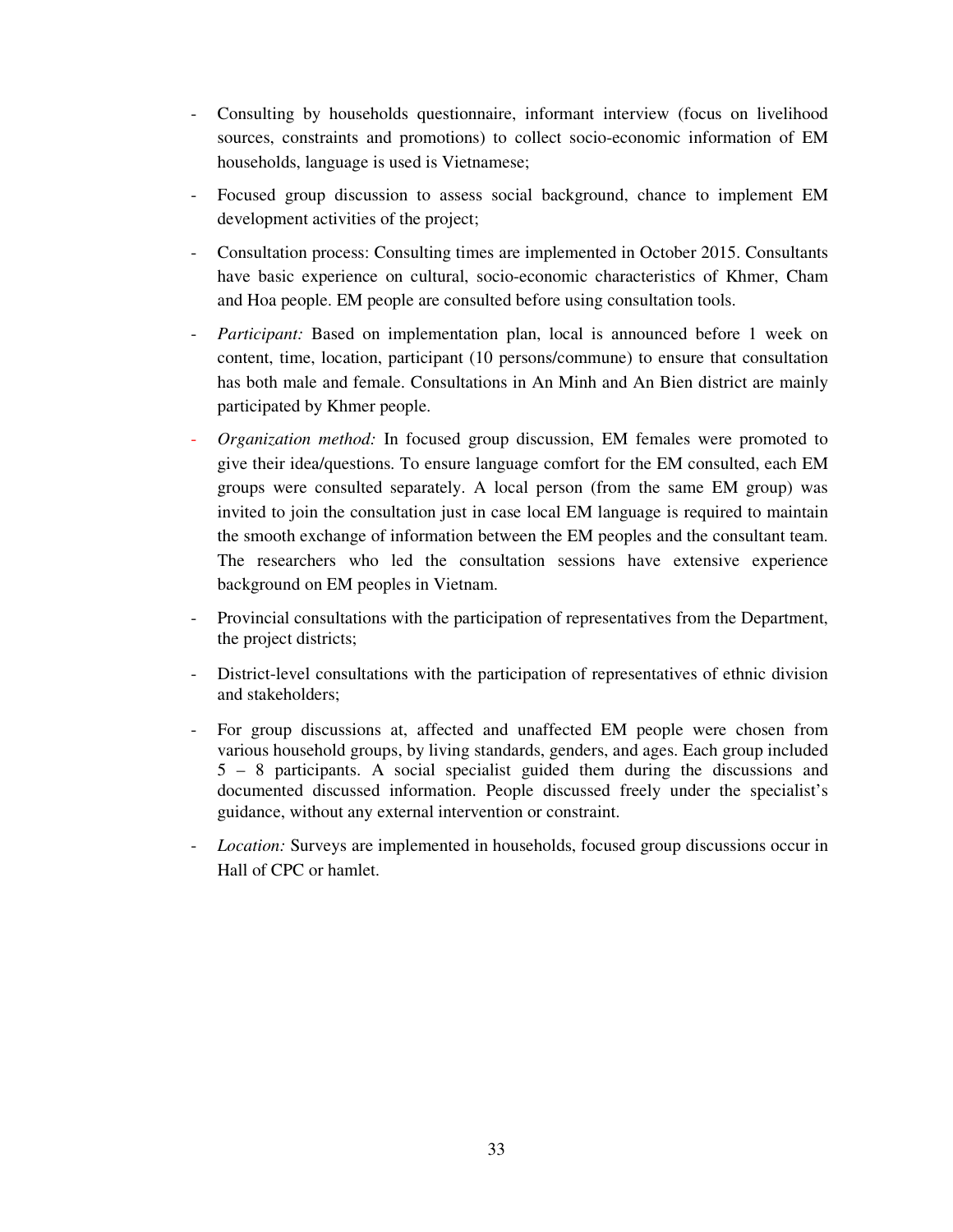# **4. Summary of Consultation Results**

| No.            | Location   | <b>Place, Date</b>                                                     | <b>Participants</b>                                                                                                                                                                                                                                                             | <b>Consultation result</b>                                                                                                                                                                                                                                                                                                                                                                                                                                                                                                                                                                                                                                                                                                                                                                                                                                                                                                                               |
|----------------|------------|------------------------------------------------------------------------|---------------------------------------------------------------------------------------------------------------------------------------------------------------------------------------------------------------------------------------------------------------------------------|----------------------------------------------------------------------------------------------------------------------------------------------------------------------------------------------------------------------------------------------------------------------------------------------------------------------------------------------------------------------------------------------------------------------------------------------------------------------------------------------------------------------------------------------------------------------------------------------------------------------------------------------------------------------------------------------------------------------------------------------------------------------------------------------------------------------------------------------------------------------------------------------------------------------------------------------------------|
| 1              | Kien Giang | Department of<br>Agriculture and<br>Rural<br>Development<br>28/10/2015 | Department of<br><b>Agriculture and Rural</b><br>Development;<br>Department of Natural<br>Resources and<br>Environment;<br>Department of Planning<br>and Investment:<br>Department of Finance;<br>Ethnic Committee;<br>PPMU; Representatives<br>of An Minh and Anh<br>Bien DPCs | Basically agree with presented the issues and RPF as well as EMPF;<br>There are ethnic minorities in An Minh and An Bien District but most of<br>them live in An Minh District;<br>Some of the Cham households living on the sea dike can actively displace<br>$\overline{\phantom{a}}$<br>because these are temporary houses. Local will actively move households<br>currently living on the dike out of the corridor work protection area.<br>The investment orientation of the project for the local is absolutely necessary<br>$\overline{\phantom{0}}$<br>and urgent; resolving inundation, high tides, and environmental pollution.<br>There shall be support for locals to efficient and sustainable production<br>conversion.                                                                                                                                                                                                                    |
| 2              | Kien Giang | An Bien DPC<br>27/10/2015                                              | Representatives of<br>Ethnic office,<br><b>Agricultural District</b><br>office, and District<br>office                                                                                                                                                                          | It has 11.75% EM in which the majority is Khmer, Hoa has 170 households,<br>6 households are Cham;<br>There are 3 main festivals of EM and all 3 are the big festivals;<br>Activities supporting local ethnic minority people are complying with the<br>guidelines and regulations of the government, however, resources are<br>scattered and lack of funds, so cannot meet actual requirements;<br>The activities supporting EM of the project should focus on livelihood<br>development, especially in helping to stabilize the income of farmers through<br>the models of raising pigs, chicken household level, with investment of<br>livestock pens, breed and feed as well as technical guidance, then expanded<br>to the community;<br>The investment activities and support for ethnic minorities should be through<br>DPC then assigned with ethnic, agriculture room, labor room invalids and<br>social, cultural room for each specific task. |
| $\overline{3}$ | Kien Giang | An Minh DPC<br>28/10/2015                                              | DPC Representatives,<br>Officer in charge of EM<br>in the district;<br>Representatives of local                                                                                                                                                                                 | The district does not have ethnic division<br>$\overline{a}$<br>It has three main ethnic groups namely Kinh, Hoa and Khmer with about 846<br>households / 2805 EM (statistics in 2014);<br>EM live scatterly throughout 6 communes, the majority of Khmer are poor                                                                                                                                                                                                                                                                                                                                                                                                                                                                                                                                                                                                                                                                                       |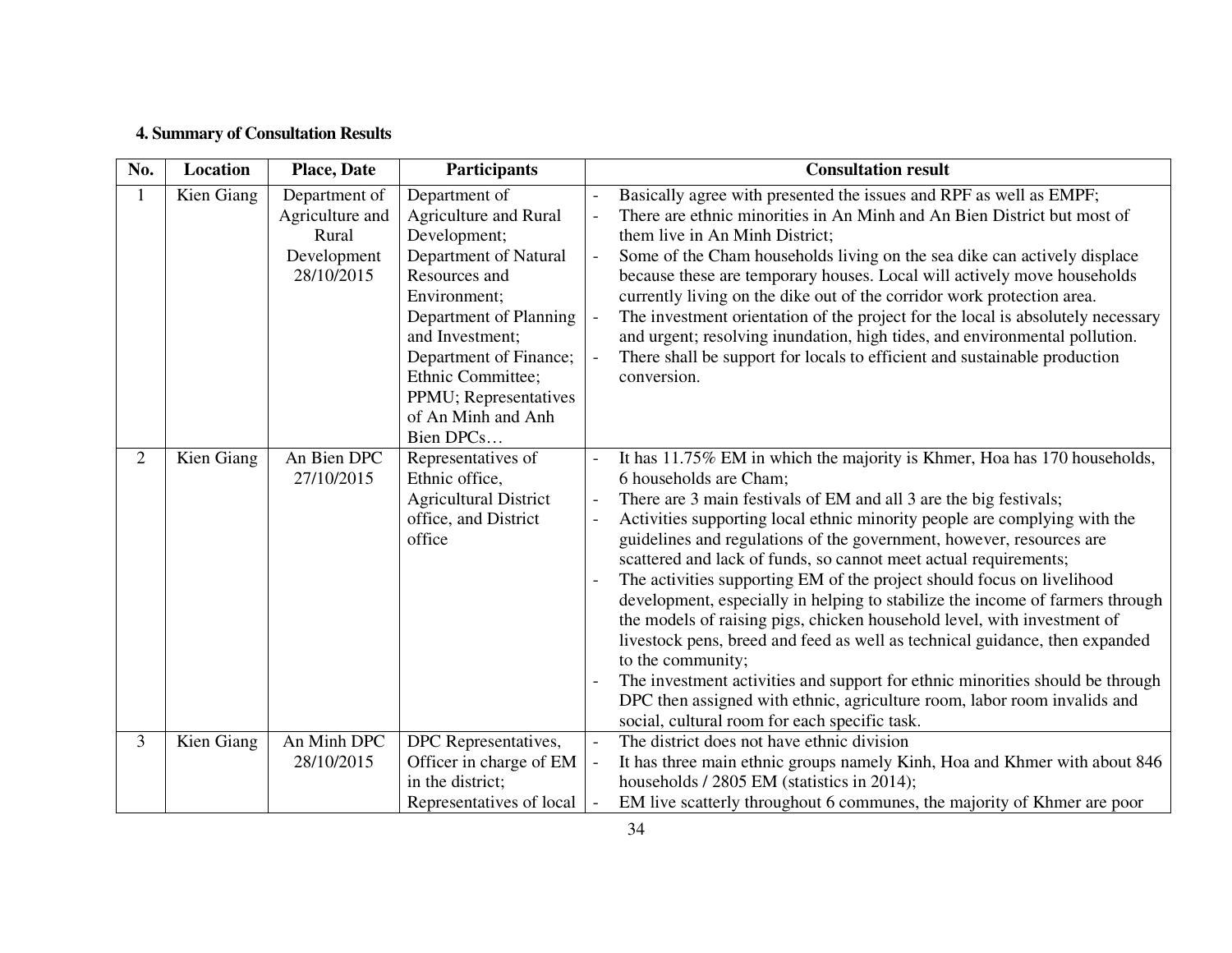| No. | Location   | <b>Place, Date</b>                     | <b>Participants</b>                                                      | <b>Consultation result</b>                                                                                                                                                                                                                                                                                                                                                                                                                                                                                                                                                                                                                                                                                                                                                                                                                                                                                                                                                                                                                                                                                                                                                                                                                                                                                                                                                                                                                                                                                                                                                                                                                                                                                                                                                |
|-----|------------|----------------------------------------|--------------------------------------------------------------------------|---------------------------------------------------------------------------------------------------------------------------------------------------------------------------------------------------------------------------------------------------------------------------------------------------------------------------------------------------------------------------------------------------------------------------------------------------------------------------------------------------------------------------------------------------------------------------------------------------------------------------------------------------------------------------------------------------------------------------------------------------------------------------------------------------------------------------------------------------------------------------------------------------------------------------------------------------------------------------------------------------------------------------------------------------------------------------------------------------------------------------------------------------------------------------------------------------------------------------------------------------------------------------------------------------------------------------------------------------------------------------------------------------------------------------------------------------------------------------------------------------------------------------------------------------------------------------------------------------------------------------------------------------------------------------------------------------------------------------------------------------------------------------|
|     |            |                                        | <b>District Agricultural</b><br>Division                                 | households, lack of resident and production land;<br>Local government is assisting ethnic minority households in terms of<br>resident land, productive land under the policy of the state, an average of 33<br>million VND / 01 ground of resident land and livelihood support activities as<br>well as other poverty alleviation;<br>Locals are very supportive of the project, especially the policy to support<br>EM;                                                                                                                                                                                                                                                                                                                                                                                                                                                                                                                                                                                                                                                                                                                                                                                                                                                                                                                                                                                                                                                                                                                                                                                                                                                                                                                                                  |
| 4   | Kien Giang | CPC, An Minh<br>district<br>28/10/2015 | CPC Representatives,<br>Representatives of<br>community; 16 EM<br>people | Broad community included EM people support for project implementation<br>$\equiv$<br>and EMDP<br>People in the commune mainly work for agriculture, aquaculture, but most<br>their income comes from agriculture with cultivation of rice, bean, subsidy<br>crops and livestock (78%), hired labor (17%); business services (5%).<br>On average, each EM household in the commune gains from 13 to 15 million<br>VND/person/year (in 2014). This reflects the importance of the incomes that<br>many households receive from agricultural production.<br>There was much difference of economic aspect between ethnic minority<br>people landless and EM people have agricultural production land.<br>The area of local salinization are quite severe, saltwater contamination<br>occupies 60-70% of agricultural land.<br>Quality of underground water sources are not safe enough, in addition, less<br>rainfall influence to the daily life of people.<br>The area affected by salinization are converted to aquaculture, bring high<br>profit to the people. The project should take measures such as salty water<br>channel for households to serve aquaculture, or support money to the<br>households to switch careers, recover livelihood.<br>The sluice gates also need embankments on the two sides to prevent erosion<br>affecting works and sanitation problems.<br>The people support project because it is the policy of the State for socio-<br>economic development.<br>The quality of work should withstand the flood and ensure vessel traffic<br>movement and especially sanitation issues at the gate.<br>Supporting project to solve the problem of irrigation water for people,<br>increased agricultural productivity, less difficulties for people |